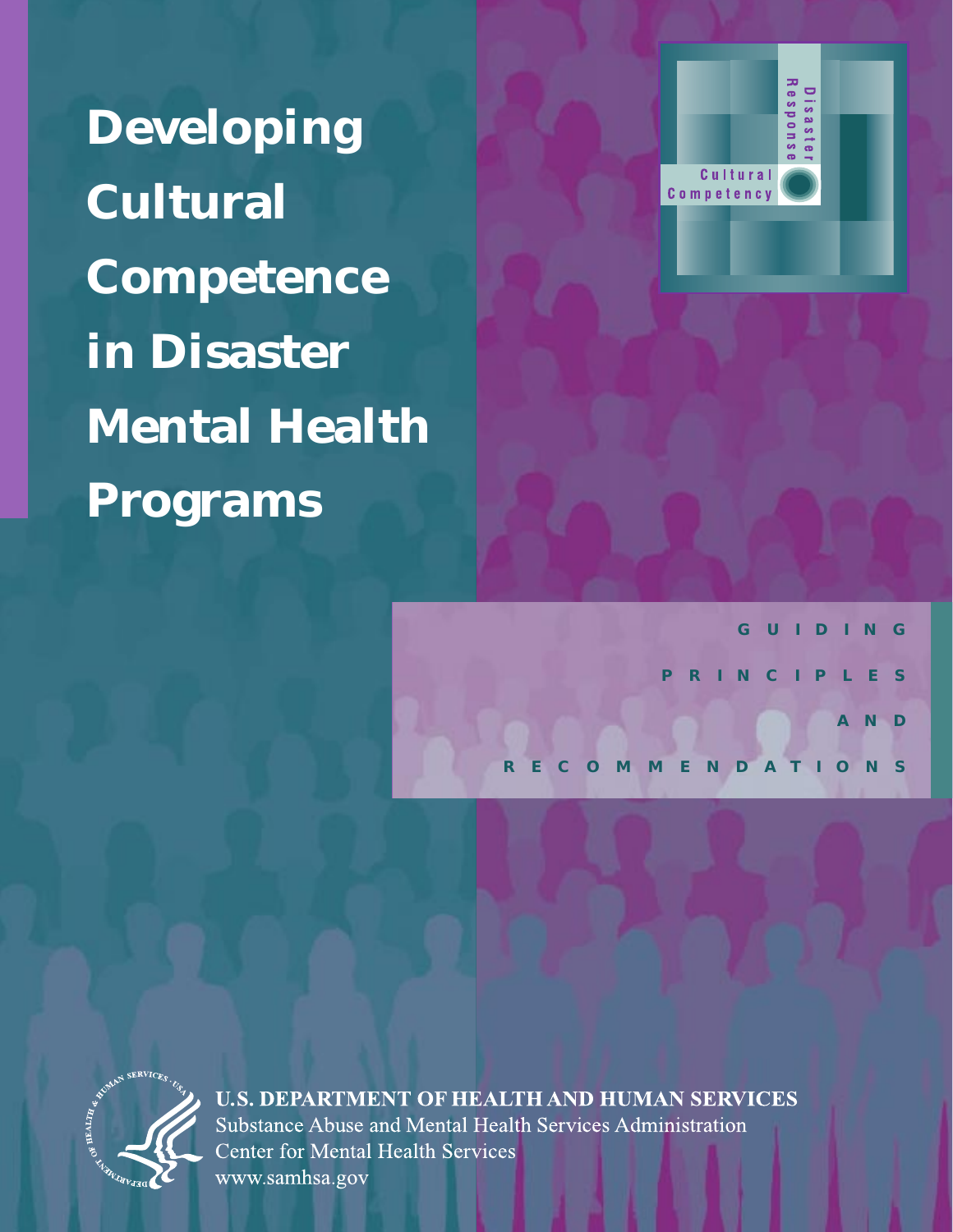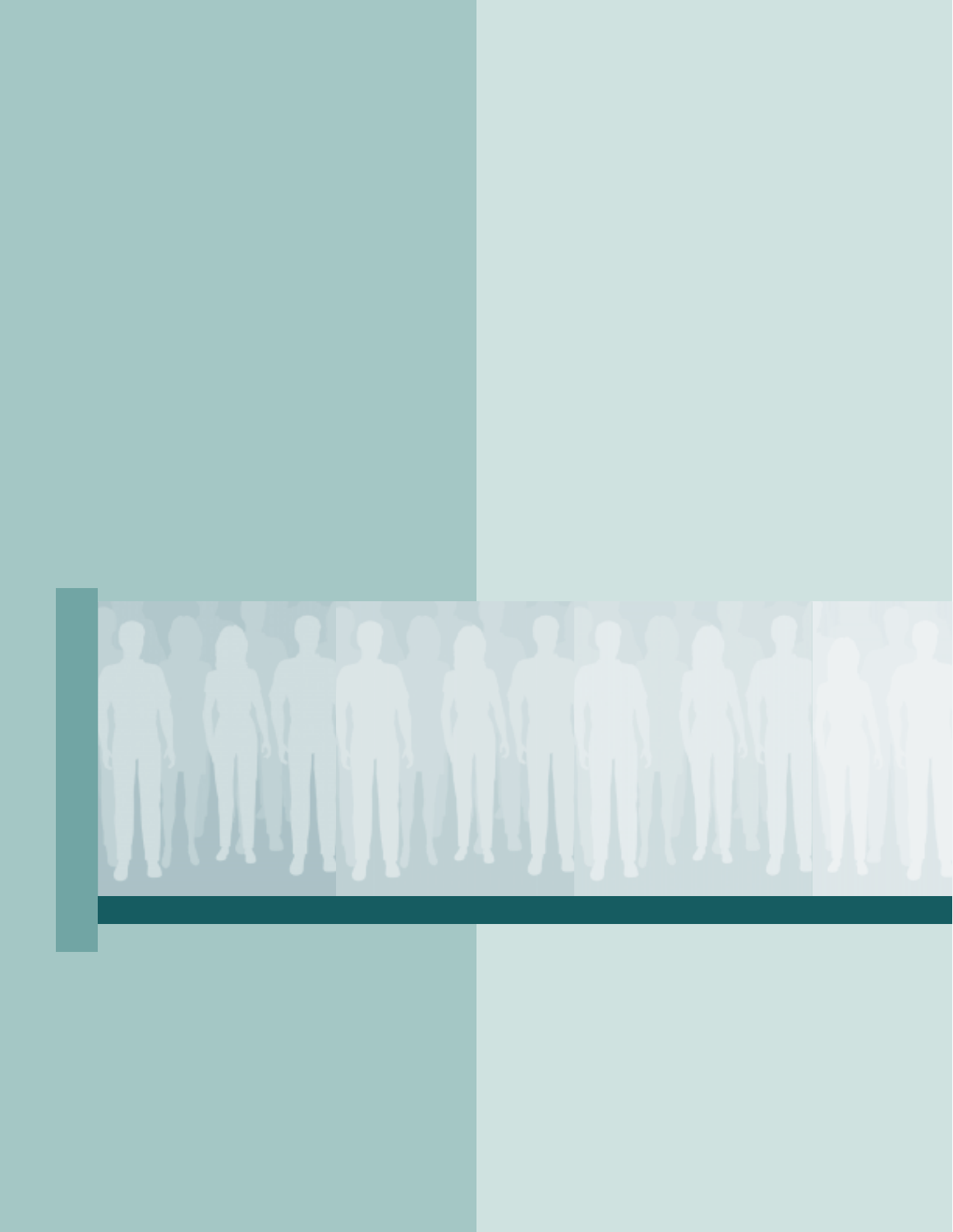

Developing **Cultural Competence** in Disaster Mental Health Programs: Guiding Principles and Recommendations

**U.S. DEPARTMENT OF HEALTH AND HUMAN SERVICES** Substance Abuse and Mental Health Services Administration **Center for Mental Health Services**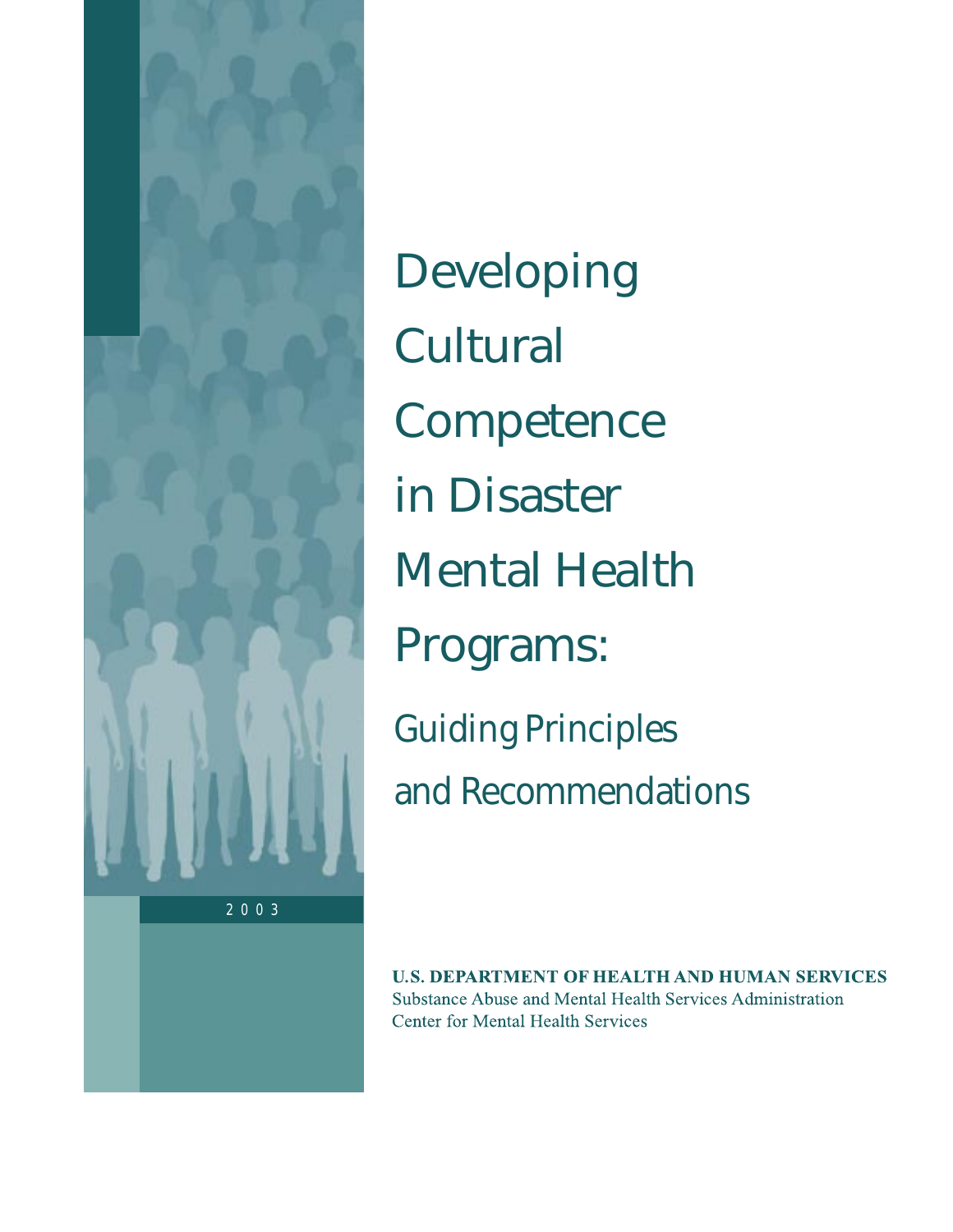# **Acknowledgments**

The document was written by Jean Athey, Ph.D., and Jean Moody-Williams, Ph.D., under Contract No. 99M00619401D with the Center for Mental Health Services (CMHS), Substance Abuse and Mental Health Services Administration (SAMHSA), U.S. Department of Health and Human Services (DHHS). Portland Ridley was a contributing author and also served as the Government Project Officer. Susan R. Farrer, M.A., was the content editor of the guide. The SAMHSA Disaster Technical Assistance Center operated by ESI, under contract with the Emergency Mental Health and Traumatic Stress Services Branch (EMHTSSB)/CMHS, edited the document and designed the cover and layout for the publication. *Numerous people contributed to the development of this document. (See the textbox at the end of this page.)*

#### Disclaimer

The views, opinions, and content of this publication are those of the authors and do not necessarily reflect the views, opinions, or policies of SAMHSA or DHHS. The authors and the staff of CMHS acknowledge, appreciate, and respect the diverse terminology associated with cultural competence and related issues, and regret any inadvertent omission of information or inclusion of statements that may be unfamiliar to our readers.

#### Public Domain Notice

All material appearing in this report is in the public domain and may be reproduced or copied without permission from SAMHSA or CMHS. Citation of the source is appreciated. However, this publication may not be reproduced or distributed for a fee without the specific, written authorization of the Office of Communications, SAMHSA, DHHS.

#### Electronic Access and Copies of Publication

This publication may be accessed electronically through the following Internet World Wide Web connection: www.samhsa.gov. For additional free copies of this document, please contact SAMHSA's National Mental Health Information Center at 1-800-789-2647 or 1-866-889-2647 (TDD).

#### Recommended Citation

U.S. Department of Health and Human Services. *Developing Cultural Competence in Disaster Mental Health Programs: Guiding Principles and Recommendations.* DHHS Pub. No. SMA 3828. Rockville, MD: Center for Mental Health Services, Substance Abuse and Mental Health Services Administration, 2003.

#### Originating Office

Substance Abuse and Mental Health Services Administration 5600 Fishers Lane, Rockville, Maryland 20857 DHHS Publication No. SMA 3828 Printed 2003

*Contributors and Reviewers:* Lourdes Arellano-Carandang, Ph.D.; Robert Benedetto, D.P.A., L.C.S.W.; Marisa Brown, M.S.N., R.N.; Nan Carle, Ph.D.; Deborah DeWolfe, Ph.D., M.S.P.H.; Kana Enomoto, M.A.; Linda Fain; Renee Georg; Elzbieta Gozdziak, Ph.D.; Rachel Guerrero, L.C.S.W.; Robert Hammaker, Ed.D.; Angelia Hill; Joseph Hill; Carol Kardos, M.S.S.W.; E'layne Koenigsberg; Harriet McCombs, Ph.D.; Patricia Mendoza, Ph.D.; Mary Elizabeth Nelson, M.S.W.; Wanetta Noconie; Gladys Padro, M.S.W.; Constance Peters, M.S.P.A.; Steven Shon, M.D.; Anthony Simms, Ph.D.; Karen Stengle; Suganya Sockalingam, Ph.D.; Cecilia Rivera-Casale, Ph.D.; and Katherine White, M.Div., R.N., C.C.C.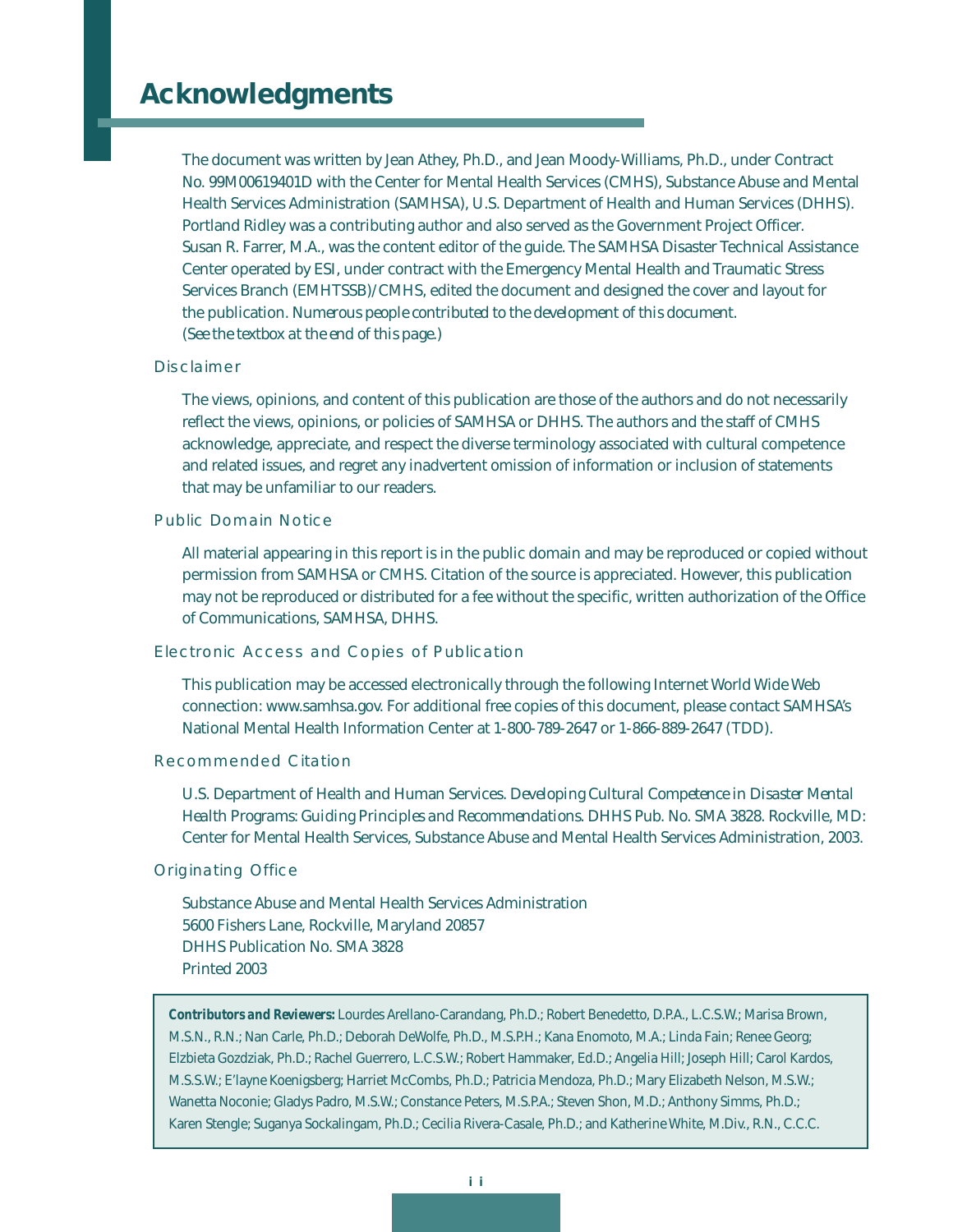# **Table of Contents**

| Guiding Principles for Cultural Competence in Disaster Mental Health Programs  22 |  |
|-----------------------------------------------------------------------------------|--|
| Principle 1: Recognize the Importance of Culture and Respect Diversity  23        |  |
| Principle 2: Maintain a Current Profile of the Cultural Composition               |  |
| Principle 3: Recruit Disaster Workers Who Are Representative                      |  |
| Principle 4: Provide Ongoing Cultural Competence Training                         |  |
| Principle 5: Ensure That Services Are Accessible, Appropriate, and Equitable  28  |  |
| Principle 6: Recognize the Role of Help-Seeking Behaviors, Customs                |  |
| Principle 7: Involve as "Cultural Brokers" Community Leaders and Organizations    |  |
| Principle 8: Ensure That Services and Information Are Culturally                  |  |
| Principle 9: Assess and Evaluate the Program's Level of Cultural Competence  37   |  |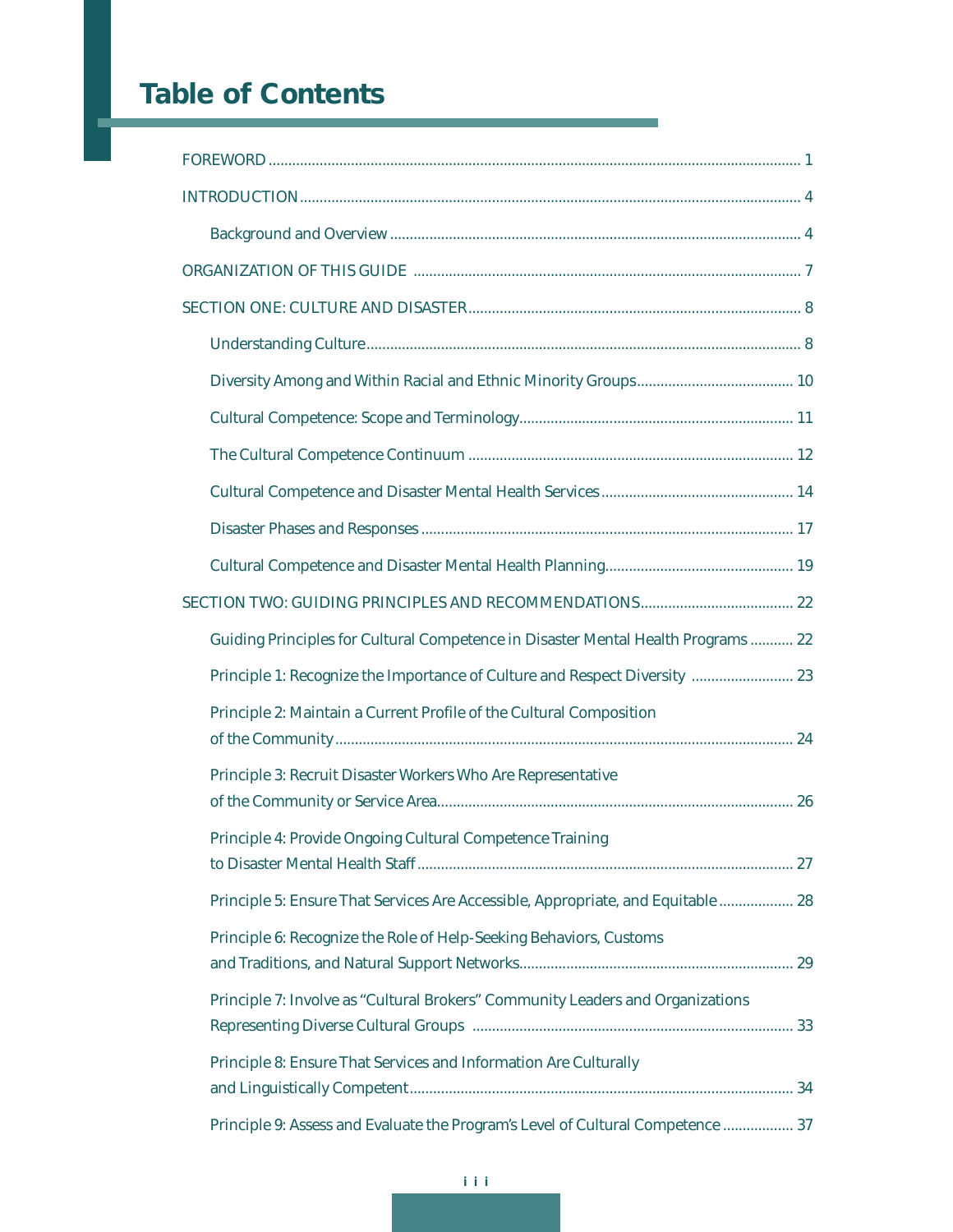# **Table of Contents CONTINUED**

л

| Appendix B: Disaster Mental Health Resources from the Center                       |  |
|------------------------------------------------------------------------------------|--|
|                                                                                    |  |
|                                                                                    |  |
|                                                                                    |  |
| <b>Appendix F: Cultural Competence Checklist</b>                                   |  |
| <b>FIGURE</b>                                                                      |  |
|                                                                                    |  |
| <b>TABLES</b>                                                                      |  |
| Table 1-1: Percentage Distribution of the Population by Race and Hispanic Origin 9 |  |
|                                                                                    |  |
|                                                                                    |  |
|                                                                                    |  |
|                                                                                    |  |
| Table 2-2: Important Considerations When Interacting                               |  |
| Table 2-3: Staff Attributes, Knowledge, and Skills Essential                       |  |
|                                                                                    |  |
|                                                                                    |  |
| Table 2-6: A Cultural Competence Self-Assessment                                   |  |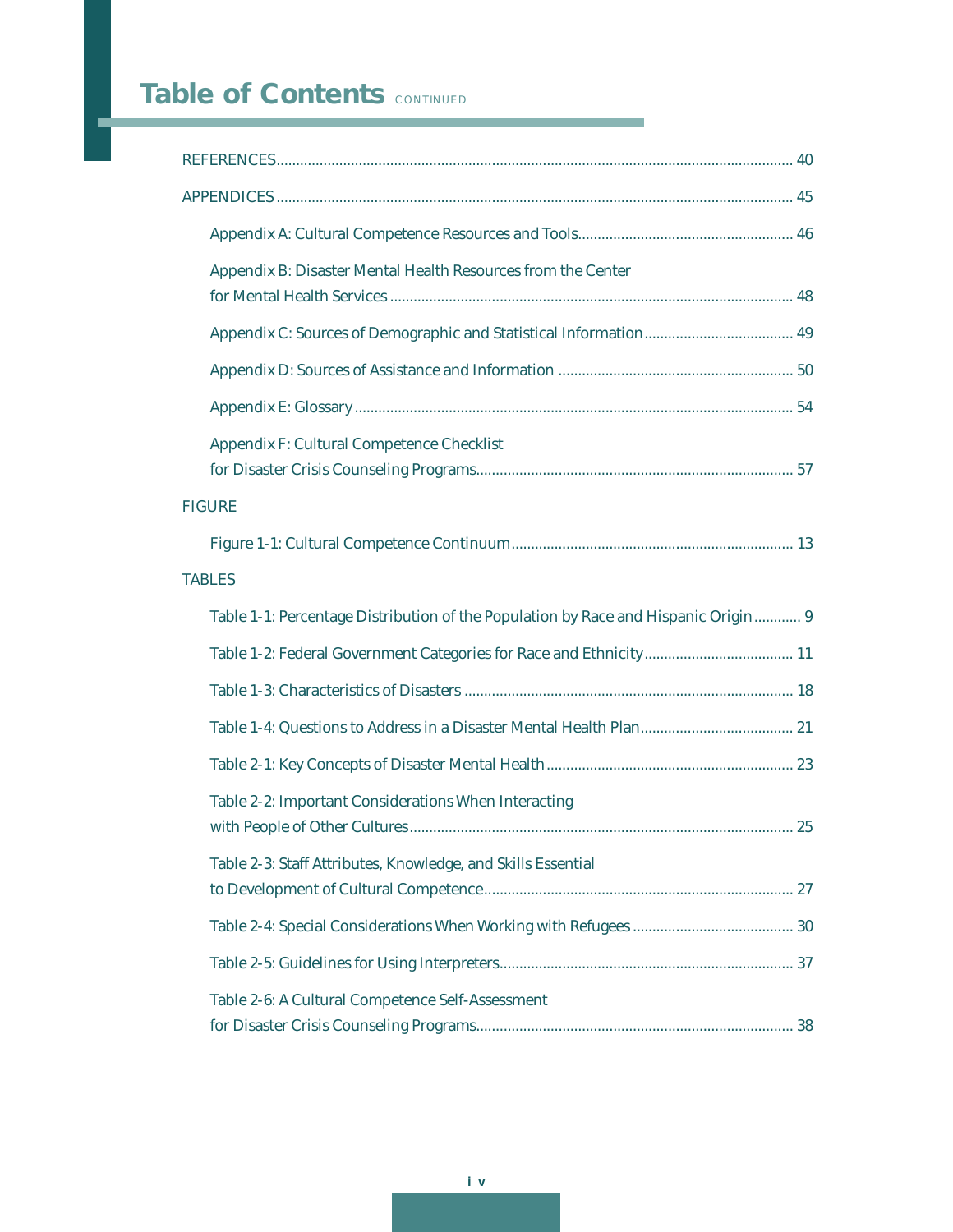# **Foreword**

Disasters—earthquakes, hurricanes, chemical explosions, wars, school shootings, mass casualty accidents, and acts of terrorism—can strike anyone, regardless of culture, ethnicity, or race. No one who experiences or witnesses a disaster is untouched by it.

Peoples' reactions to disaster and their coping skills, as well as their receptivity to crisis counseling, differ significantly because of their individual beliefs, cultural traditions, and economic and social status in the community. For this reason, workers in our Nation's public health and human services systems increasingly recognize the importance of cultural competence in the development, planning, and delivery of effective disaster mental health services.

The increased focus on cultural competence also stems from the desire to better serve a U.S. population that is rapidly becoming more ethnically and culturally diverse. To respond effectively to the mental health needs of all disaster survivors, crisis counseling programs must be sensitive to the unique experiences, beliefs, norms, values, traditions, customs, and language of each individual, regardless of his or her racial, ethnic, or cultural background. Disaster mental health services must be provided in a manner that recognizes, respects, and builds on the strengths and resources of survivors and their communities.

The Crisis Counseling Assistance and Training Program (CCP) is one of the Federal Government's major efforts to provide mental health services to people affected by disasters. Created in 1974, this program is currently administered by the Center for Mental Health Services (CMHS), Substance Abuse and Mental Health Services Administration (SAMSHA), and the Federal Emergency Management Agency (FEMA). The Program provides supplemental funding to States for short-term crisis counseling services to survivors of federally declared disasters. Crisis counseling services provided through the Program include outreach, education, community networking and consultation, public information and referral, and individual and group counseling. The CCP emphasizes specialized interventions and strategies that meet the needs of special populations such as racial and ethnic minority groups.

The purpose of this guide is to assist States and communities in planning, designing, and implementing culturally competent disaster mental health services for survivors of natural and human-caused disasters of all scales. It complements information previously published by FEMA and CMHS on disaster mental health response and recovery. FEMA provided the funding for this guide as part of the agencies' ongoing effort to address the needs of special

*1*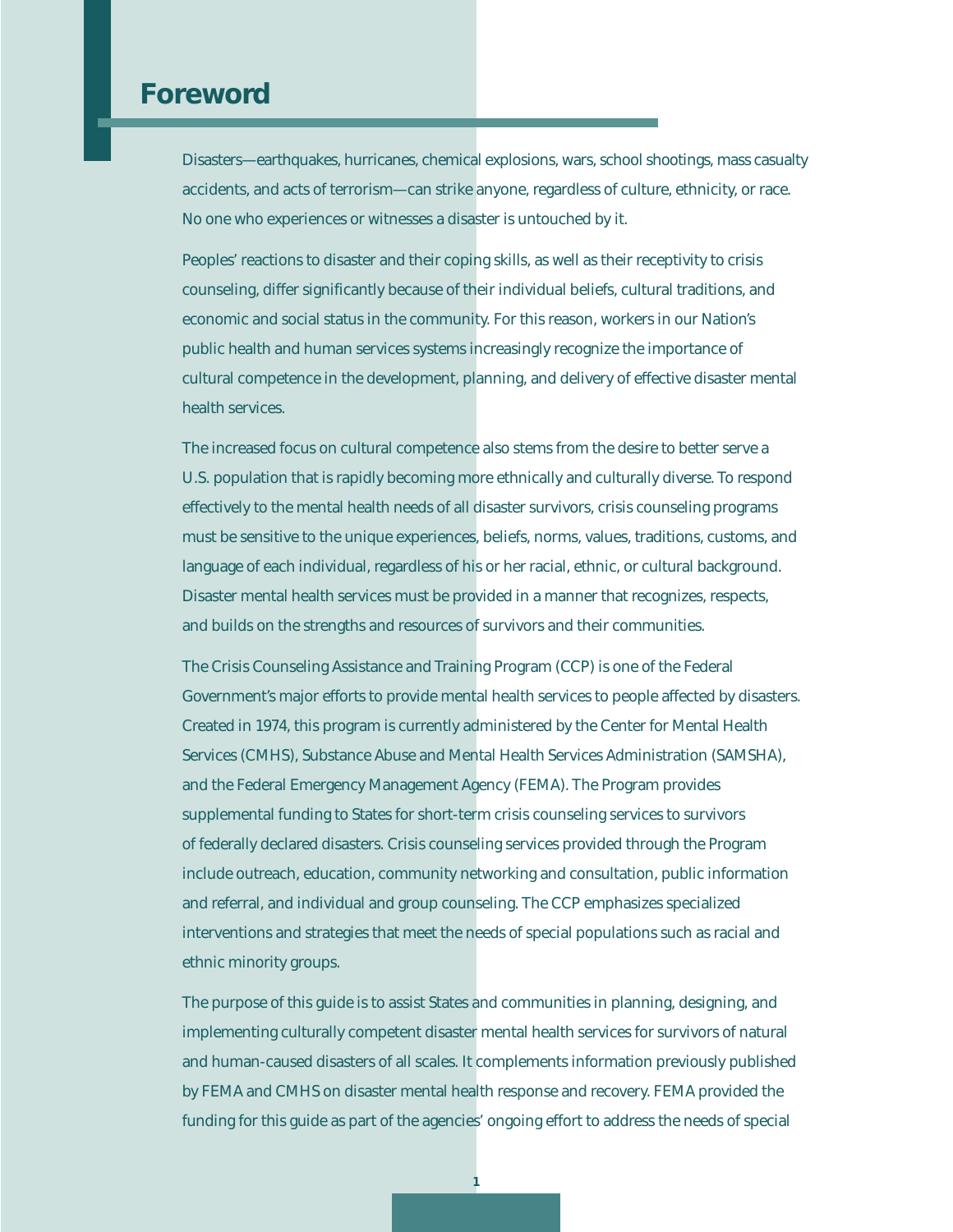**No one who experiences or witnesses a disaster is untouched by it.**

populations in disaster mental health response and recovery. *Developing Cultural Competence in Disaster Mental Health Programs: Guiding Principles and Recommendations* is part of a series of publications developed by CMHS.

In developing this guide, CMHS recognized that cultural competence is a complex subject one that has varying terminologies, opinions, expectations, models, and paradigms. The authors sought to identify common concepts and to suggest guiding principles and recommendations for primary and behavioral health care providers working with disaster survivors in multicultural communities. Although it is the hope of CMHS that readers will find the guide useful, the authors also recognize that it is by no means intended to provide comprehensive information on cultural competence.

The guiding principles are based on standards, guidelines, and recommendations established by SAMHSA, the Office of Minority Health, and the Health Resources and Services Administration in the U.S. Department of Health and Human Services (DHHS), although the guiding principles do not necessarily represent these agencies' specific views. *Mental Health: Culture, Race, and Ethnicity—A Supplement to Mental Health: A Report of the Surgeon General*  (DHHS, 2001) informed our efforts to ensure consistency with fundamental practice and theory.

To produce this guide, the authors invited input from State and local disaster mental health coordinators and consultants as well as from reviewers at the national, State, and community levels. The publication also incorporates information gathered through an extensive literature review. Vignettes from CMHS grant applications and grantee reports illustrate the range of promising practices, experiences, and challenges of State and local disaster mental health programs nationwide. As work on the guide continued, CMHS became increasingly aware that the principles and values underlying cultural competence parallel those historically espoused by disaster mental health service providers.

This publication is a first step toward developing a framework for the design of culturally competent disaster mental health programs. It also is the hope of CMHS that the information it provides will improve understanding and increase the ability of State, local, and community mental health and human service administrators, planners, trainers, and other staff to respond sensitively and effectively to the needs of all disaster survivors.

*2*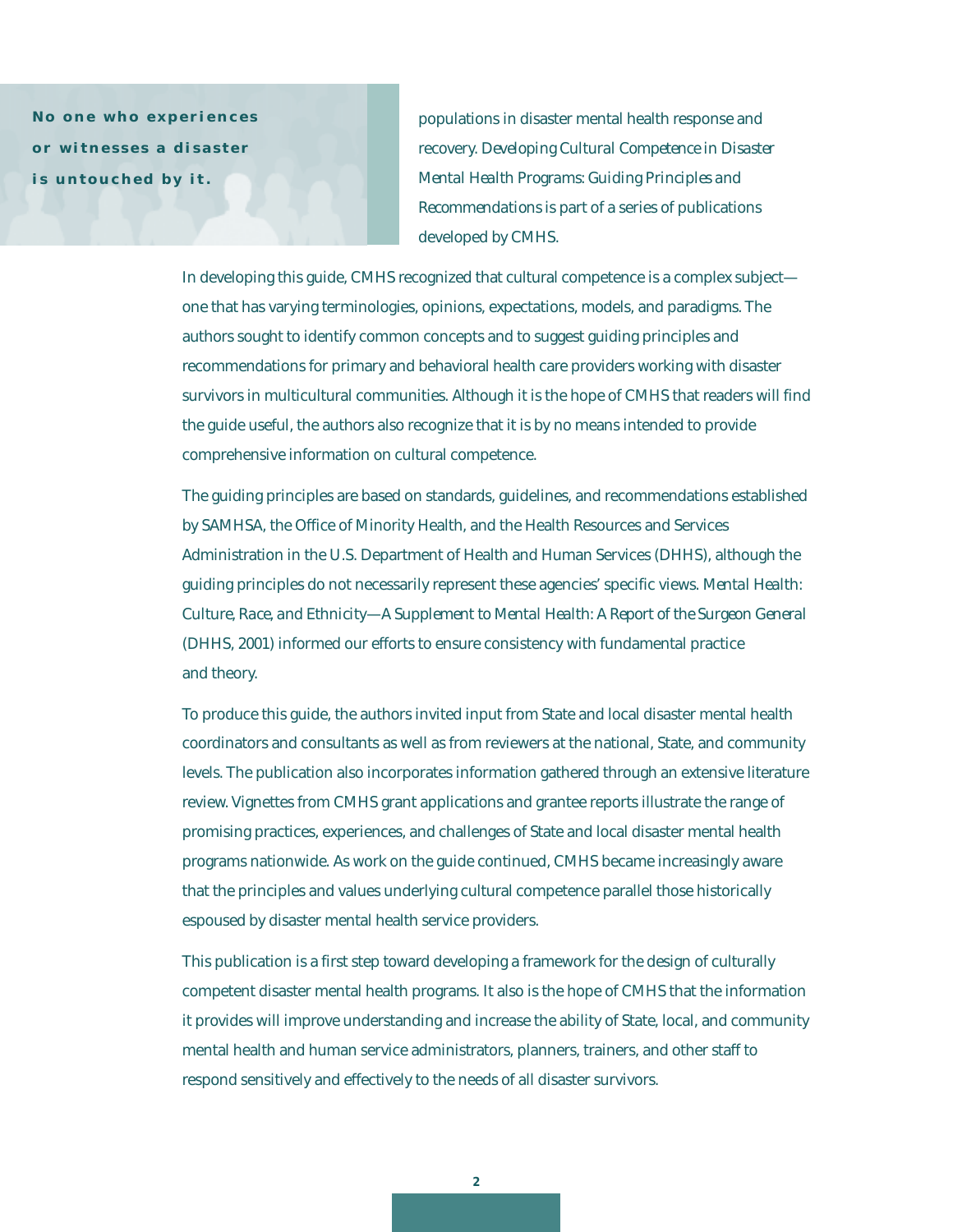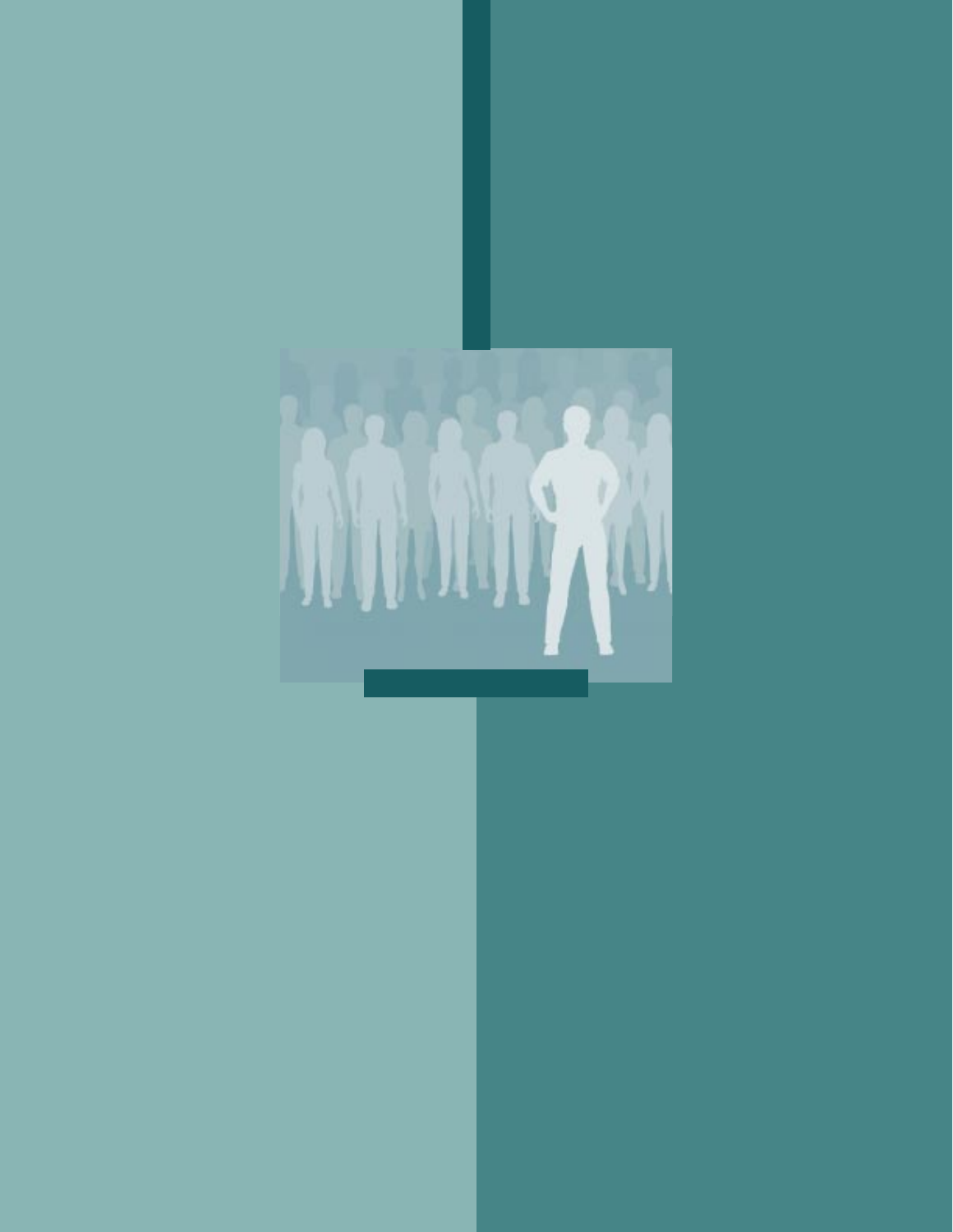# Introduction



## **BACKGROUND AND OVERVIEW**

Disasters affect hundreds of thousands of people in the United States annually. Between 1993 and 1998, the American Red Cross responded to more than 322,000 disaster incidents in the United States and provided financial assistance to more than 600,000 families (American Red Cross, 2000). In 1997 alone, the Federal Emergency Management Agency (FEMA) responded to 43 major disasters in 27 States and three western Pacific Island territories (FEMA, 2000). In recent years, human-caused disasters have been a major challenge. Such events include the 1992 civil unrest in Los Angeles, the 1995 bombing of the Alfred P. Murrah Federal Building in Oklahoma City, and the September 2001 terrorist attacks on the World Trade Center in New York and the Pentagon in Arlington.

Disaster crisis counseling is a specialized service that involves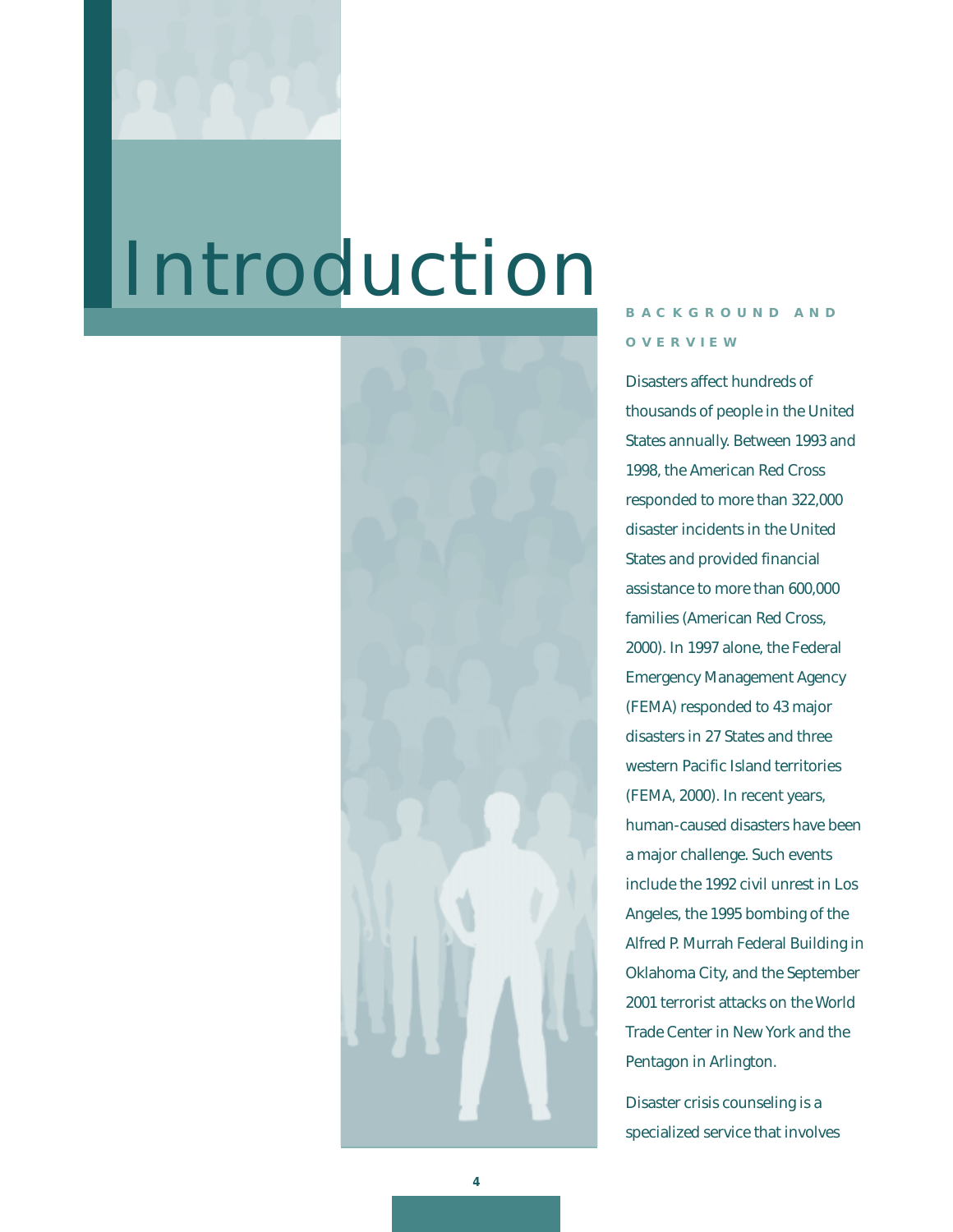**Because of higher birth and immigration rates, the Hispanic population is growing faster than any other ethnic minority group.**

rapid assignment and temporary deployment of staff who must meet multiple demands and work in marginal conditions and in unfamiliar settings such as shelters, recovery service centers, and mass care facilities. The major objective of disaster mental health operations is to mobilize staff to disaster sites so that they can attend to the emotional needs of survivors. In the past, these responses tended to be generic; little or no effort was made to tailor resources to the characteristics of a specific population. With time and experience, however, service providers and funding organizations have become increasingly aware that race, ethnicity, and culture may have a profound effect on the way in which an individual responds to and copes with disaster. Today, those in the field of disaster mental health recognize that sensitivity to cultural

differences is essential in providing mental health services to disaster survivors.

Integrating cultural competence in the temporary structure and highintensity work environment of a disaster relief operation is a challenge. Increasing cultural competence, not a one-time activity, is a long-term process that requires fundamental changes at the institutional level. Because both culture and the nature of disasters are dynamic, these changes must be followed by ongoing efforts to ensure that the needs of those affected by disaster are met.

The primary purpose of this guide is to provide background information, guiding principles, recommendations, and resources for developing culturally competent disaster mental health services. Disaster mental health providers and workers can use and adapt the guidelines set forth in this document to meet the unique

characteristics of individuals and communities affected directly or indirectly by a full range of natural and human-made disasters.

Designed to supplement information already available through CMHS, SAMHSA, and other sources, *Developing Cultural Competence in Disaster Mental Health Programs* highlights important common issues relating to cultural competence and to disaster mental health. It provides guidance for improving cultural competence in support of disaster mental health services.

The following issues are key to the recommendations set forth in this guide:

■ Cultural competence requires system-wide change. It must be manifested at every level of an organization, including policy making, administration, and direct service provision. Therefore, for disaster mental health services to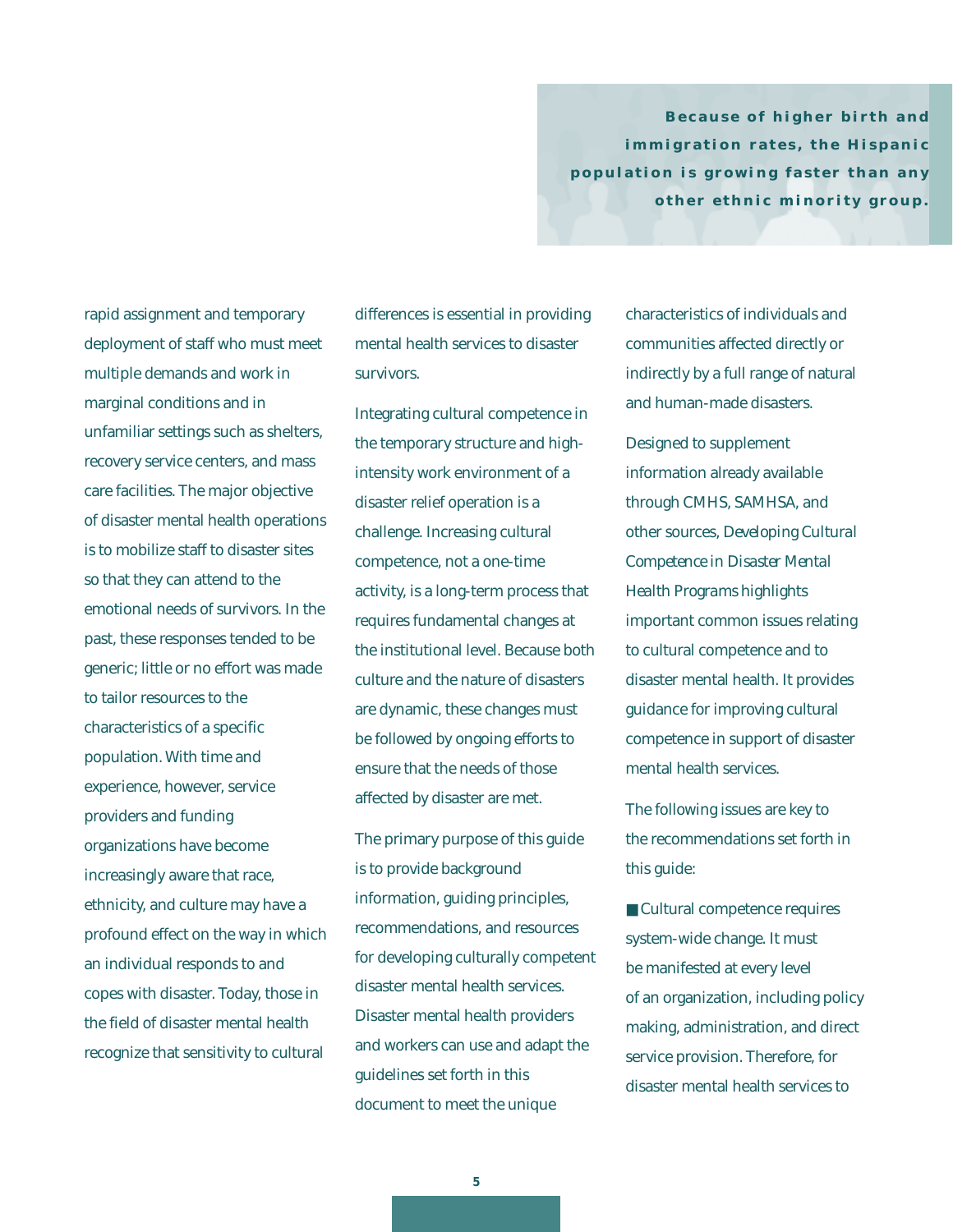**Precise definitions of the terms "race," "ethnicity," and "culture" are elusive.**

> be effective, cultural competence must be reflected in disaster mental health plans. For additional information on building mental health systems capacity for disaster mental health response and recovery, readers may wish to review *Disaster Response and Recovery: A Strategic Guide* (DHHS, Rev. ed, in press).

> ■ Cultural competence requires an understanding of the historical, social, and political events that affect the physical and mental health of culturally diverse groups. Issues such as racism, discrimination, war, trauma, immigration patterns, and poverty which reinforce cultural differences and distinguish one cultural group from another—must be considered (Hernandez and Isaacs, 1998). For a descriptive summary of historical background, patterns, and events, as well as detailed demographic

and health profiles of individual cultural groups, readers may wish to refer to *Mental Health: Culture, Race, and Ethnicity—A Supplement to Mental Health: A Report of the Surgeon General* (DHHS, 2001) and to *Cultural Competence Standards in Managed Care Mental Health Services: Four Underserved/ Underrepresented Racial/Ethnic Groups* (DHHS, 2000b).

■ Precise definitions of the terms "race," "ethnicity," and "culture" are elusive. As social concepts, these terms have many meanings, and those meanings evolve over time (DHHS, 2001). This guide espouses a broad definition of culture that includes not only race and ethnicity but also gender, age, language, socioeconomic status, sexual orientation, disability, literacy level, spiritual and religious practices, individual values and experiences,

and other factors. This guide uses the phrases "cultural groups" and "racial and ethnic minority groups"1 to refer to the Nation's diverse, multicultural groups and individuals.

■ The operational definition of cultural competence provided in this guide is based on the principles of cultural competence described in *Towards a Culturally Competent System of Care* (Cross et al., 1989). Many Federal, State, and local public mental health systems, as well as organizations in the private sector, have adopted the principles presented in this document.

<sup>&</sup>lt;sup>1</sup>The major racial and ethnic minority groups referred to in this publication are African Americans (blacks), American Indians and Alaska Natives, Asian Americans, Native Hawaiian and Other Pacific Islanders, and Hispanic Americans (Latinos). The authors recognize that opinions about which labels are appropriate differ and acknowledge that heterogeneous subpopulations exist within each of these populations. These categories, which were established by the Office of Management and Budget in 1997, are used because they are widely accepted and used by service providers in the public and private sectors.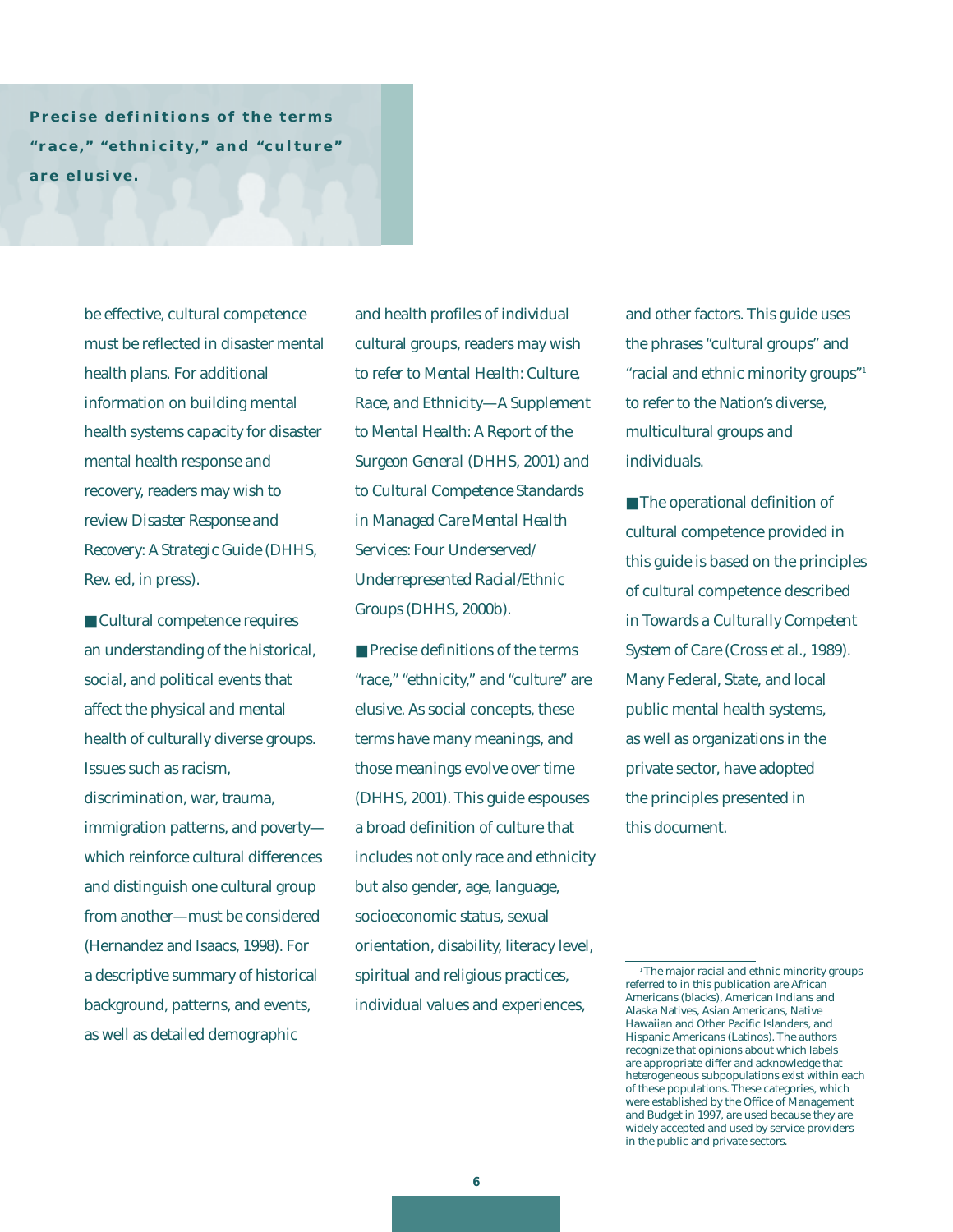# **Organization of This Guide**

#### This guide includes two sections and six appendices.

- **SECTION ONE** explores the nature of culture and disaster. It begins by defining culturally related terms, discussing diversity within racial and ethnic minority groups, and describing cultural competence. It then discusses cultural competence in the context of disaster mental health services. Section One also presents the Cultural Competence Continuum and a list of questions to address in a disaster mental health plan. Readers seeking more detail about crisis counseling or disaster response and recovery may refer to other CMHS/FEMA publications. For example, the *Training Manual for Mental Health and Human Service Workers in Major Disasters* (DHHS, 2000e) provides a comprehensive overview of and essential information on training concepts on crisis counseling, including a training curriculum. *Disaster Response and Recovery: A Strategic Guide* (DHHS, Rev. ed., in press) also is a useful resource.
- **SECTION TWO** sets forth nine guiding principles for culturally competent disaster mental health services and related recommendations for developing these services. It also presents the key concepts of disaster mental health; important considerations when working with people of other cultures; staff attributes, knowledge, and skills essential to the development of cultural competence; and a cultural competence self-assessment for disaster crisis counseling programs. In addition, Section Two provides suggestions for working with refugees and guidelines for using interpreters.
- The appendices provide additional information that may be useful in developing cultural competence in disaster mental health.
- **APPENDIX A** is an annotated bibliography of cultural competence resources and tools. Many of these resources provide detailed information about individual populations' histories, immigration patterns, and experiences with stress and trauma.
- **APPENDIX B** lists disaster mental health technical assistance resources and publications available through CMHS. Some of these materials discuss the needs and provision of services for special populations.
- **APPENDIX C** lists online resources that provide community-specific demographic and statistical information.
- **APPENDIX D** lists Federal, private-sector, professional, and other organizations with cultural competence expertise.
- **APPENDIX E** is a glossary of terms associated with disaster mental health and cultural competence.
- **APPENDIX F** is a Cultural Competence Checklist for Disaster Crisis Counseling Programs. Based on concepts discussed throughout this guide, the checklist covers essential principles for ensuring a culturally competent disaster mental health program.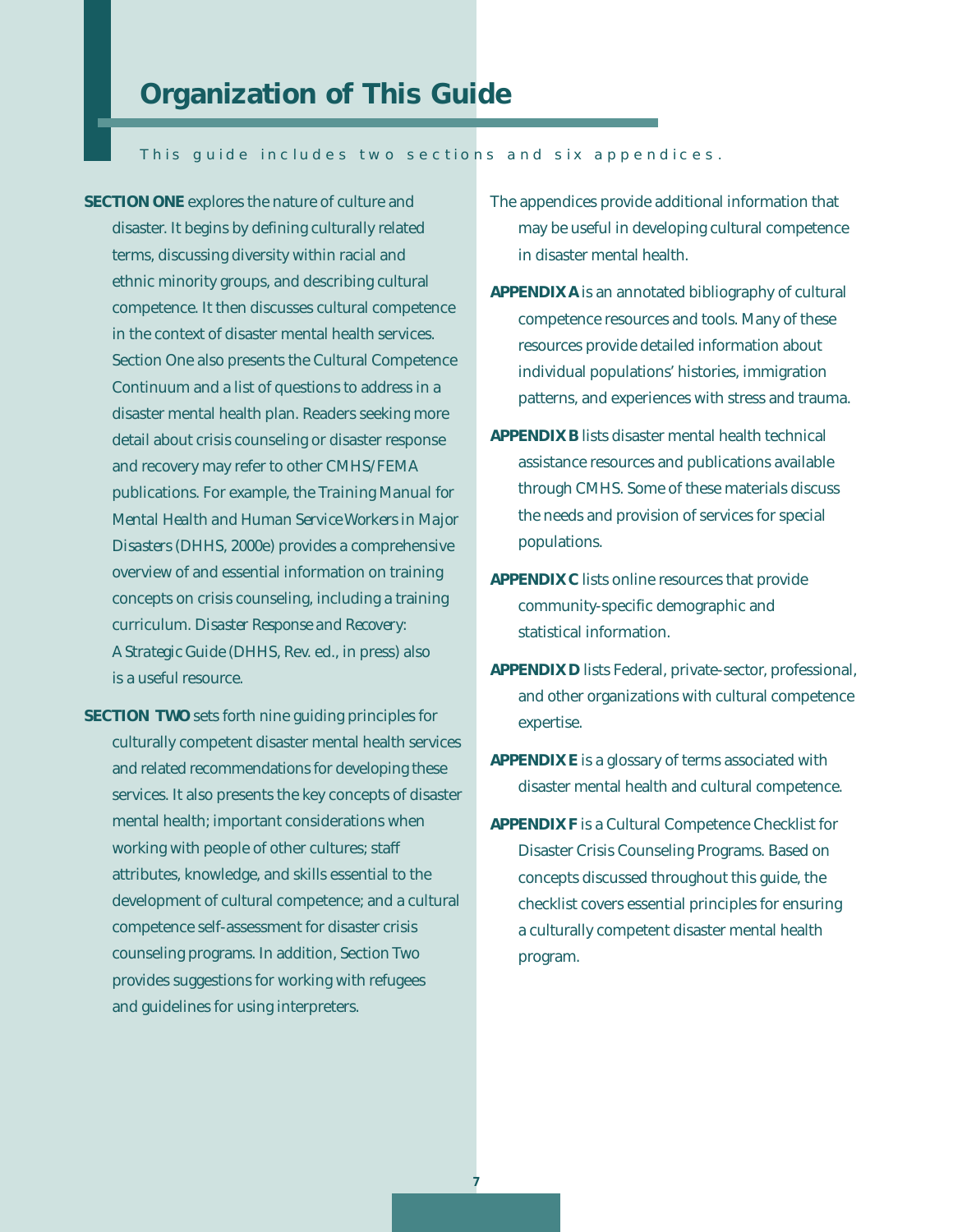**Culture** and Disaster

been a nation of diversity. In the years to come, fertility and mortality rates, immigration patterns, and age distributions within subgroups of the population will contribute to an increasingly diverse national population (Day, 1996). Data from the 2000 U.S. Census reveal that Hispanics have replaced African Americans as the second largest ethnic group after whites.<sup>2</sup> Because of higher birth and immigration rates, the Hispanic population is growing faster than any other ethnic minority group (DHHS, 2001). The population of Asian Americans is also growing and is projected to continue growth throughout the first half of the 21st century, primarily because of immigration (DHHS, 2001). As shown in Table 1-1, by 2010, Hispanic Americans will comprise 14.6 percent of the U.S. population, African Americans will comprise 12.5 percent, Asian Americans will comprise 4.8 percent, and Native Americans will comprise less than 1 percent (U.S. Department of Commerce, 2000). ince its founding, the United States has

These demographic changes have given the United States the benefits and richness of many cultures, languages, and histories. At the same time, the Nation's growing diversity has made it more important than ever for health and

human service providers including disaster mental health service providers—to recognize, understand, and respect the diversity found among cultural groups and subgroups. Service providers must find ways to tailor their services to individuals' and communities' cultural identities, languages, customs, traditions, beliefs, values, and social support systems. This recognition, understanding, respect, and tailoring of services to various cultures is the foundation of cultural competence.

#### **UNDERSTANDING CULTURE**

Culture influences many aspects of our lives—from how we communicate and celebrate to how we perceive the world around us. Culture involves shared customs, values, social rules of behavior, rituals and traditions, and perceptions of human nature and natural events. Elements of culture are learned from others and may be passed down from generation to generation.

Many people equate race and ethnicity with culture; however, the terms "race" and "ethnicity" do not fully define the scope and breadth of culture. Race and ethnicity are indeed prominent elements of culture, but there are important distinctions between

<sup>&</sup>lt;sup>2</sup> This publication uses the term "whites" to denote non-Hispanic white Americans.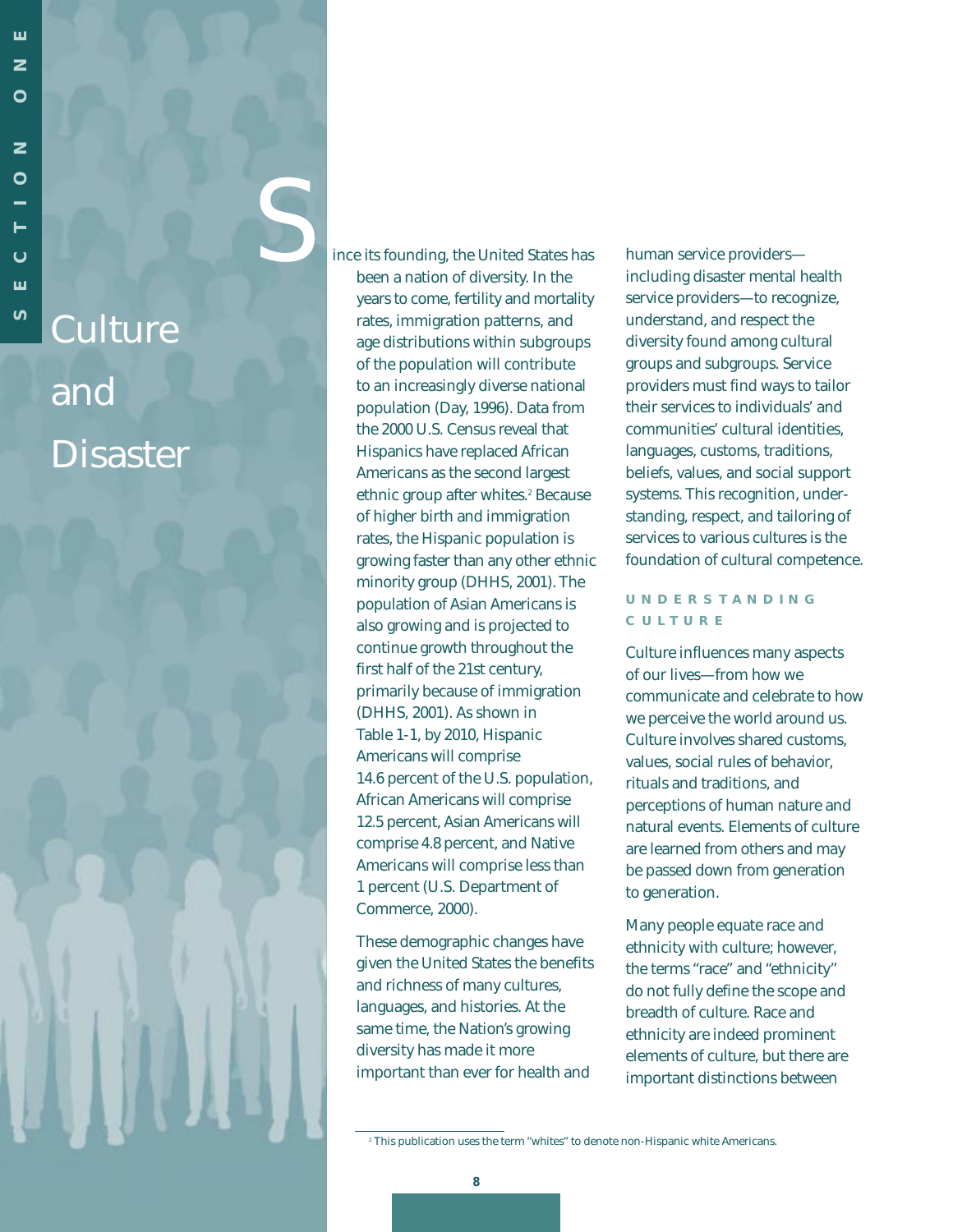#### **TABLE 1-1**

Percentage Distribution of the Population By Race and Hispanic Origin (Includes foreign and native-born populations)

these terms. For example, many people think of "race" as a biological category and associate it with visible physical characteristics such as hair and skin color.

Physical features, however, do not reliably differentiate people of different races (DHHS, 2001). For this reason, race is widely used as a social category. Different cultures classify people into racial groups on the basis of a set of characteristics that are socially important (DHHS, 2001). Often, members of certain social or racial groups are treated as inferior or superior or given unequal access to power and other resources (DHHS, 2001).

"Ethnicity" refers to a common heritage of a particular group. Elements of this shared heritage include history, language, rituals, and preferences for music and foods. Ethnicity may overlap with race when race is defined as a social category. For example, because Hispanics are an ethnicity, not a race, ethnic subgroups such as Cubans and Peruvians include people of different races (DHHS, 2001).

"Culture" refers to the shared attributes of a group of people. It is broadly defined as a common heritage or learned set of beliefs, norms, and values (DHHS, 2001). Culture is as applicable to groups of whites, such as Irish Americans or German Americans, as it is to

| Race |              |                                      |                                               | Hispanic/<br>Latino<br>Origin*                        |      |
|------|--------------|--------------------------------------|-----------------------------------------------|-------------------------------------------------------|------|
| Year | <b>White</b> | Black/<br><b>African</b><br>American | American Indian/<br><b>Alaska</b><br>Native** | <b>Asian and</b><br><b>Pacific</b><br><b>Islander</b> |      |
| 1995 | 73.6         | 12.0                                 | 0.7                                           | 3.3                                                   | 10.2 |
| 2000 | 71.4         | 12.2                                 | 0.7                                           | 3.9                                                   | 11.8 |
| 2010 | 67.3         | 12.5                                 | 0.8                                           | 4.8                                                   | 14.6 |
| 2050 | 52.8         | 13.2                                 | 0.8                                           | 8.9                                                   | 24.3 |
| 2100 | 40.3         | 13.0                                 | 0.7                                           | 12.6                                                  | 33.3 |

\* Persons of Hispanic/Latino origin may be of any race. Groups listed under "Race" are not of Hispanic origin.

\*\* Includes American Indians, Alaska Natives, and Aleuts.

*Source:* U.S. Department of Commerce, Bureau of the Census. (2000). Projections of the resident population by race, Hispanic origin, and nativity: Middle series, 1999 to 2100. Washington, DC: U.S. Department of Commerce.

racial and ethnic minorities (DHHS, 2001). People can share a culture, regardless of their race or ethnicity. For example, people who work for a particular organization, people who have a particular physical or mental limitation, or youth in a particular social group may share cultural attributes.

A culture can be defined by characteristics such as:

- National origin;
- Customs and traditions;
- Length of residency in the United States;
- Language;
- Age;
- Generation:
- Gender:
- Religious beliefs;
- Political beliefs:
- Sexual orientation:
- Perceptions of family and community;
- Perceptions of health, well-being, and disability;
- Physical ability or limitations;
- Socioeconomic status:
- Education level:
- Geographic location; and
- Family and household composition.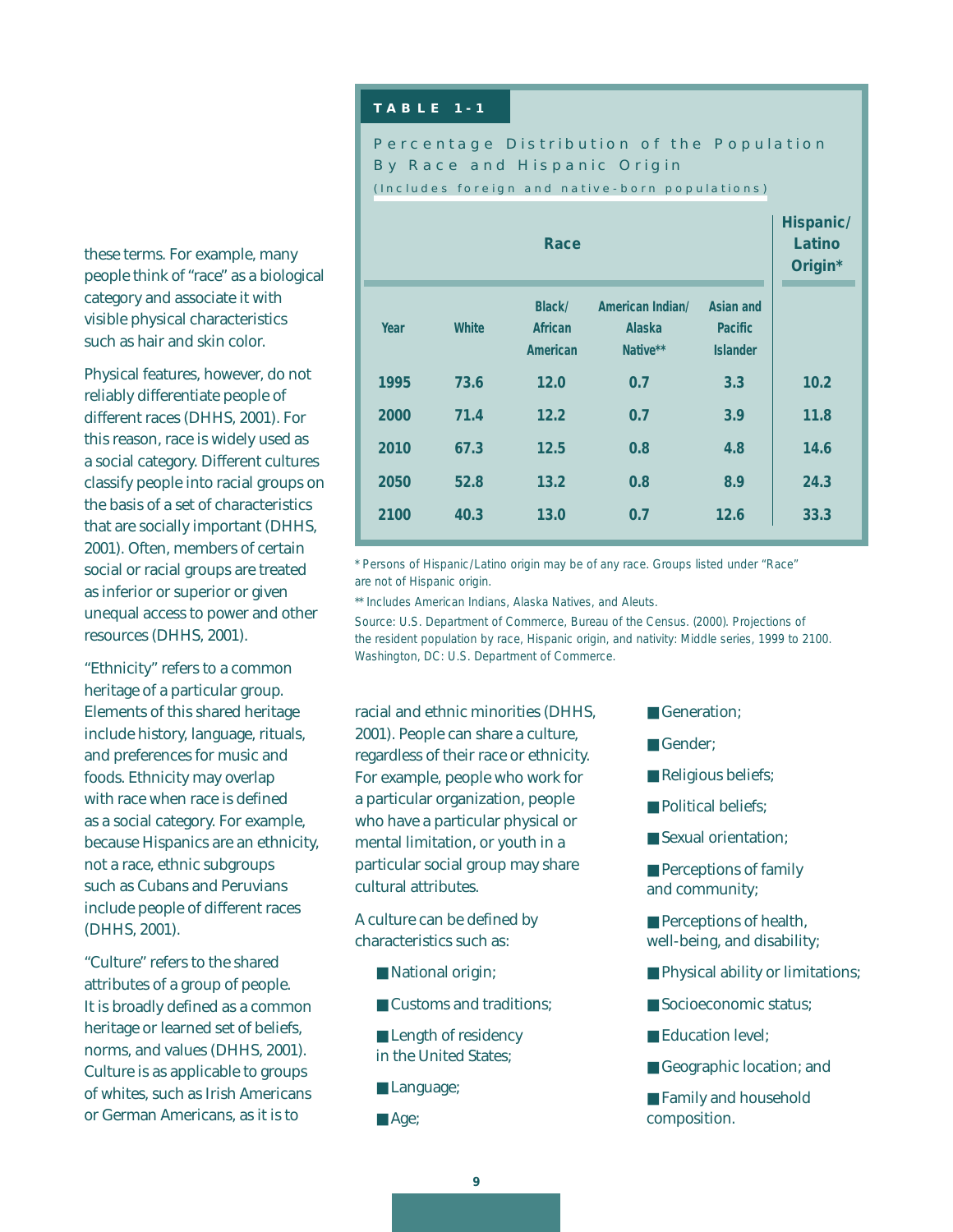## **Did You Know . . .**

Mental Health: Culture, Race, and Ethnicity— A Supplement to Mental Health: A Report of the Surgeon General (DHHS, 2001) notes that:

- Approximately 12 percent of the U.S. population–34 million individuals—identify themselves as African American.
- Six percent of all blacks in the United States today are foreign-born. Most of those who are foreign-born come from the Caribbean.
- Since 1983, more than 100,000 refugees have come to the United States from African nations.
- The U.S. Census Bureau estimates that 4.1 million American Indians and Alaska Natives (Indians, Eskimos, and Aleuts) lived in the United States in 2000, representing less than 1.5 percent of the total U.S. population.
- Alaska Natives comprise approximately 4 percent of the combined American Indian and Alaska Native population.
- By the year 2020, the combined Asian American and Pacific Islander population will reach approximately 20 million, or about 6 percent of the total U.S. population.
- Approximately 35 percent of Asian Americans and Pacific Islanders live in linguistically isolated households. For some Asian American ethnic groups—including Hmong, Cambodian, Laotian, Vietnamese, Korean, and Chinese American households—the rate is much higher than this percentage.
- By the year 2050, Latinos will constitute nearly one-fourth of the U.S. population, and nearly one-third of persons under 19 years of age will be Hispanic.
- Nearly two-thirds of Hispanic Americans were born in the United States.
- Nearly two-thirds of Latinos are persons of Mexican origin, and the remaining one-third are primarily persons of Puerto Rican, Cuban, or Central American origin.

Culture changes continuously. For example, immigrants to the United States bring with them their own beliefs, norms, and values, but through the process of acculturation gradually learn and adopt selected elements of the dominant culture. An immigrant group may develop its own culture while becoming acculturated. At the same time, the dominant culture may change as a result of its interaction with the immigrant group (DHHS, 2001).

## **DIVERSITY AMONG AND WITHIN RACIAL AND ETHNIC MINORITY GROUPS**

Four racial and ethnic minority groups—African Americans, American Indians and Alaska Natives, Asian Americans and Pacific Islanders, and Hispanic Americans accounted for approximately 30 percent of the U.S. population in the year 2000 and are expected to account for nearly 40 percent of the U.S. population by 2025 (DHHS, 2001). Although there are important differences among these four groups, there also is broad diversity within each group. In other words, people who find themselves in the same racial or ethnic group—either by census category or through selfidentification—do not always have the same culture. Examples follow:

■ American Indians and Alaska Natives may belong to more than 500 tribes, each of which has a different cultural tradition, language, and ancestry (DHHS, 2001).

■ Asian Americans and Pacific Islanders may identify with any of 43 subgroups and speak any of 100 languages and dialects (DHHS, 2001).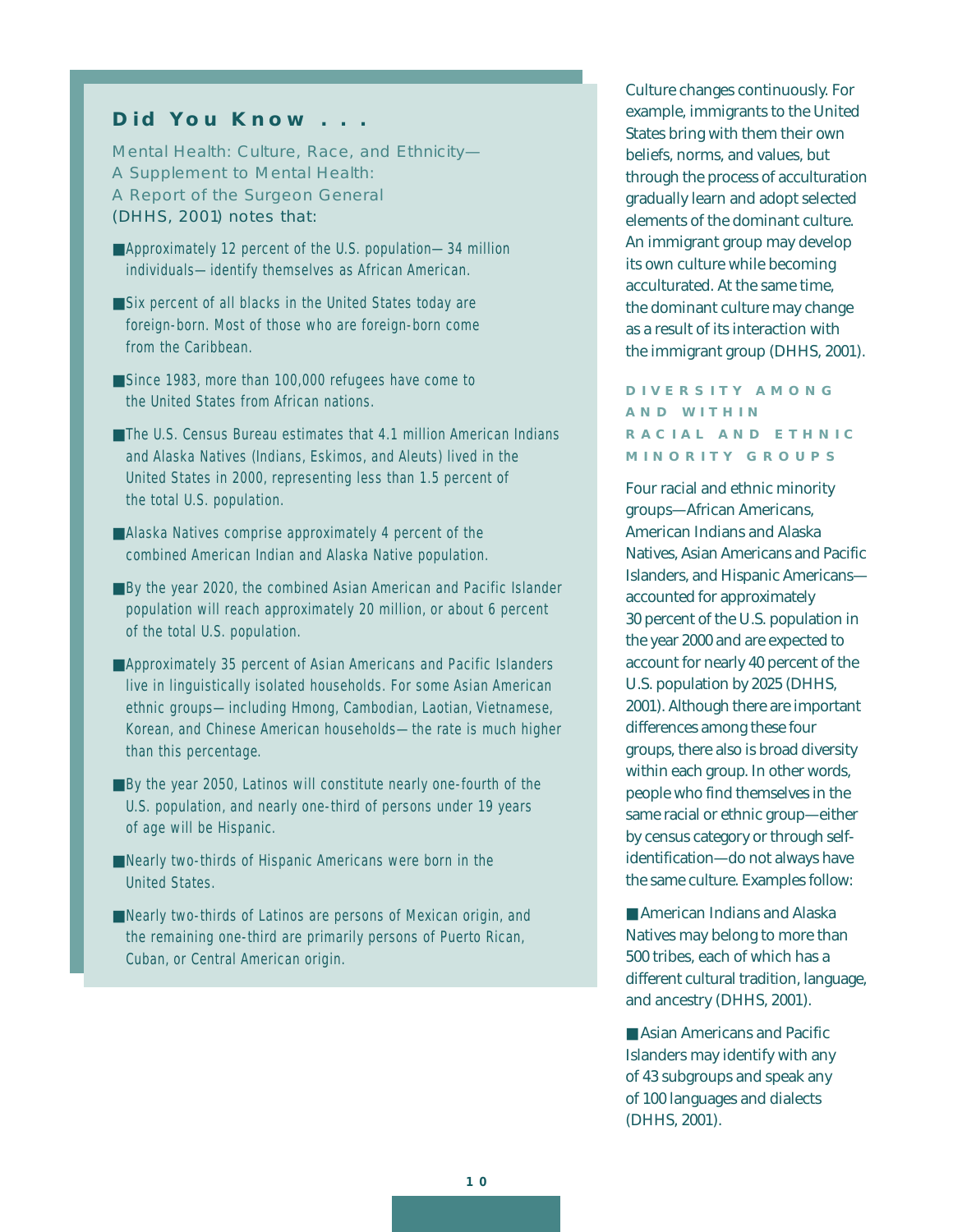■ Hispanics may be of Mexican, Puerto Rican, Cuban, Central and South American, or other heritage (DHHS, 2001).

Furthermore, the broad category labels are imprecise (DHHS, 2001). For example, people who are indigenous to the Americas may be called Hispanic if they are from Mexico or American Indian if they are from the United States (DHHS, 2001). In addition, many people in a particular racial or ethnic minority group may identify more closely with other social groups than with the group to which they are assigned by definition (DHHS, 2001). Finally, many people identify with multiple cultures that may be associated with factors such as race, ethnicity, country of origin, primary language, immigration status, age, religion, sexual orientation, employment status, disability, geographic location, or socioeconomic status. Table 1-2 identifies Federal Government categories for race and ethnicity.

Recognizing the limitations of the traditional broad groupings, the U.S. Census Bureau revised the categories used to report race and ethnicity in the 2000 Census. For the first time, individuals could identify with more than one group (U.S. Office of Management and Budget, 2000). The U.S. Census Bureau anticipated that this change would result in approximately 63 categories of racial and ethnic identifications (DHHS, 2001).

Appendix C lists additional resources offering statistical and demographic data on racial and ethnic populations and subpopulations.

#### **TABLE 1-2**

### Federal Government Categories for Race and Ethnicity

*The U.S. Office of Management and Budget (1997) announced revised standards for Federal data on race and ethnicity. The new categories for race are:*

**American Indian or Alaska Native** refers to a person having origins in any of the original peoples of North and South America, including Central America, and who maintains tribal affiliation or community attachment.

**Asian** refers to a person having origins in any of the original peoples of the Far East, Southeast Asia, or the Indian subcontinent, including, for example, Cambodia, China, India, Japan, Korea, Malaysia, Pakistan, the Philippine Islands, Thailand, and Vietnam.

**Black or African American** refers to a person having origins in any of the black racial groups of Africa.

**Hispanic or Latino** refers to a person of Cuban, Mexican, Puerto Rican, South or Central American, or other Spanish culture or origin, regardless of race.

**Native Hawaiian and Other Pacific Islander** refers to a person having origins in any of the original peoples of Hawaii, Guam, Samoa, or other Pacific Islands.

**White** refers to a person having origins in any of the original peoples of Europe, the Middle East, or North Africa.

**Some Other Race** was included for those who identify with one or more races.

## **CULTURAL COMPETENCE: SCOPE AND TERMINOLOGY**

We use many terms to refer to concepts associated with cultural competence and with interactions between and among people of different cultures including "cultural diversity, cultural awareness, cultural sensitivity, multiculturalism, and transcultural services." Although the differences in the meanings of these terms may be subtle, they are extremely important. For example, the term "cultural awareness"

suggests that it may be sufficient for one to be cognizant, observant, and conscious of similarities and differences among cultural groups (Goode et al., 2001).

"Cultural sensitivity," on the other hand, connotes the ability to empathize with and understand the needs and emotions of persons of one's own culture as well as those of others and to identify with emotional expressions and the problems, struggles, and joys of someone from another culture (Hernandez and Isaacs, 1998).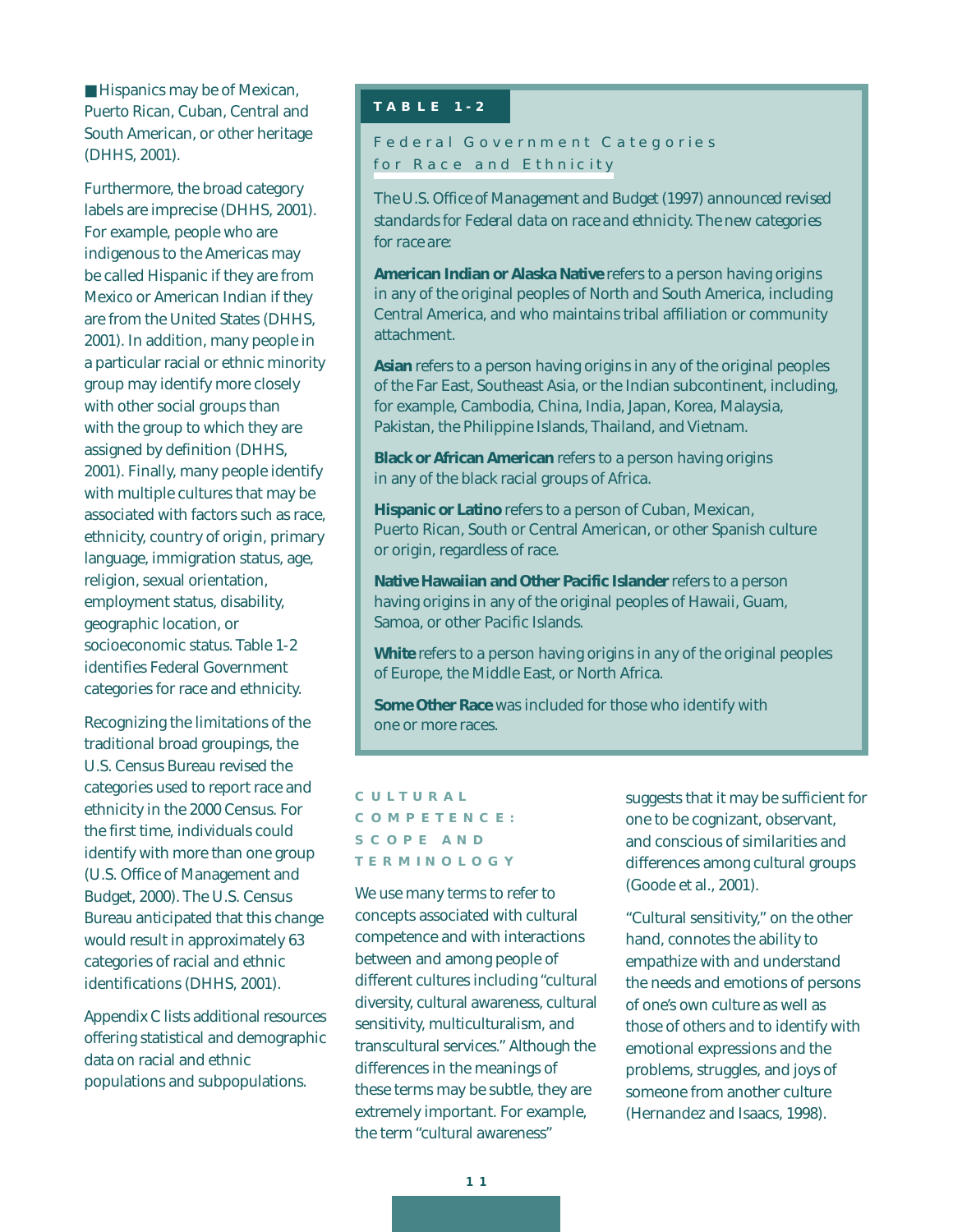The term "cultural competence" suggests a broader concept than "cultural sensitivity" implies. As previously defined in this section, the word "culture" refers to the shared attributes—including beliefs, norms, and values—of a group of people (DHHS, 2001). The word "competence" implies the capacity to function effectively, both at the individual and organizational levels. "Competence" is associated with "culture" to emphasize that being aware of or sensitive to the differences between cultures is not sufficient. Instead, service providers must have the knowledge, skills, attitudes, policies, and structures needed to offer support and care that is responsive and tailored to the needs of culturally diverse population groups.

Many people and organizations have developed definitions of cultural competence. The following definition blends elements of definitions used by SAMSHA (DHHS, 2001), the Health Resources and Services Administration (DHHS), the Office of Minority Health (DHHS, 2000a), and definitions found in the literature (Bazron and Scallet, 1998; Cross et al., 1989; Denboba, 1993; Evans, 1995; Roberts et al.,1990; Taylor et al., 1998):

*Cultural competence is a set of values, behaviors, attitudes, and practices within a system, organization, program, or among individuals that enables people to work effectively across cultures. It refers to the ability to honor and respect the beliefs, language, interpersonal styles, and behaviors of individuals and families receiving services, as well as staff who are providing such services. Cultural competence is a dynamic,*

*ongoing, developmental process that requires a long-term commitment and is achieved over time.*

Cross and colleagues (1989) note that culturally competent organizations and individuals:

■ Value diversity;

■ Have the capacity for cultural assessment;

■ Are aware of cross-cultural dynamics;

■ Develop cultural knowledge; and

■ Adapt service delivery to reflect an understanding of cultural diversity.

At the individual level, cultural competence requires an understanding of one's own culture and worldview as well as those of others. It involves an examination of one's attitudes, values, and beliefs, and the ability to demonstrate values, knowledge, skills, and attributes needed to work sensitively and effectively in cross-cultural situations (Goode et al., 2001).

At the organizational and programmatic levels, cultural competence requires a comprehensive, coordinated plan that cuts across policymaking, infrastructure building, program administration and evaluation, and service delivery. Culturally competent organizations and programs acknowledge and incorporate the importance of culture, assess cross-cultural relations, are aware of dynamics that can result from cultural differences and ethnocentric attitudes, expand cultural knowledge, and adopt services that meet unique cultural needs (DHHS, 2000d).

## **THE CULTURAL COMPETENCE CONTINUUM**

Cultural competence is not a matter of being politically correct or of assigning one person to handle diversity issues, nor does it mean simply translating materials into other languages. Rather, it is an ongoing process of organizational and individual development that includes learning more about our own and other cultures; altering our thinking about culture on the basis of what we learn; and changing the ways in which we interact with others to reflect an awareness and sensitivity to diverse cultures.

The Cultural Competence Continuum depicted in Figure 1-1 was developed by Cross et al. (1989) for mental health professionals. Today, many other public health practitioners and community-based service providers also find it a useful tool. The continuum assumes that cultural competence is a dynamic process with multiple levels of achievement. It can be used to assess an organization's or individual's level of cultural competence, to establish benchmarks, and to measure progress.

#### *Cultural Destructiveness*

The negative end of the continuum is characterized by cultural destructiveness. Organizations or individuals in this stage view cultural differences as a problem and participate in activities that purposely attempt to destroy a culture. Examples of destructive actions include denying people of color access to their natural helpers or healers, removing children of color from their families on the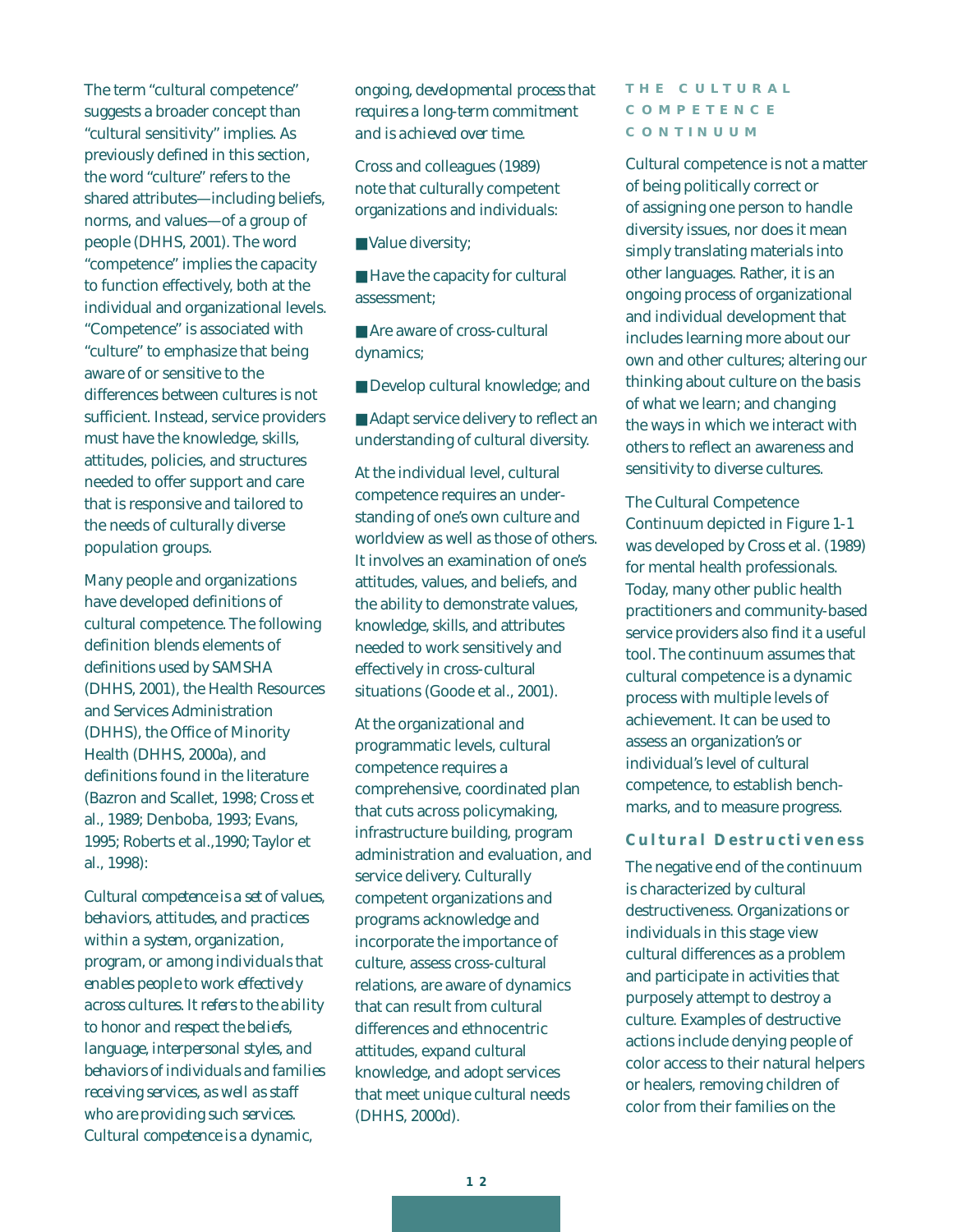

The continuum includes six stages: cultural destructiveness, cultural incapacity, cultural blindness, cultural pre-competence, cultural competence, and cultural proficiency (Cross et al., 1989).

basis of race, and risking the wellbeing of minority individuals by involving them in social or medical experiments without their knowledge or consent. Organizations and individuals at this extreme operate on the assumption that one race is superior and that it should eradicate "lesser" cultures.

## *Cultural Incapacity*

Organizations and individuals in the cultural incapacity stage lack the ability to help cultures from diverse communities. Although they do not intentionally seek to cause harm, they believe in the superiority of their own racial or ethnic group and assume a paternalistic posture toward "lesser" groups. They may act as agents of oppression by enforcing racist policies and maintaining stereotypes. Employment practices

of organizations in this stage of the continuum are discriminatory.

#### *Cultural Blindness*

Cultural blindness is the midpoint of the continuum. Organizations and individuals at this stage believe that color or culture makes no difference and that all people are the same. Individuals at this stage may view themselves as unbiased and believe that they address cultural needs. In fact, people who are culturally blind do not perceive, and therefore cannot benefit from, the valuable differences among diverse groups. Services or programs created by organizations at this stage are virtually useless to address the needs of diverse groups.

## *Cultural Pre-competence*

Culturally pre-competent organizations and individuals begin to move toward the positive end of the continuum. They realize weaknesses in their attempts to serve various cultures and make some efforts to improve the services offered to diverse populations. Precompetent organizations hire staff from the cultures they serve, involve people of different cultures on their boards of directors or advisory committees, and provide at least rudimentary training in cultural differences. However, organizations at this stage run the risk of becoming complacent, especially when members believe that the accomplishment of one goal or activity fulfills the obligation to the community. Tokenism is another danger. Organizations sometimes hire one or more workers from a racial or ethnic group and feel that they have done all that is necessary.

#### *Cultural Competence*

Culturally competent organizations and individuals accept and respect differences, and they participate in continuing self-assessment regarding culture. Such organizations continuously expand their cultural knowledge and resources and adopt service models that better meet the needs of minority populations. In addition, they strive to hire unbiased employees, and seek advice and consultation from representatives of the cultures served. They also support their staff members' comfort levels when working in cross-cultural situations and in understanding the interplay between policy and practice.

## *Cultural Proficiency*

Culturally proficient organizations hold diversity of culture in high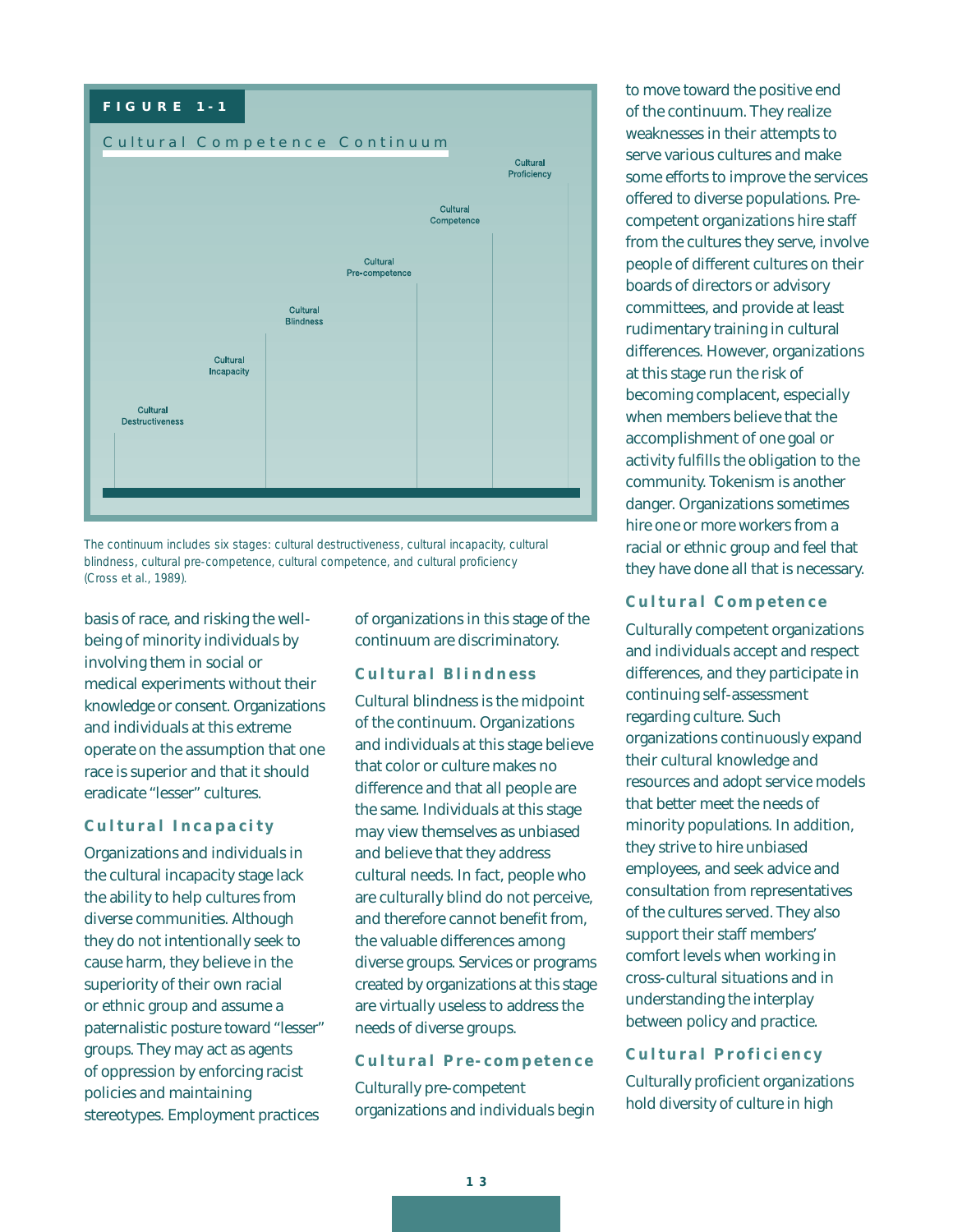## Cultural Competence Necessary from Project Initiation

After the Great Flood of 1993 devastated the economy of rural Minnesota, the State developed a program of supportive services, including crisis counseling for rural residents. Ethnic populations affected by the flood included Hispanics, African Americans, Southeast Asians (Vietnamese, Hmong, Laotians), and Somalians. Some of these populations were relatively new to rural Minnesota, and they were not well integrated into the communities. Trust between cultures was tenuous at best, and many of the minority groups were somewhat socially isolated.

The crisis counseling project faced barriers of language, culture, and mistrust that had to be overcome in order to provide services. The challenge was difficult. Virtually all coordinators and outreach workers initially hired were white and middle class. While a concerted effort was made to provide culturally competent services once the program got underway, the final project report, with great candor, concluded that success in providing services to the various ethnic populations was spotty. It stated that the project might have been more effective had a focus on cultural competence been integrated into the program from the beginning.

Minnesota Final Report, 1994

esteem. They seek to add to the knowledge base of culturally competent practice by conducting research, developing new therapeutic approaches based on culture, and publishing and disseminating the results of demonstration projects. Culturally proficient organizations hire staff members who are specialists in culturally competent practice.

Achieving cultural competence and progressing along the continuum do not happen by chance. Policies

and procedures, hiring practices, service delivery, and community outreach must all include the principles of cultural competence. For these reasons, a commitment to cultural competence must permeate an organization before a disaster strikes. If the concepts of cultural competence and proficiency have been integrated into the philosophy, policies, and day-to-day practices of the mental health provider agency, they will be much easier to incorporate into disaster recovery efforts.

## **CULTURAL COMPETENCE AND DISASTER MENTAL HEALTH SERVICES**

Culture as a source of knowledge, information, and support provides continuity and a process for healing during times of tragedy (DeVries, 1996). Survivors react to and recover from disaster within the context of their individual racial and ethnic backgrounds, cultural viewpoints, life experiences, and values. Culture offers a protective system that is comfortable and reassuring. It defines appropriate behavior and furnishes social support, identity, and a shared vision for recovery. For example, stories, rituals, and legends that are part of a culture's fabric help people adjust to catastrophic losses by highlighting the mastery of communal trauma and explaining the relationship of individuals to the spiritual. Despite the strengths that culture can provide, responses to disaster also fall on a continuum. Persons from disadvantaged racial and ethnic communities may be more vulnerable to problems associated with preparing for and recovering from disaster than persons of higher socioeconomic status (Fothergill et al., 1999).

Because of the strong role that culture plays in disaster response, disaster mental health services are most effective when survivors receive assistance that is in accord with their cultural beliefs and consistent with their needs (Hernandez and Isaacs, 1998). As disaster mental health service providers seek to become more culturally competent, they must recognize three important social and historical influences that can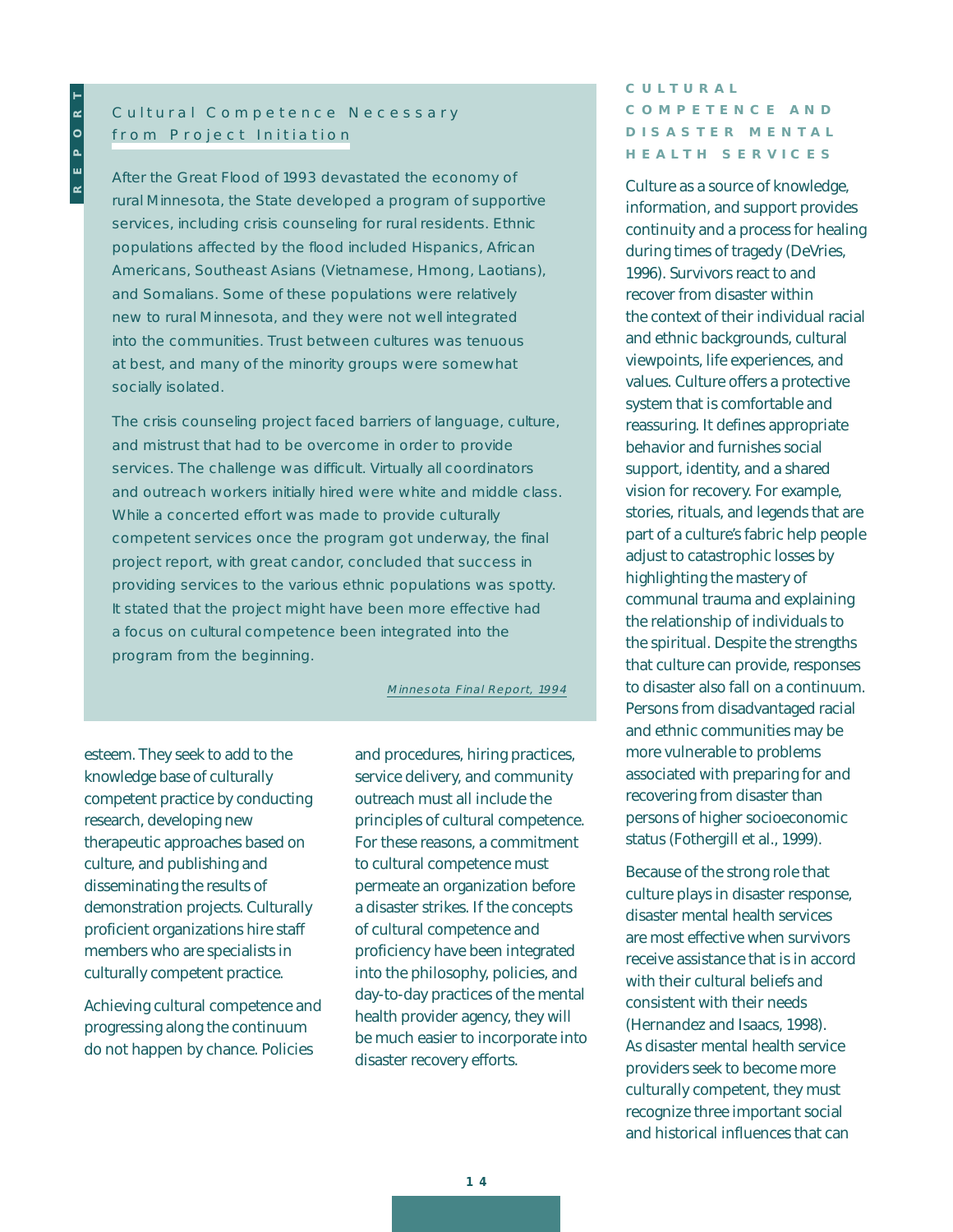affect the success of their efforts. These three influences are the importance of community, racism and discrimination, and social and economic inequality.

## *The Importance of Community*

Disasters affect both individuals and communities. Following a disaster, there may be individual trauma, characterized as "a blow to the psyche that breaks through one's defenses so suddenly and with such brutal force that one cannot react to it effectively" (DHHS, Rev. ed. in press). There also may be collective trauma—"a blow to the basic tissues of social life that damages the bonds attaching people together and impairs the prevailing sense of community" (DHHS, Rev. ed., in press). Cultural and socioeconomic factors contribute to both individual and community responses to the trauma caused by disaster.

The culture of the community provides the lens through which its members view and interpret the disaster, and the community's degree of cohesion helps determine the level of social support available to survivors. In other words, a community that is disrupted and fragmented will be able to provide less support than a cohesive community.

A classic example is presented by sociologist Kai Erikson, who studied the impact of the devastating 1972 flood in Buffalo Creek, West Virginia (Erikson, 1976). The flood led to relocation of the entire community. Erikson describes a "loss of community," in which people lost not only their sense of connection with the locale but also the support

of people and institutions. Results of this community's fragmentation included fear, anger, anxiety, and depression.

Other studies have emphasized positive effects that can result from disaster experiences in communities that perform a protective role and cushion the stress of the disaster (Dynes et al., 1994). Compared with nondisaster-related suffering, which is isolating and private, the suffering of disaster survivors can be collective and public (Dynes et al., 1994). However, devastating disasters can have positive outcomes. They can bring a community closer or reorient its members to new priorities or values (Ursano, Fullerton et al., 1994). Individuals may exhibit courage, selflessness, gratitude, and hope that they may not have shown or felt before the disaster.

Community often is extremely important for racial and ethnic minority groups, and it may dramatically affect their ability to recover from disaster. For example, a racial or ethnic minority

**REPORT**

 $\alpha$  $\overline{a}$ u,  $\vert \mathbf{a} \vert$  community may provide especially strong social support functions for its members, particularly when it is surrounded by a hostile society. However, its smaller size may render it more fragile and more subject to dispersion and destruction after a disaster. Members of some racial and ethnic minority groups, such as refugees, previously have experienced destruction of their social support systems, and the destruction of a second support system may be particularly difficult (Beiser, 1990; Van der Veer, 1995).

## *Racism and Discrimination*

Many racial and ethnic minority groups, including African Americans, American Indians, and Chinese and Japanese Americans, have experienced racism, discrimination, or persecution for many years. Both legally sanctioned and more subtle forms of discrimination and racism are an undeniable part of our Nation's historical fabric. Despite improvements in recent decades, evidence exists that racial

## Disaster Projects Confront Distrust

Several disaster crisis counseling projects supported by the Federal Government have had to address the distrust of ethnic minority groups and their reluctance to use available resources. For example, following the 1994 California earthquake, the disaster crisis counseling project found that many immigrants' distrust of government posed a barrier to their use of disaster services. Likewise, some of the survivors of a hurricane in Alabama were immigrants from Asian Communist countries who did not trust any government and were not accustomed to receiving Government assistance.

California Final Report, 1995 • Alabama Final Report, 1999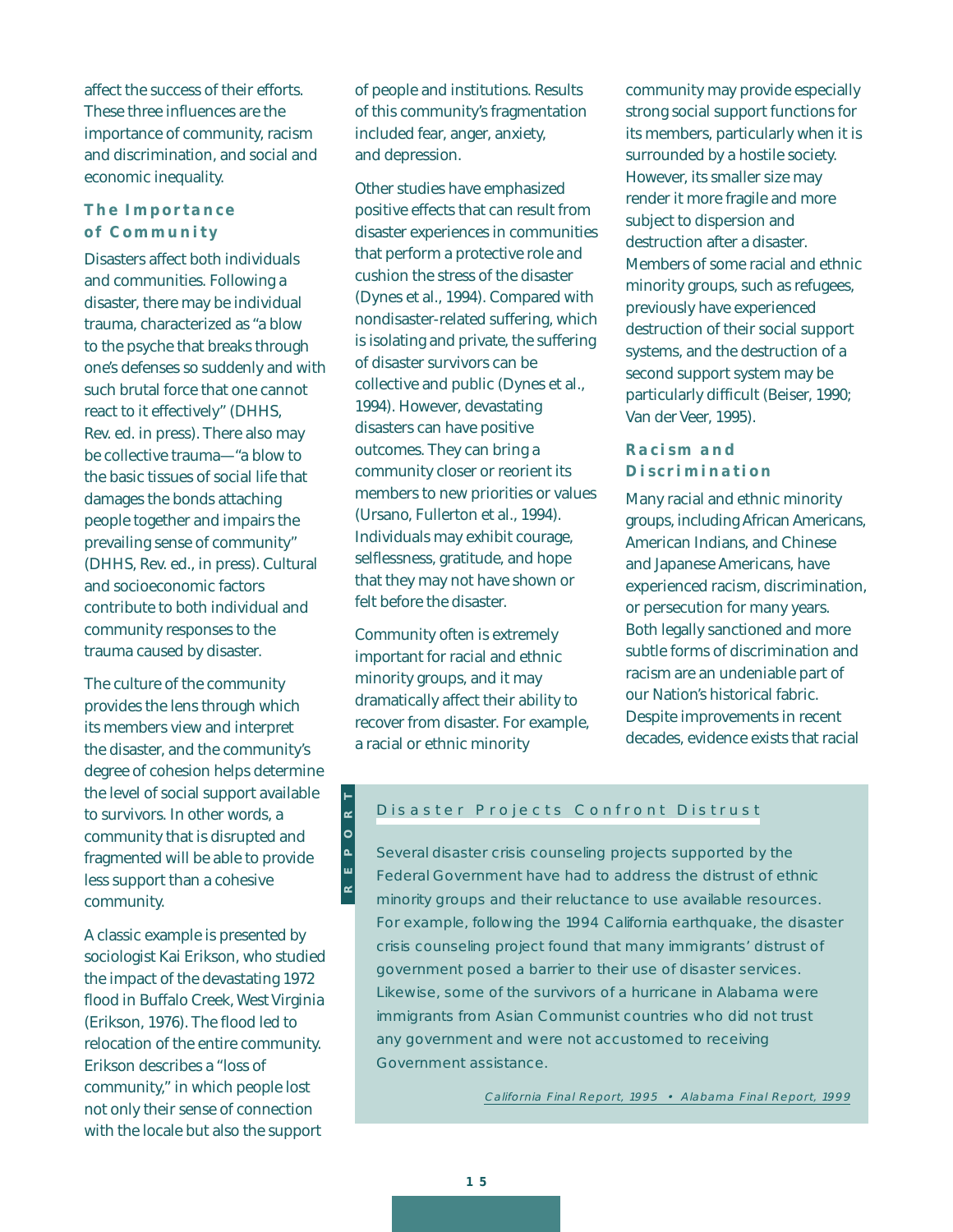## Damage from Mississippi Tornadoes Unequal

In the late 1950s, several tornadoes struck rural Mississippi. The only persons killed were black. A subsequent study found that many people in the black community had great difficulty in coming to terms with this disaster. They did not understand how a just God could discriminate in such a fashion between white and black.

Perry and Perry, 1959

discrimination persists in housing rentals and sales, hiring practices, and medical care. Racism also takes the form of demeaning comments, hate crimes, and other violence by institutions or individuals, either intentionally or unintentionally (DHHS, 2001).

As a result of past or present experiences with racism and discrimination, racial and ethnic minority groups may distrust offers of outside assistance at any time, even following a disaster. They may not be accustomed to receiving support and assistance from persons outside of their own group in nondisaster circumstances. Therefore, they may be unfamiliar with the social and cultural mechanisms of receiving assistance and remain outside the network of aid.

Particularly during the "disillusionment phase" of the disaster, when intragroup tensions are typically high, racial and ethnic minority groups can face the brunt of anger and even blame from members of the larger culture. Such psychological assaults and experiences with racism and discrimination can result in increased stress for individuals and groups.

## *Social and Economic Inequality*

Poverty disproportionately affects racial and ethnic minority groups. For example, in 1999, 8 percent of whites, 11 percent of Asian Americans and Pacific Islanders, 23 percent of Hispanic Americans, 24 percent of African Americans, and 26 percent of American Indians and Alaska Natives lived in poverty (DHHS, 2001). Significant socioeconomic differences also exist within racial and ethnic minority groups. For example, although some subgroups of Asian Americans have prospered, others remain at low socioeconomic levels (O'Hare and Felt, 1991).

Social and economic inequality also leads to reduced access to resources, including employment; financial credit; legal rights; and education, health, and mental health services (Blaikie et al., 1994). Poor neighborhoods also have high rates of homelessness, substance abuse, and crime (DHHS, 2001).

Poverty makes people more susceptible than others to harm from disaster and less able to access help (Bolin and Stanford, 1998). Low-income individuals and families typically lose a much larger part of their material assets and suffer more lasting negative effects from disaster than do those with higher incomes (Wisner, 1993). Often, disadvantaged persons live in the least desirable and most hazardous areas of a community, and their homes may be older and not as sound as those in higher income areas. For example, many low-income people live in apartment buildings that contain unreinforced masonry, which is susceptible to damage in a disaster (Bolton et al., 1993).

Although disaster relief activities can help ameliorate some of the damage rendered by a disaster, some groups cannot readily access such services. Negative perceptions derived from pre-disaster experiences may serve as a barrier to seeking care. Lack of familiarity with sources of community support or lack of transportation are common barriers for many immigrants and unwillingness to disclose their immigration status is a major barrier.

Middle-class disaster survivors are more likely than lower-income people—including those from other cultures—to know how to complete forms, communicate adequately, talk to the "right" people, or otherwise maneuver within the system. Thus, they may be more likely to receive aid than survivors with fewer means or those from different cultures (Aptekar, 1990). On the other hand, affluent groups may find it difficult to accept assistance from mental health and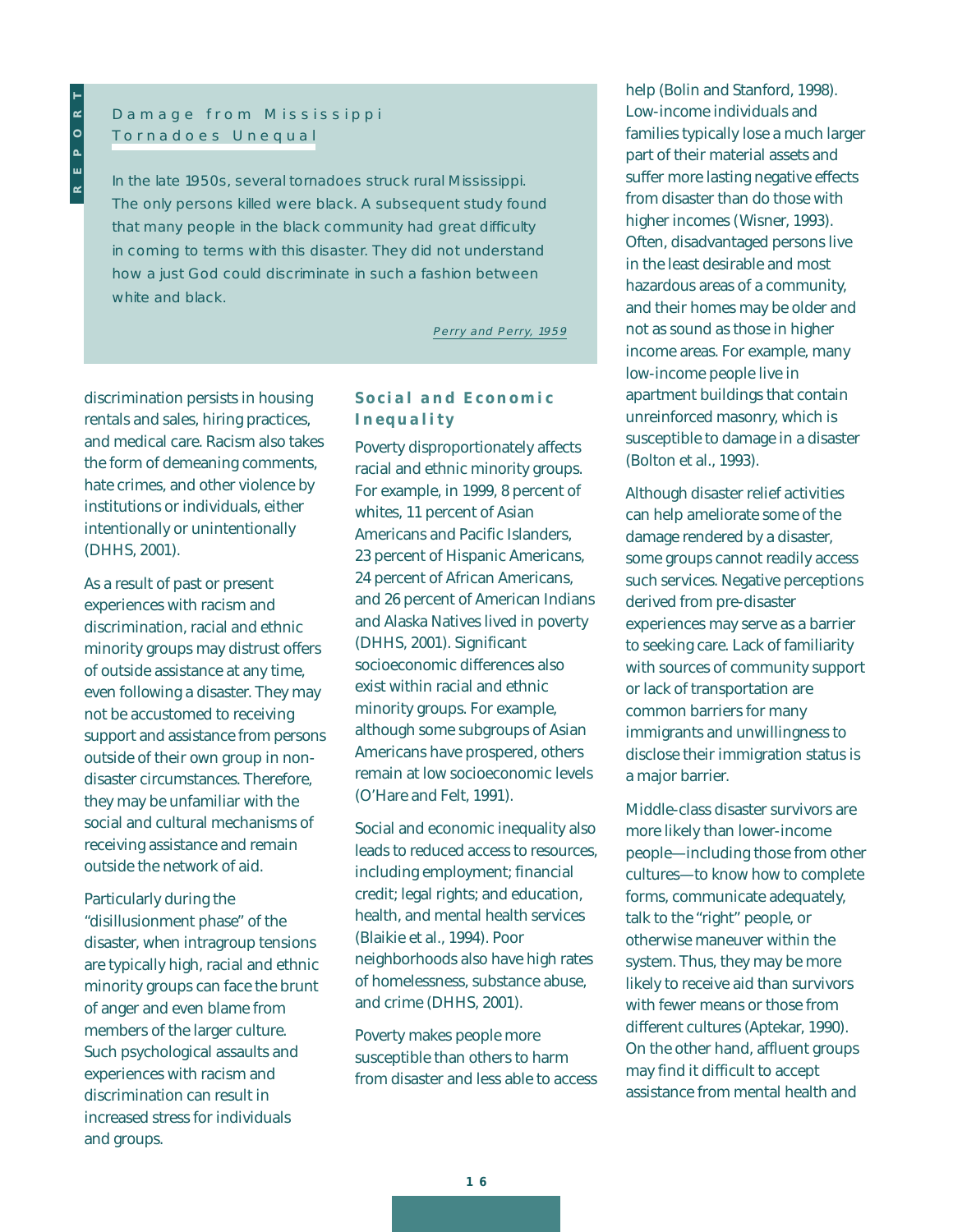social service agencies. They may fear a loss of control and find it humiliating to accept emergency assistance such as clothing, food, loans, and emotional support from disaster workers.

In some instances, people of lower socioeconomic status exhibit strong coping skills in disaster situations because they have seen difficult times before and have survived. In other instances, the loss of what little one had may leave an individual feeling completely hopeless.

#### **REPORT**  $\alpha$  $\circ$  $\Delta$ Ш  $\underline{\alpha}$

## Tornadoes Destroy Homes in Sioux Nation

In 1999, tornadoes ravaged the Oglala Sioux Nation in South Dakota. Housing units are scattered throughout this vast reservation; one home may be 10 to 20 miles from the nearest neighbor or community. Many roads on the reservation are unimproved. Only 10 percent to 15 percent of the homes have telephone service. Because of the lack of adequate housing, multiple family units reside in one dwelling. In some situations, 20 family members live in a two-bedroom home with no running water or sewage system. Outhouses are commonplace.

South Dakota Application, 1999

## **DISASTER PHASES AND RESPONSES**

Survivors' reactions to and recovery from a disaster are influenced by a number of factors, including:

■ The disaster's unique characteristics, such as its size and scope, and whether it was caused by human or natural factors (see Table 1-3);

■ The affected community's unique characteristics, including its demographic and cultural make-up and the presence of pre-existing structures for social support and resources for recovery; and

■ The individual's personal assets and vulnerabilities that either reduce or exacerbate stress (DHHS, 2000e).

Despite the differences in disasters, communities, and individuals, survivors' emotional responses to disaster tend to follow a pattern of seven "disaster phases" (National Institute of Mental Health, 1983; DHHS, 2000e):

- Warning or threat;
- Impact;
- Rescue or heroic:
- Remedy or honeymoon;
- Inventory;
- Disillusionment: and
- Reconstruction or recovery.

The characteristics of the disaster, as well as those of the community and its individual residents, affect the duration and nature of the seven phases. The phases do not

## Disaster Resurfaces Emotional Reactions to Prior Stressors

**REPORT**

 $\alpha$  $\circ$  $\Delta$ ш  $\alpha$ 

Flooding occurred in Clovis, California, in 1995, when a canal and ponding basins overflowed. Many families, mostly Hmong, who lived near the canal were displaced. The Hmong population is a low-income community with immigrants from Southeast Asia who have a history of war and severe losses. Many were suffering from Post-Traumatic Stress Syndrome prior to the flood. The flood increased financial stress and anxiety, and exacerbated their existing symptoms.

California Final Report, 1995

necessarily move forward in linear fashion; instead, they often overlap and blend together. Furthermore, individuals may experience a given phase in different ways (DHHS, 1999), and different cultural groups may respond differently during these phases. Below are brief descriptions of each phase, including examples of responses of different cultural groups during each phase.

For further information about disaster characteristics and phases, refer to the *Training Manual for Mental Health and Human Service Workers in Major Disasters* (DHHS, 2000e).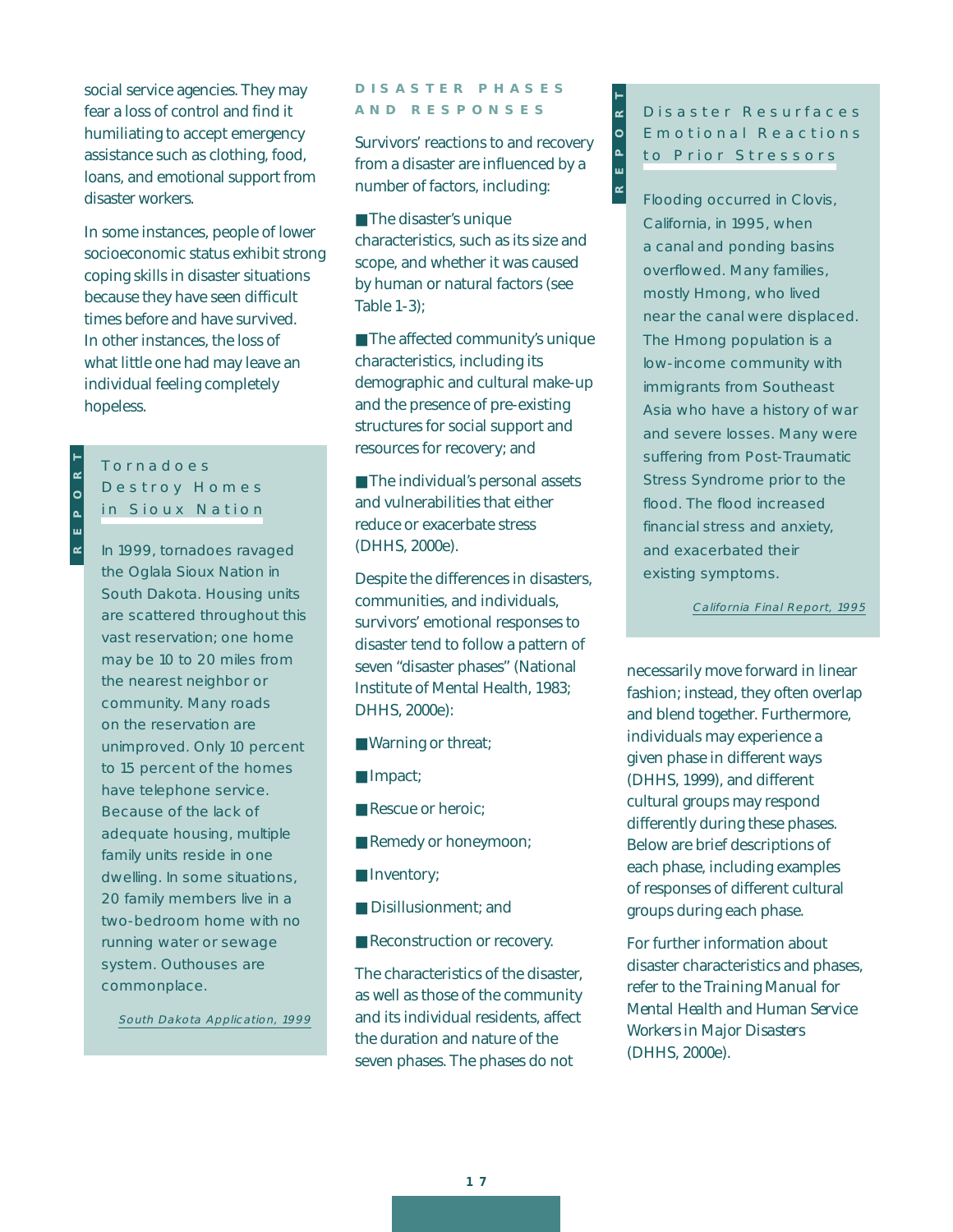## **TABLE 1-3**

#### Characteristics of Disasters

Researchers have identified several common characteristics of disasters that are particularly important when discussing emotional distress and recovery (Bolin, 1985: DHHS, 2000a, p. 6). These characteristics are as follows:

- **Intensity of the impact:** Disasters that wreak intense destruction within a short period of time are more likely to cause emotional distress among survivors than are disasters that work their effects more slowly.
- ■*Impact ratio (i.e., the proportion of the community sustaining personal losses):* When a disaster affects a significant proportion of a community's population, few individuals may be available to provide material and emotional support to survivors.
- **Potential for recurrence of other hazards:** The real or perceived threat of recurrence of the disaster or of associated hazards can lead to anxiety and heightened stress among survivors.
- **Cultural and symbolic aspects:** Changes in survivors' social and cultural lives and routine activities can be profoundly disturbing. Both natural and human-caused disasters can have symbolic implications.
- *Extent and types of loss sustained by survivors: Property damage* or loss, deaths of loved ones, injury, and job loss all affect emotional recovery.

#### *Warning or Threat Phase*

The warning or threat phase occurs with hurricanes, floods, and other disasters for which there is warning hours or days in advance. Lack of warning can make survivors feel vulnerable, unsafe, and fearful of future unpredicted tragedies. The perception that they had no control over protecting themselves or their loved ones can be deeply distressing.

Racial and ethnic groups sometimes differ in the ways in which they receive information about risks and in the credence they place on such information. For example, Hispanics are more likely than non-Hispanics to use social networks for disaster information (Blanchard-Boehm, 1997; Perry and Mushkatel, 1986) and to believe information obtained through these networks (Perry and Lindell, 1991) than are members of other groups. Furthermore, some marginalized communities do not have adequate or functioning warning systems. When disaster warning information is not provided in multiple languages or is not closedcaptioned, people who do not understand English or who are deaf or hard of hearing may not receive adequate warning.

#### *Impact Phase*

The impact phase occurs when the disaster actually strikes. This phase can vary from the slow, low-threat buildup associated with some types of floods to the violent and destructive outcomes associated with tornadoes and explosions. Depending on the characteristics of the disaster, reactions range from confusion, disbelief, and anxiety (particularly if family members are separated) to shock or hysteria.

#### *Rescue or Heroic Phase*

In the rescue or heroic phase, individuals' activity levels are typically high and oriented toward rescue operations, survival, and perhaps evacuation. People generally work together to save lives and property; pre-existing tensions between racial and ethnic or cultural groups are set aside. However, if family members are separated, anxiety may be heightened.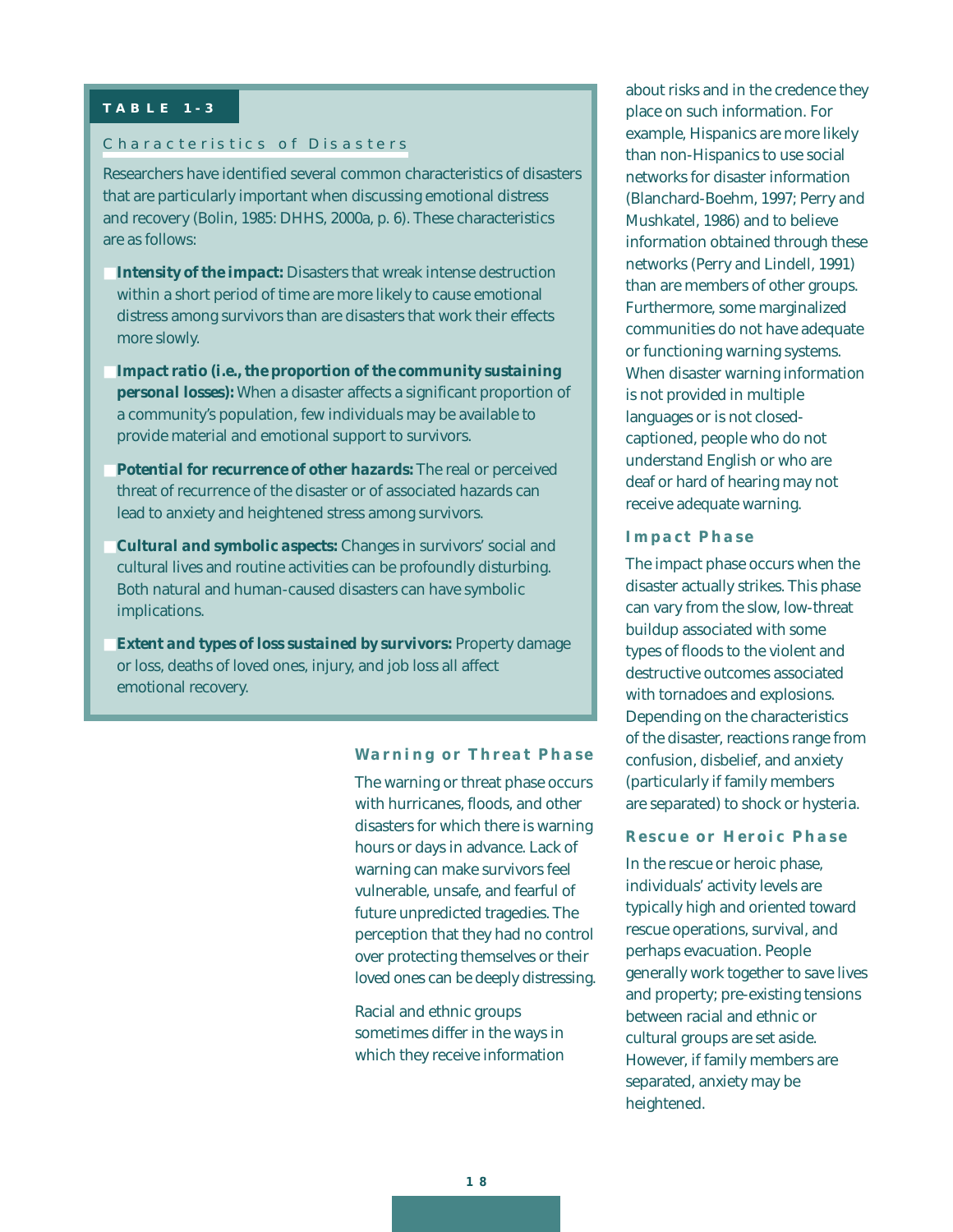## *Remedy or Honeymoon Phase*

During this phase, optimism may reign as the community pulls together and government and volunteer assistance become available. The interactions between relief workers and survivors from different cultures can be very important and can influence people's long-term perceptions of the disaster relief effort. Perceptions and beliefs about how healing occurs also may influence recovery. Frequently, however, disaster workers who have had no orientation to local cultures and lack sensitivity to them are brought in to help out during this phase. Such workers may exacerbate, rather than mitigate, cultural differences.

## *Inventory Phase*

During the inventory phase, survivors recognize the limits of help and begin to assess their futures. They become exhausted because of multiple demands, financial pressures, and the stress of relocation or living in a damaged home. Initial optimism may give way to discouragement and fatigue. This also is a time characterized by high levels of grief and loss. Families who lose loved ones will grieve and cope in different ways.

#### *Disillusionment Phase*

The disillusionment phase occurs when survivors recognize the reality of loss and the limits of outside relief. This phase is characterized by a high level of stress that may be manifested in personally destructive behavior, family

discord, and community fragmentation. Obtaining assistance from relief agencies can be extremely difficult, and survivors may feel helpless and angry. Hostility between neighbors and among groups is common, and tensions may erupt among different cultural, racial, and ethnic groups.

## *Reconstruction or Recovery Phase*

The final phase, reconstruction or recovery, may last for years. This phase involves the structural rebuilding of the community as well as the integration of changes occasioned by the disaster into

## Civil Unrest Causes Emotional Problems for Refugees

**REPORT**

 $\alpha$ 

 $\alpha$  $\circ$  $\Delta$ 

> The civil unrest and fires in Los Angeles that came in the wake of the Rodney King verdict affected a community inhabited by many refugees from Central America and Asia. For immigrants who came from war-torn countries, the Los Angeles disturbances reactivated fears and emotions associated with their homeland. Many experienced increased agitation, depression, confusion, and recollections of prior bereavements.

> > California Final Report, 1994

one's community and one's life. A common problem is a lack of housing, particularly if the disaster destroyed much of the low-income housing stock. In such situations, the private market typically hinders rebuilding of low- and moderateincome rental units (Fothergill et al., 1999). Therefore, housing shortages and rent increases disproportionately affect racial and ethnic minority groups (Bolin and Stanford, 1991; Peacock and Girard, 1997). It is not unusual for local political issues to create friction and fragmentation in the impacted community during the disparate reconstruction progress and buyouts between neighboring counties.

## **CULTURAL COMPETENCE AND DISASTER MENTAL HEALTH PLANNING**

Providing culturally competent mental health services to survivors requires action before, during, and after a disaster. The disaster mental health plan, which should be part of a State or community emergency management plan, can help ensure an efficient, coordinated response to the mental health needs of the affected population (DHHS, Rev. ed., in press). These plans specify roles, responsibilities, and relationships among agencies and organizations in responding to a community's mental health needs following a disaster (DHHS, Rev. ed., in press).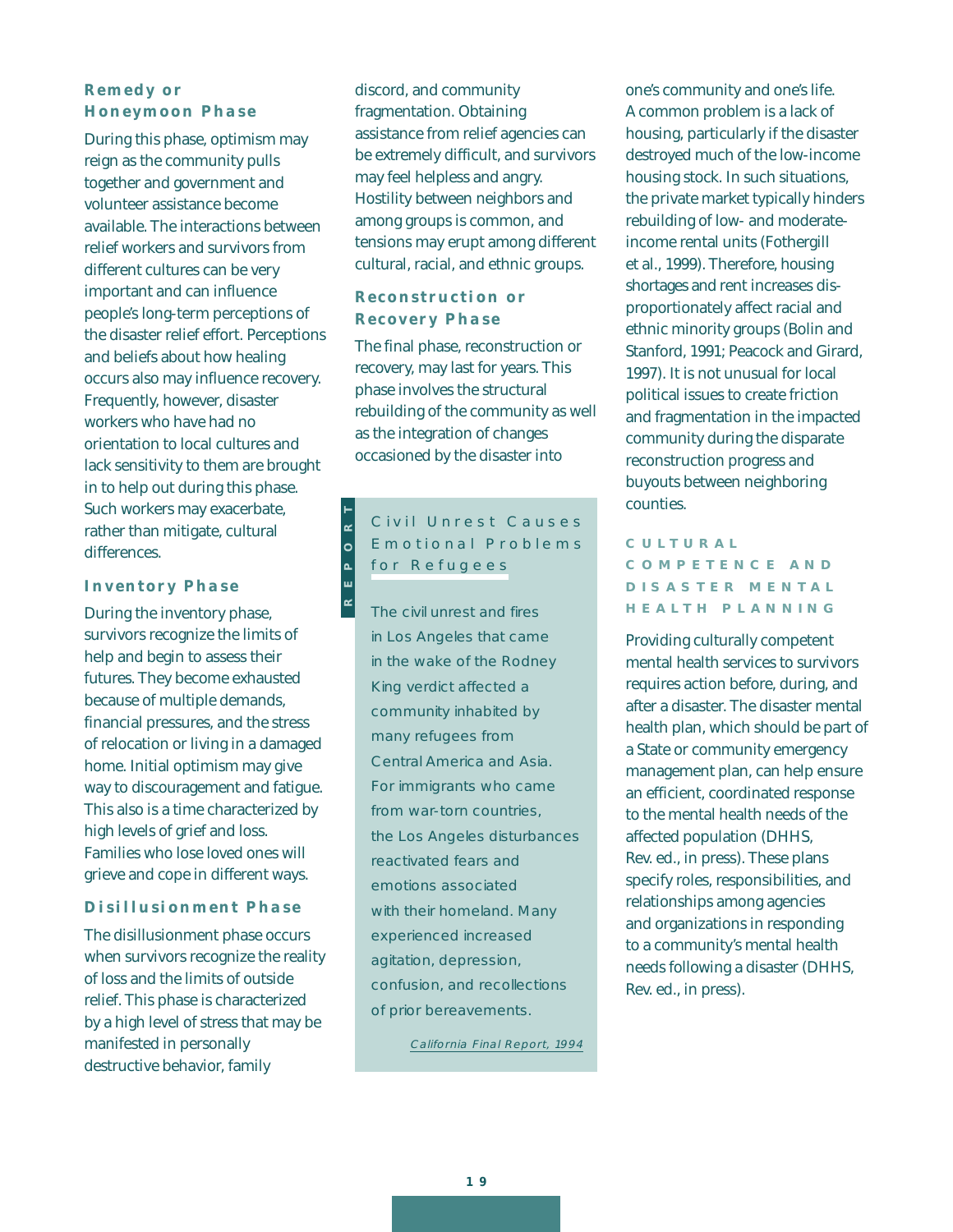## Disaster Strikes a Highly Diverse Community

On January 17, 1994, a major earthquake struck Los Angeles and Ventura Counties. The Northridge earthquake was the largest and most violent to hit an urban area in the United States since the 1906 San Francisco quake. The post-disaster recovery effort provided mental health services to 1.9 million persons, representing myriad ethnic groups, special populations, and lifestyles.

The size and scope of the two affected counties, as well as the ethnic diversity of their residents, constituted a challenge to disaster mental health providers. For example, Ventura County is home to many undocumented migrant farm workers, the majority of whom do not speak English and are mistrustful of government at any level. Language and cultural barriers had to be overcome for persons from several Asian cultures as well. The diverse population in the affected areas also included other special populations, such as physically challenged persons and runaway youth, two groups that required special outreach strategies.

The disaster mental health program staff recognized from the beginning of the project the need to develop and provide culturally relevant and linguistically appropriate services, covering a multitude of cultures and languages.

California Final Report, 1995

Well-designed disaster mental health plans enhance coordination and minimize chaos, thereby helping to ensure that survivors receive assistance in a timely, helpful, and culturally sensitive manner should a disaster occur. Disaster mental health plans that identify and address diverse needs within a community can save valuable time and avert many problems. In the absence of such planning, disaster relief is disorganized, especially in the immediate aftermath. Confusion and inefficiency can prevail when

survivors attempt to gain access to services.

Successful program planners recognize that creating culturally competent environments requires more than recruiting bilingual and bicultural mental health workers, sponsoring a single diversity management class, sending a few employees to a cultural competence workshop, or hiring a "token" racial or ethnic minority group representative. Rather, cultural competence must be a part of the program values; included in the program's mission statement; and encouraged in attitudes, policies, and practices at every level.

To develop a culturally competent disaster mental health plan, planners must:

■ Assess and understand the community's composition;

■ Identify culture-related needs of the community;

■ Be knowledgeable about formal and informal community institutions that can help meet diverse mental health needs;

■ Gather information from and establish working relationships with trusted organizations, service providers, and cultural group leaders and gatekeepers; and

■ Anticipate and identify solutions to cultural problems that may arise in the event of a disaster.

Table 1-4 presents questions that should be addressed in the mental health plan. For further information about disaster mental health planning, refer to *Disaster Response and Recovery: A Strategic Guide* (DHHS, Rev. ed., in press).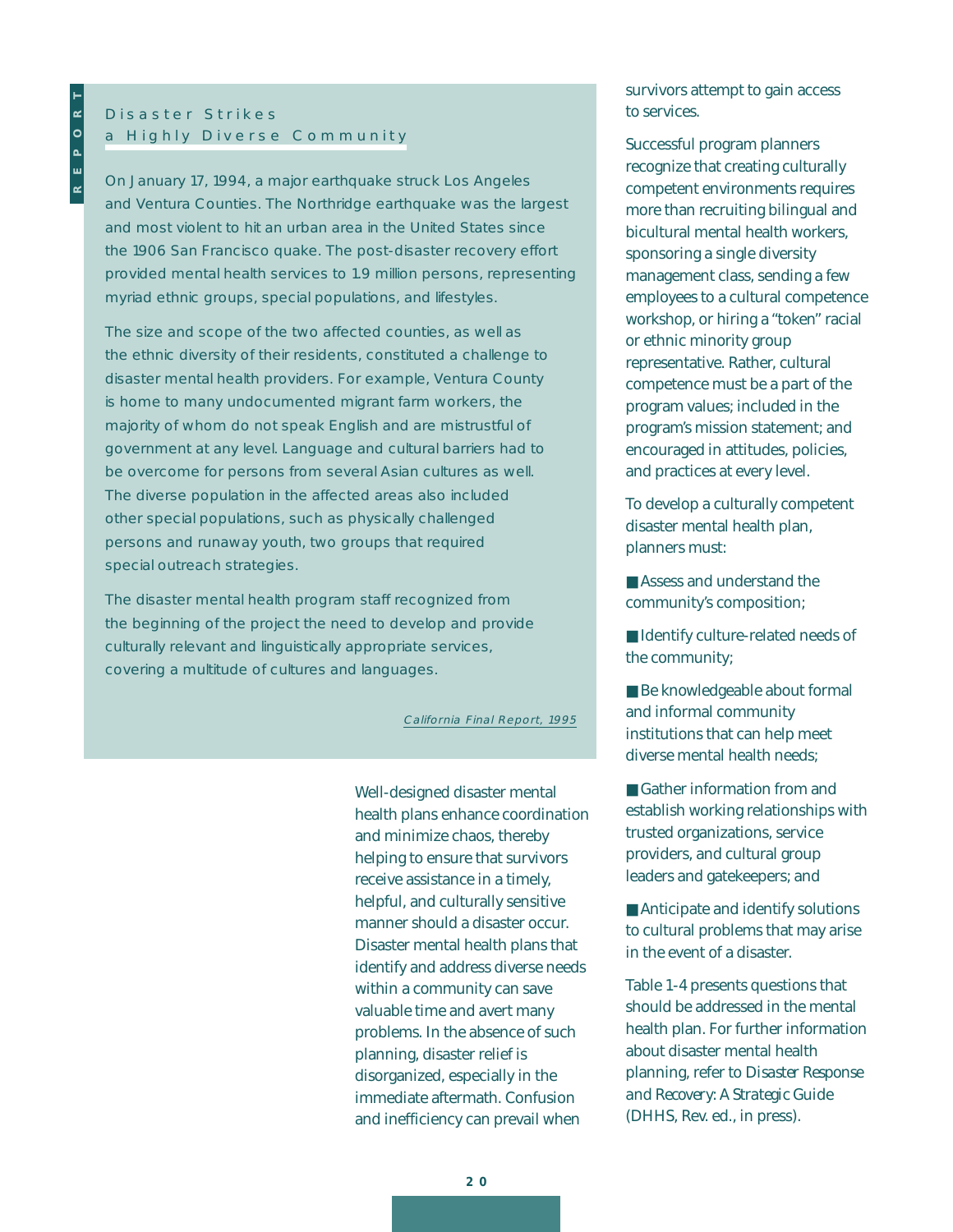## **TABLE 1-4**

#### Questions to Address in a Disaster Mental Health Plan

## *Community demographic characteristics*

- Who are the most vulnerable persons in the community? Where do they live?
- What is the range of family composition (i.e., single-parent households)?
- ■How could individuals be identified and reached in a disaster?
- Are policies and procedures in place to collect, maintain, and review current demographic data for any area that might be affected by a disaster?

#### *Cultural groups*

- ■What cultural groups (ethnic, racial, and religious) live in the community?
- Where do they live, and what are their special needs?
- What are their values, beliefs, and primary languages?
- ■Who are the cultural brokers in the community?

#### *Socioeconomic factors*

- Does the community have any special economic considerations that might affect people's vulnerability to disaster?
- Are there recognizable socioeconomic groups with special needs?
- **How many live in rental** property? How many own their own homes?

#### *Mental health resources*

- ■What mental health service providers serve the community?
- What skills and services does each provider offer?
- What gaps, including lack of cultural competence, might affect disaster services?
- How could the community's mental health resources be used in response to different types of disasters?

## *Government roles and responsibilities in disaster*

- **What are the Federal, State, and** local roles in disaster response?
- How do Federal, State, and local agencies relate to one another?
- Who would lead the response during different phases of a disaster?
- How can mental health services be integrated into the government agencies' disaster response?
- What mutual aid agreements exist?
- Do any subgroups in the community harbor any historical or political concerns that affect their trust of government?

## *Nongovernmental organizations' roles in disaster*

- What are the roles of the American Red Cross, interfaith organizations, and other disaster relief organizations?
- What resources do nongovernment agencies offer, and how can local mental health services be integrated into their efforts?
- What mutual aid agreements exist?
- ■How can mental health providers collaborate with private disaster relief efforts?

#### *Community partnerships*

- What resources and supports would community and cultural/ethnic groups provide during or following a disaster?
- Do the groups hold pre-existing mutual aid agreements with any State or county agencies?
- Who are the key informants/ gatekeepers of the impacted community?
- Has a directory of cultural resource groups, natural helpers, and community informants who have knowledge about diverse groups been developed?
- Are the community partners involved in all phases of disaster preparedness, response, and recovery operations?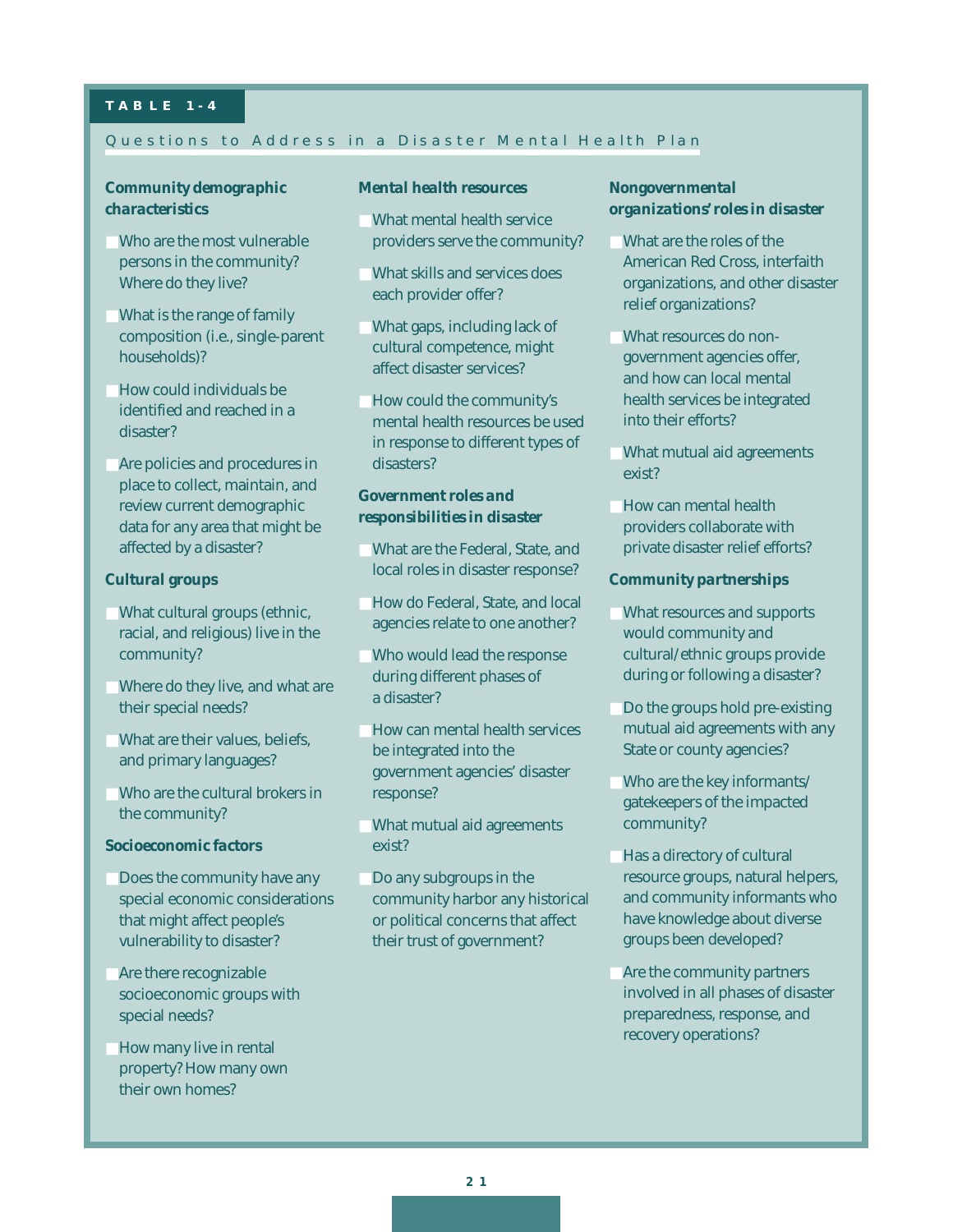# Guiding Principles and Recommendations

requires a concerted effort by disaster mental health planners and front-line workers. Successful programs share common practices that are defined by nine guiding principles. These principles, listed here, have been identified by CMHS. eveloping cultural competence

This section discusses each of the nine guiding principles and suggests ways to integrate them into disaster mental health planning and crisis counseling programs. The guiding principles, in many ways, overlay the Key Concepts of Disaster Mental Health (DHHS, 2000e), presented in Table 2-1. The Cultural Competence Checklist for Disaster Crisis Counseling Programs, presented in Appendix F, summarizes key content in a convenient form for use in program planning.

## **GUIDING PRINCIPLES FOR CULTURAL COMPETENCE IN DISASTER MENTAL HEALTH PROGRAMS**

**Principle 1:** Recognize the importance of culture and respect diversity.

**Principle 2:** Maintain a current profile of the cultural composition of the community.

**Principle 3:** Recruit disaster workers who are representative of the community or service area.

**Principle 4:** Provide ongoing cultural competence training to disaster mental health staff.

**Principle 5:** Ensure that services are accessible, appropriate, and equitable.

**Principle 6:** Recognize the role of help-seeking behaviors, customs and traditions, and natural support networks.

**Principle 7:** Involve as "cultural brokers" community leaders and organizations representing diverse cultural groups.

**Principle 8:** Ensure that services and information are culturally and linguistically competent.

**Principle 9:** Assess and evaluate the program's level of cultural competence.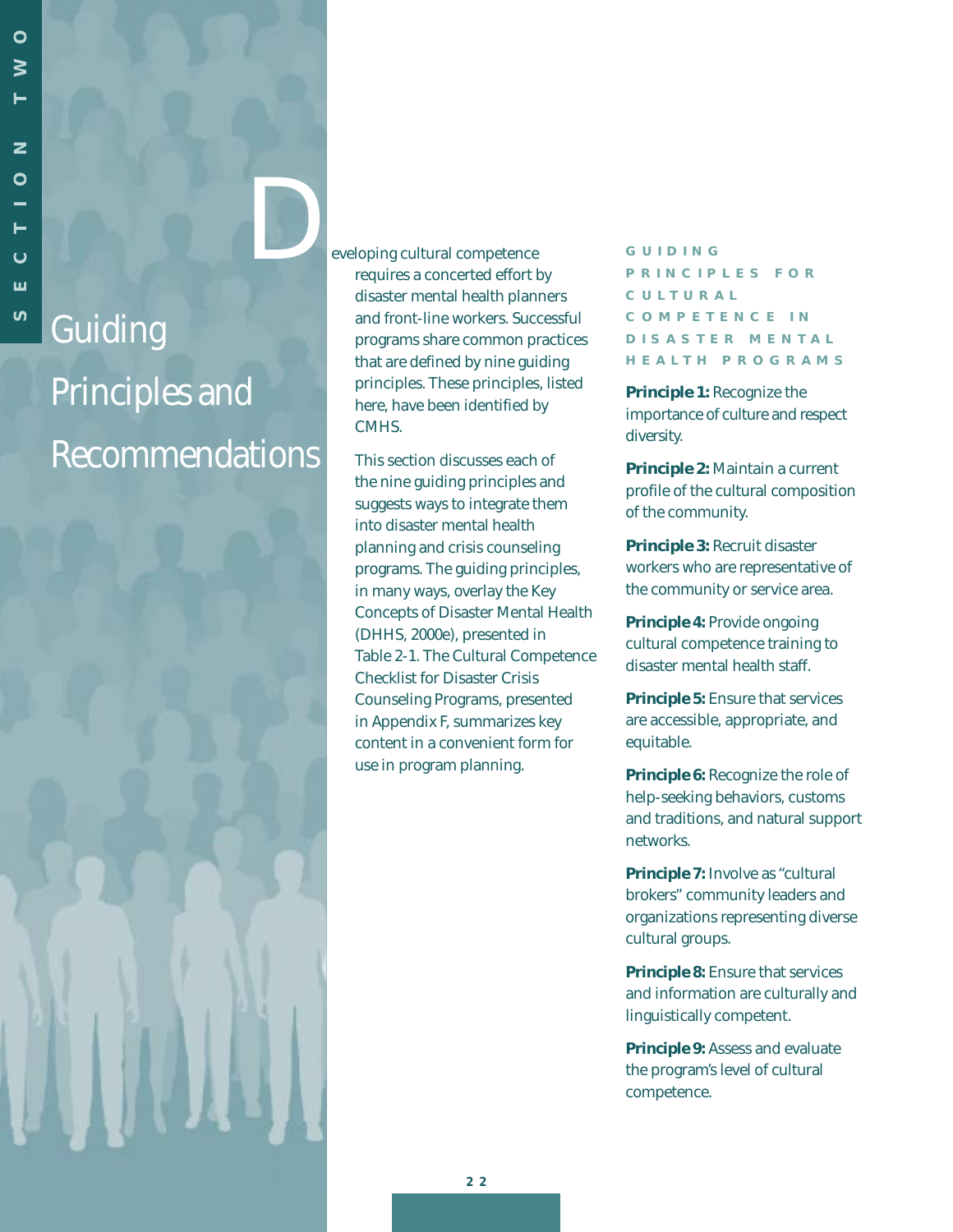## **PRINCIPLE 1: RECOGNIZE THE IMPORTANCE OF CULTURE AND RESPECT DIVERSITY**

Culture is one medium through which people develop the resilience that is needed to overcome adversity. Following a disaster, culture provides validation and influences rehabilitation. However, when daily rituals, physical and social environments, and relationships are disrupted, life becomes unpredictable for survivors. Disaster mental health workers can help reestablish customs, rituals, and social relationships and thereby help survivors cope with the impact of a disaster. When doing so, these workers need to recognize that diversity exists within as well as across cultures (Cross et al.,1989). In disasters, individuals within a given cultural group may respond in very different ways; some will be receptive to disaster relief efforts, while others will not. Older adults and young people within a particular culture may react to losses or seek help in different ways, depending on their degree of acculturation. Disaster mental health workers also must be aware of and sensitive to issues stemming from biculturalism; these issues include conflict and ambivalence related to identity and the need to function in cross-cultural environments (Hernandez and Isaacs, 1998).

Recognizing the importance of culture and respecting diversity require an institution-wide commitment. To meet this commitment, disaster mental health workers must understand their own

## **TABLE 2-1**

#### Key Concepts of Disaster Mental Health

The following concepts should be adopted by all disaster mental health providers, including those serving culturally diverse survivors. The concepts can also help administrators and service providers set program priorities. The concepts deviate in some ways from those on which mental health work has traditionally been based. However, their validity has been confirmed again and again in disasters of various types that have affected a broad range of populations (DHHS, 2000a).

- ■No one who sees a disaster is untouched by it.
- There are two types of disaster trauma-individual and community.
- Most people pull together and function adequately during and after a disaster, but their effectiveness is diminished by the effects of the event.
- Stress and grief in disasters are normal reactions to abnormal situations.
- Many emotional reactions of disaster survivors stem from problems of daily living brought about by the disaster.
- ■Disaster relief assistance may be confusing to some survivors. They may experience frustration, anger, and feelings of helplessness related to Federal, State, and private-sector disaster assistance programs.
- Most people do not see themselves as needing mental health services following a disaster and will not seek such services.
- ■Survivors may reject disaster assistance of all types.
- Disaster mental health assistance is often more practical than psychological in nature.
- Disaster mental health services must be tailored to the culture of communities where they are provided.
- Mental health workers should set aside traditional methods, avoid mental health labels, and use an active outreach approach to intervene successfully in disaster.
- Survivors respond to active, genuine interest, and concern.
- Interventions must be appropriate to the phase of the disaster.
- Social support systems are crucial to recovery.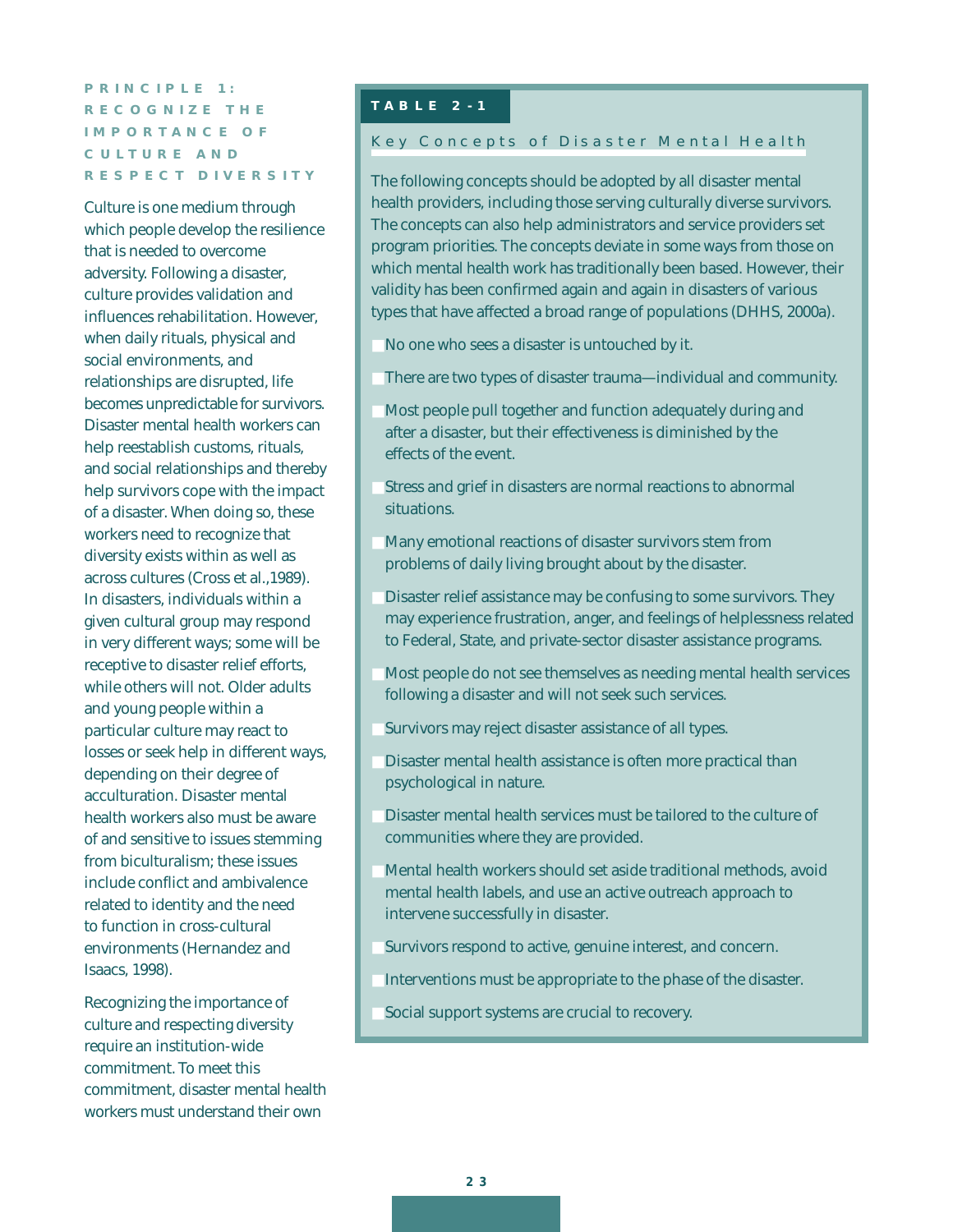## Concerns About Child Care Heightened by Bombing

Following the 1995 bombing of the Alfred P. Murrah Federal Building in Oklahoma City, local mental health agencies mobilized to provide services to the survivors. One Latino child perished in the Murrah Building and several Latino children were wounded at the YMCA day care center. Mental health workers realized that they would have to address the concerns and guilt of Latino parents regarding child care because in this culture individuals generally resist using babysitters or placing their children in day care.

Oklahoma Application, 1995

## Indigenous Outreach Workers Provide Community-Appropriate Services in Guam

In the aftermath of the 1997 super-typhoon, Paka, the Territory of Guam partnered with the University of Guam College of Life Sciences to provide culturally appropriate crisis counseling services. Strategies such as paying special attention to racial tensions, matching workers to the population served, and providing training on culturally respectful interactions helped the outreach workers gain entry to the island's diverse population.

The demographics of the staff mirrored that of the community, and the mental health providers were an integral part of the community. Culture-specific training provided a forum for interacting with representatives of helping agencies on the island and from neighboring Saipan. Outreach tools and strategies included a monkey hand puppet used to engage children, a program for hotel workers, and a program for seniors that used symbolism and activities to encourage recovery. Broadcast and print media, as well as personal conversations, were used to educate the public about the project and the emotional effects of disaster.

#### Guam Site Visit Report, 1998

cultures and world views; examine their own attitudes, values, and beliefs about culture; acknowledge cultural differences; and work to understand how cultural differences affect the values, attitudes, and beliefs of others. Table 2-2 examines important considerations mental health workers should keep in mind when dealing with people from other cultures.

**PRINCIPLE 2: MAINTAIN A CURRENT PROFILE OF THE CULTURAL COMPOSITION OF THE COMMUNITY** 

No one knows when or where disaster will strike. For this reason, a predisaster assessment of a community's composition and familiarity with cultural traditions and customs during times of loss, trauma, and grief can provide invaluable knowledge in the event of a disaster. The range of cultural diversity—ethnic, religious, racial, and language differences among subgroups—should be assessed and described in a comprehensive profile of the community. A comprehensive community profile describes the community's composition in terms of:

- Race and ethnicity;
- Age;
- Gender;
- Religion;
- Refugee and immigrant status;

■ Housing status (i.e., number of single-parent households, type of housing, rental versus ownership, number of persons per household);

- Income and poverty levels;
- Percentage of residents living in rural versus urban areas;
- Unemployment rate;
- Languages and dialects spoken;
- Literacy level;
- Number of schools: and
- Number and types of businesses.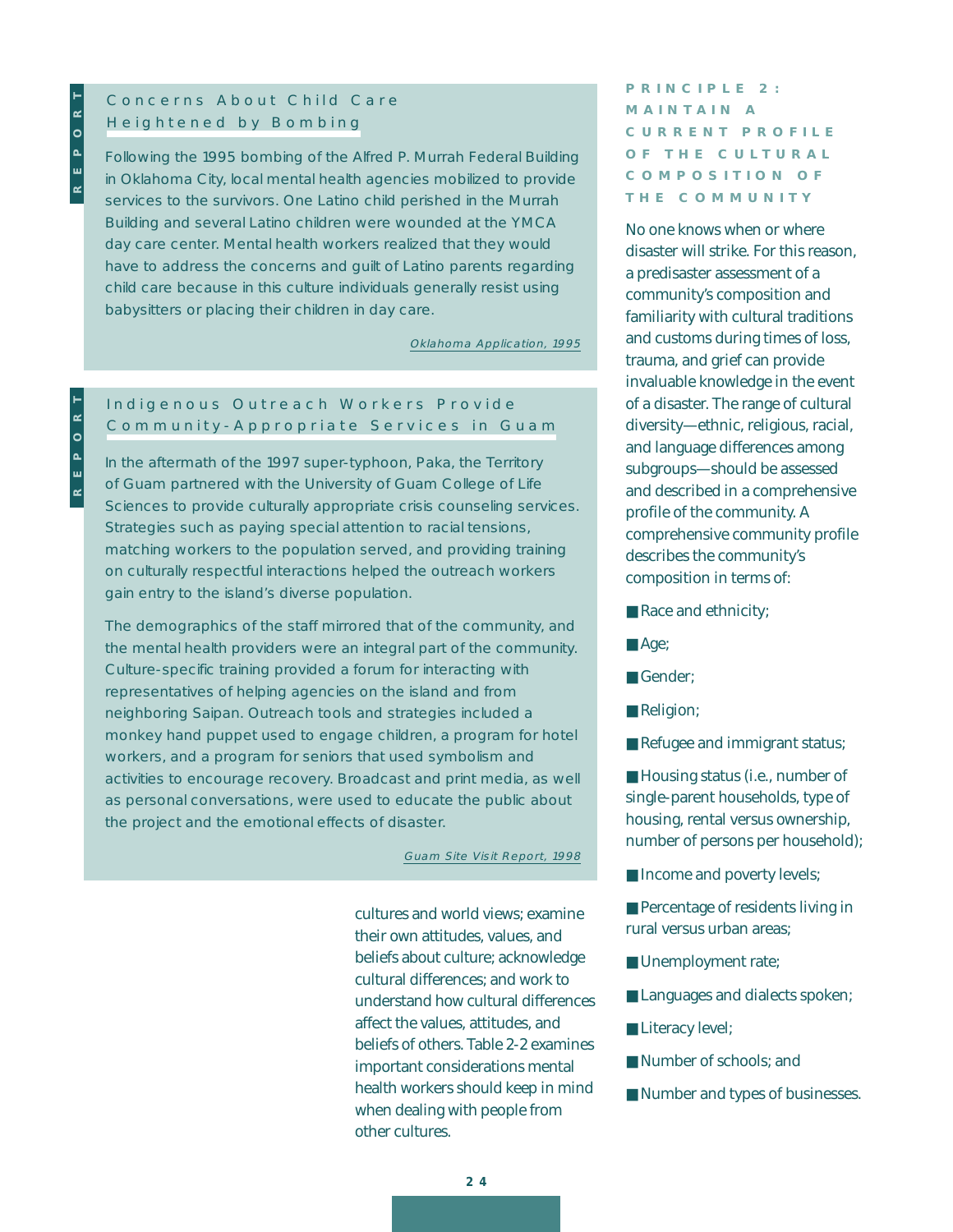## **TABLE 2-2**

## Important Considerations When Interacting with People of Other Cultures

Giger and Davidhizar's "transcultural assessment and intervention model" was developed to assist in the provision of transcultural nursing care. It is currently used by several other health and human services professions. The model identifies five issues that can affect the interactions of providers and service recipients. These issues, adapted below to apply to disaster crisis counseling, illustrate the importance of acknowledging culture and of respecting diversity. A complete description of the model can be found in *Transcultural Nursing: Assessment and Intervention* (Giger and Davidhizar, 1999).

*Communication:* Both verbal and nonverbal communication can be barriers to providing effective disaster crisis counseling when survivors and workers are from different cultures. Culture influences how people express their feelings, as well as what feelings are appropriate to express, in a given situation. The inability to communicate can make both parties feel alienated and helpless.

**Personal Space:** "Personal space" is the area that immediately surrounds a person, including the objects within that space. Although spatial requirements may vary from person to person, they tend to be similar among people in a given cultural group (Watson, 1980). A person from one subculture might touch or move closer to another as a friendly gesture, whereas someone from a different culture might consider such behavior invasive. Disaster crisis counselors must look for clues to a survivor's need for space. Such clues may include, for example, moving the chair back or stepping closer.

*Social Organization:* Beliefs, values, and attitudes are learned and reinforced through social organizations, such as family, kinships, tribes, and political, economic, and religious groups. Understanding these influences will enable the disaster crisis counselor to more accurately assess a survivor's reaction to disaster. A survivor's answers to seemingly trivial questions about hobbies and social activities can lead to insight into his or her life before the disaster.

*Time:* An understanding of how people from different cultures view time can help avoid misunderstandings and miscommunication. In addition to having different interpretations of the overall concept of time, members of different cultures view "clock time"—that is, intervals and specific durations—differently. Social time may be measured in terms of "dinner time," "worship time," and "harvest time." Time perceptions may be altered during a disaster. Crisis counselors acting with a sense of urgency may be tempted to set timeframes that are not meaningful or realistic to a survivor. The result may be frustration for both parties.

*Environmental Control:* A belief that events occur because of some external factor—luck, chance, fate, will of God, or the control of others—may affect the way in which a survivor responds to disaster and the types of assistance needed. Survivors who feel that events and recovery are out of their control may be pessimistic regarding counseling efforts. In contrast, individuals who perceive that their own behavior can affect events may be more willing to act (Rotter, 1966). Disaster crisis counselors need to understand beliefs related to environmental control because such beliefs will affect survivors' behavior.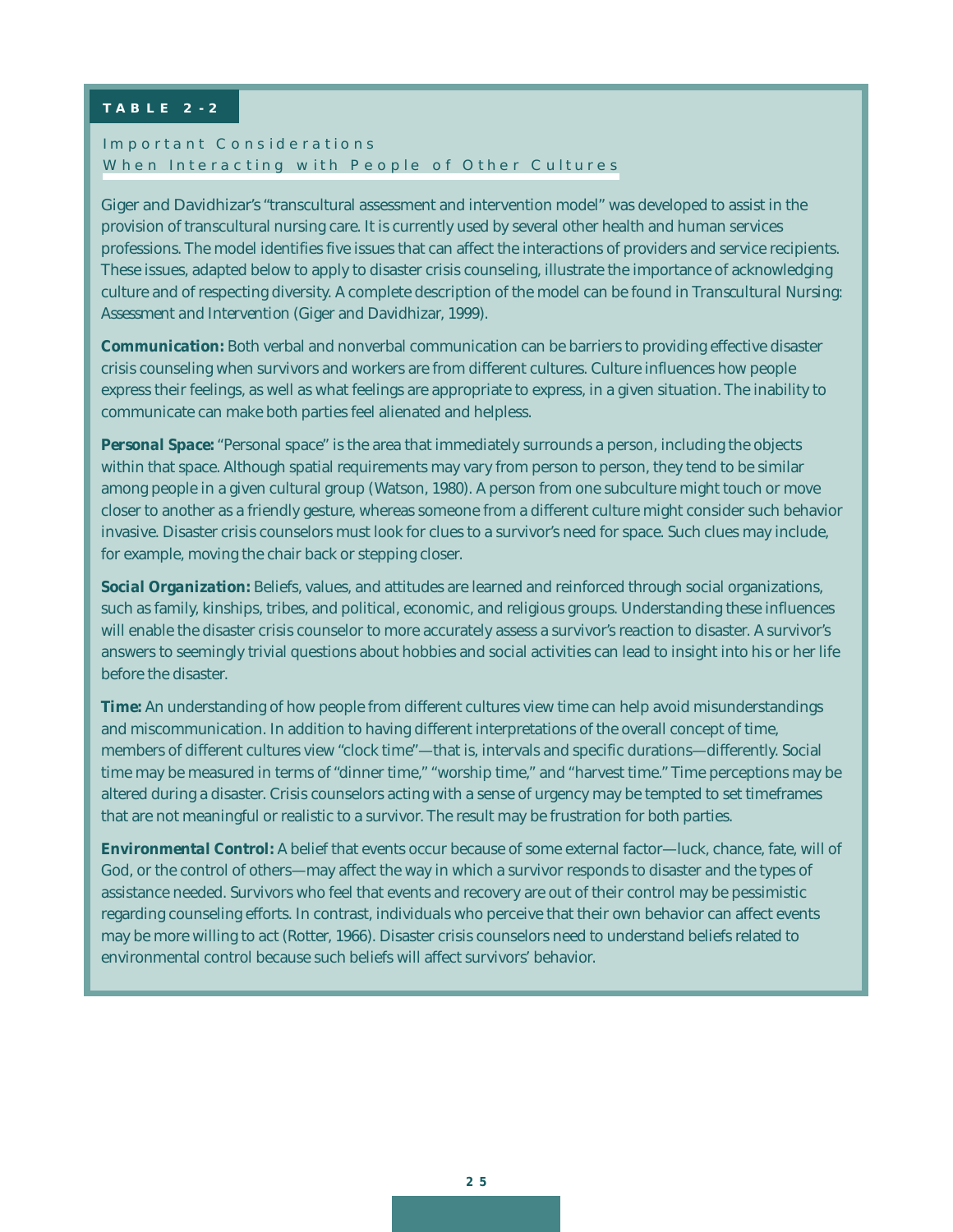Information about the values, beliefs, social and family norms, traditions, practices, and politics of local cultural groups, as well as the history of racial relations or ethnic issues in the community, should be included in the community profile, because these cultural characteristics may take on additional significance in times of stress (DeVries, 1996). This information should be gathered with the assistance of and in consultation with community cultural leaders ("key informants") who represent and understand local cultural groups.

Other sources of data incorporated in the community profile include the city hall or the county commissioner's office, as well as the resources listed in Appendix C. Finally, information included in the community profile should be updated frequently, because such data can change rapidly.

## **PRINCIPLE 3: RECRUIT DISASTER WORKERS WHO ARE REPRESENTATIVE OF THE COMMUNITY OR SERVICE AREA**

Disaster mental health programs are most effective when individuals from the community and its various cultural groups are involved in service delivery as well as in program planning, policy, and administration and management. Recruiting staff whose cultural, racial, and ethnic backgrounds are similar to those of the survivors helps ensure a better understanding of both the survivors and the community and increases the likelihood that survivors will be willing to accept assistance. For example, if American Indian or Alaska Native populations have experienced a disaster, tribal leaders, elders, medicine persons, or holy persons might be recruited

## **REPORT** POR ш,  $\alpha$

## Migrant Farm Workers Employed as Outreach Workers

In 1998, El Niño caused a series of storms that devastated many California communities. The storms affected a large number of migrant farm workers, including many in Ventura County. The migrant workers were unwilling to seek help because of cultural proscriptions and language barriers. Some were illiterate.

To improve its ability to assist the migrant workers, Ventura County's disaster crisis counseling project hired peer farm laborers. These workers, who had contacts and credibility within the migrant community, enabled the project to establish a unique communication model to reach farm laborers. The peer counselors went into labor camps and met with the victims of the rains and their indigenous leaders. Local residents noted that these were the first "government" workers in recent memory to be allowed in the farm workers' camp.

California Final Report, 1998

to serve as counselors or in some other capacity. The community profile can be reviewed when recruiting disaster crisis counseling workers to ensure that they are representative of the community or service area.

If indigenous workers are not immediately available, coordinators can attempt to recruit staff with the required racial or ethnic background and language skills from other community agencies or jurisdictions (DHHS, Rev. ed. in press).

Recruitment based solely on race, ethnicity, or language, however, may not be sufficient to ensure an effective response. People who are racially and ethnically representative of the community are not necessarily culturally or linguistically competent. The ability to speak a particular language is not necessarily associated with cultural competence. For example, a welleducated, Spanish-speaking Hispanic professional may not understand the problems and cultural nuances of an immigrant community whose members are living in poverty (DHHS, 2000d).

Table 2-3 highlights the attributes, knowledge, and skills essential to development of cultural competence that should be considered when recruiting disaster mental health staff.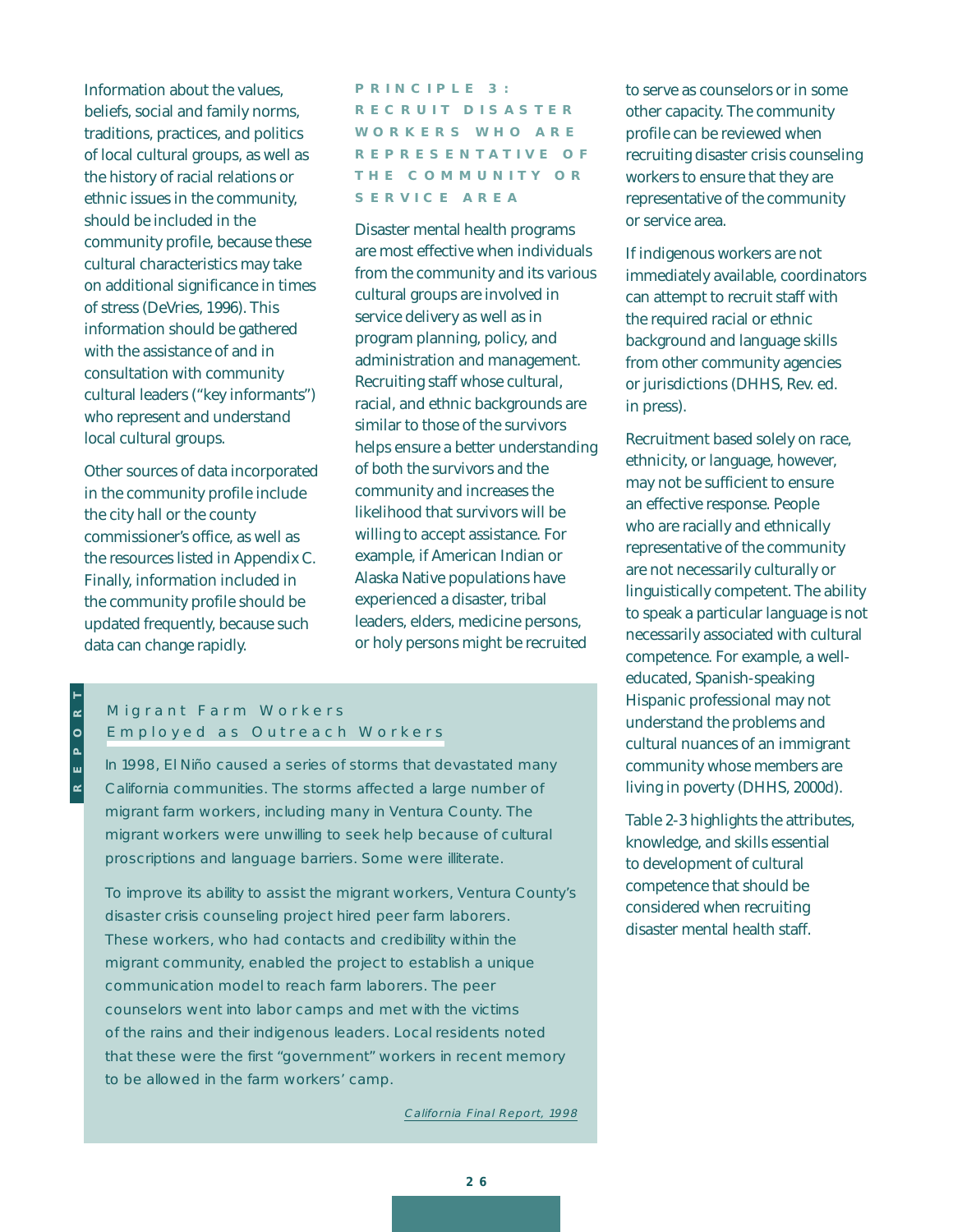## **TABLE 2-3**

## Staff Attributes, Knowledge, and Skills Essential to Development of Cultural Competence

#### *Personal Attributes*

- Genuineness, empathy, and a capacity to respond flexibly to a range of possible solutions
- Acceptance and awareness of cultural differences and cross-cultural dynamics
- Willingness to work with survivors of different cultures
- Ability to articulate one's own values, stereotypes, and biases and to identify how they may accommodate or conflict with the needs of culturally diverse disaster survivors
- Openness to learning about the cultures of diverse groups

#### *Knowledge*

- History, tradition, values, and artistic expressions of culturally diverse disaster survivors
- Help-seeking behaviors, informal helping supports, and natural healing practices of survivors of various cultures
- Role of language, speech patterns, and communication styles in culturally distinct communities
- Psychosocial stressors relevant to diverse groups (e.g., migration, acculturation stress, legal and illegal discriminatory patterns, racism, and socioeconomic status)
- Community resources (e.g., agencies, informal helping networks) and their availability to special populations

#### *Skills*

- Ability to discuss cultural issues and to respond to culturallybased cues
- Ability to assess the meaning of culture for the disaster survivor
- Ability to interview and assess survivors on the basis of their personal, psychological, social, cultural, political, or spiritual models

(Adapted from: Benedetto, 1998; DHHS, 1998)

**PRINCIPLE 4: PROVIDE ONGOING CULTURAL COMPETENCE TRAINING TO DISASTER MENTAL HEALTH STAFF**

Cultural competence is an essential component of disaster mental health training programs. Training should be provided to help mental health workers acquire the values, knowledge, skills, and attributes needed to communicate and work in a sensitive, nonjudgmental, and respectful way in cross-cultural situations. Such training should be provided to direct services staff, administrative and management staff, language and sign-language interpreters, and temporary staff.

Cultural competence training programs work particularly well when they are provided in collaboration with communitybased groups that offer expertise or technical assistance in cultural competence or in the needs of a particular culture. Involving such groups not only enables program staff to gain firsthand knowledge of various cultures, but also opens the door for long-term partnerships (Hernandez and Isaacs, 1998).

Training should cover basic cultural competence principles, concepts, terminology, and frameworks. For example, training should include discussion of:

- Cultural values and traditions:
- Family values;
- Linguistics and literacy;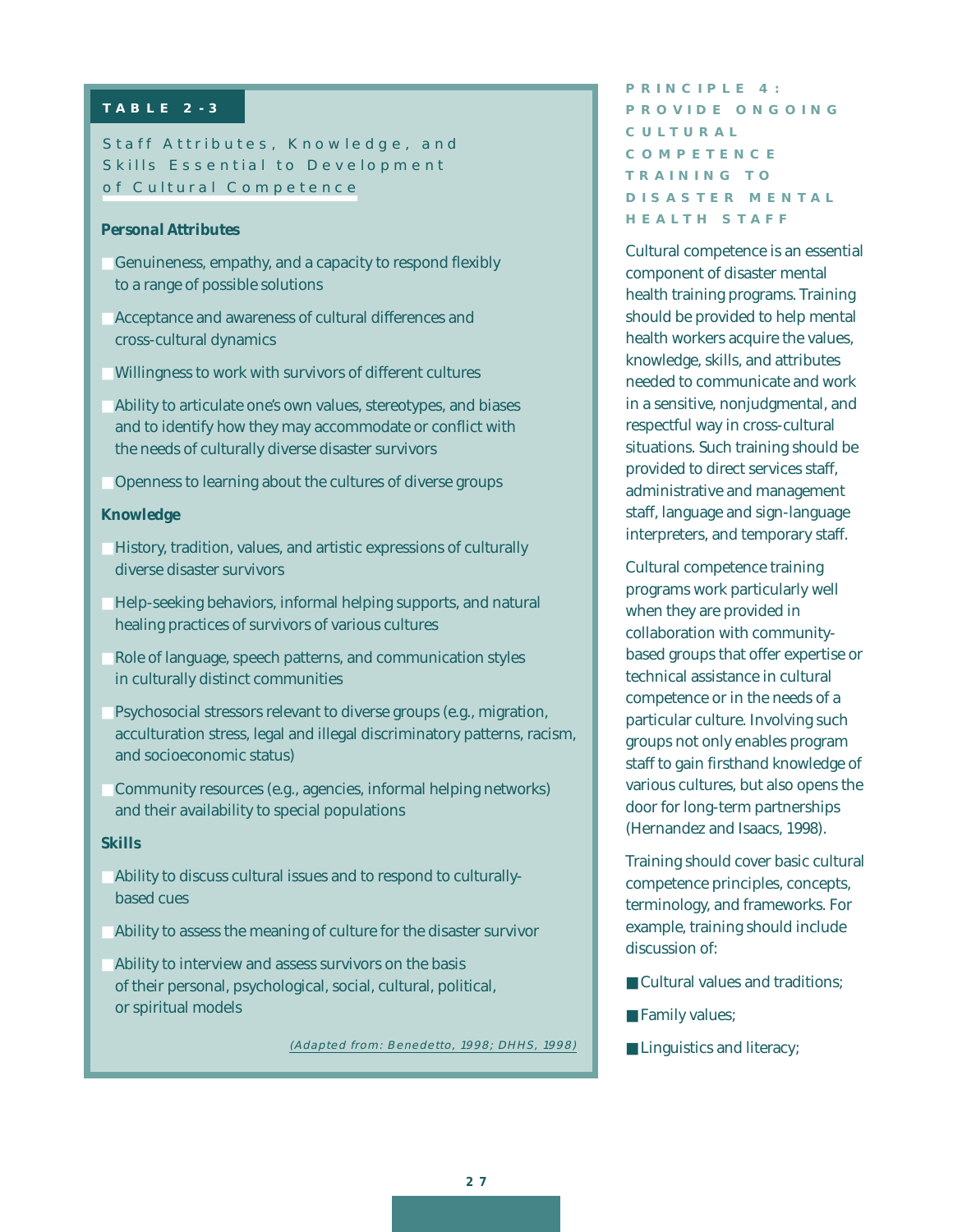#### Innovative Program Developed for Seniors

Following civil unrest in Los Angeles in 1993, a crisis counseling program was developed to assist the community. One element of this program was peer counseling with senior adults, including a group of elderly Samoans. No mental health professionals from the Samoan population could be found to help address the needs of these monolingual older adults in South Bay. Project staff worked with the head of the Samoan Council of Chiefs to offer a first-of-its-kind peer counselor training delivered via simultaneous translation. It worked beautifully. Twenty Samoans became deeply committed to counseling seniors in their community.

California Final Report, 1994

- Immigration experiences and status;
- Help-seeking behaviors;
- Cross-cultural outreach techniques and strategies; and
- Avoidance of stereotypes and labels (DHHS, 2000e).

Even if the initial training period is of limited duration, participants should have an opportunity to examine and assess values, attitudes, and beliefs about their own and other cultures. Selfassessment helps identify areas where skills need to be developed (DHHS, 1998). Training should stress that people of a given cultural group may react quite differently to disaster, depending on their level of acculturation.

Cultural competence training is a developmental process. Ongoing education—through in-service training and regularly scheduled meetings with project staff to discuss cultural competence

issues—is essential (Hernandez and Isaacs, 1998).

**PRINCIPLE 5: ENSURE THAT SERVICES ARE ACCESSIBLE, APPROPRIATE, AND EQUITABLE** 

Survivors are not always receptive to offers of support. For example, some members of cultural groups may be reluctant to take advantage of services because of negative past experiences. Undocumented immigrants may not seek services because they fear deportation. Such individuals may be reluctant or refuse to move to temporary shelters, to accept State or Federal assistance, or to discuss information that they think could be used against them.

Inequitable treatment following disasters may reinforce mistrust of the public services and disaster assistance systems. Following the 1989 Loma Prieta earthquake in California, shelter services in the

more affluent neighborhoods had more community volunteers than survivors. The mayor visited the disaster site in these areas. Less affluent neighborhoods had fewer volunteers, and some volunteers made remarks that the survivors felt were offensive. The mayor did not visit these areas (Dhesi, 1991). Moreover, food and meal preparation in shelters was not culturally appropriate following the earthquake, and many Latinos reported that they became sick from eating the food prepared by the Anglo relief workers (Phillips, 1993).

In studies of Hurricane Andrew's aftermath, racial and ethnic minority group survivors were less likely to have insurance than were white survivors because of practices that exclude certain communities from insurance coverage at affordable rates. Survivors from minority groups were also more likely to receive insufficient settlement amounts (Peacock and Girard, 1997). Concerns related to gender also were investigated after Hurricane Andrew. Many non-English-speaking women of color, especially single women, were subjected to dishonest practices of construction contractors (Enarson and Morrow, 1997).

The delivery of appropriate services is a frequent problem. Racial and ethnic discrimination, language barriers, and stigma associated with counseling services have a negative effect on many individuals' access to and utilization of health and mental health services (Denboba et al.,1998). Families who participated in focus groups reported problems with cultural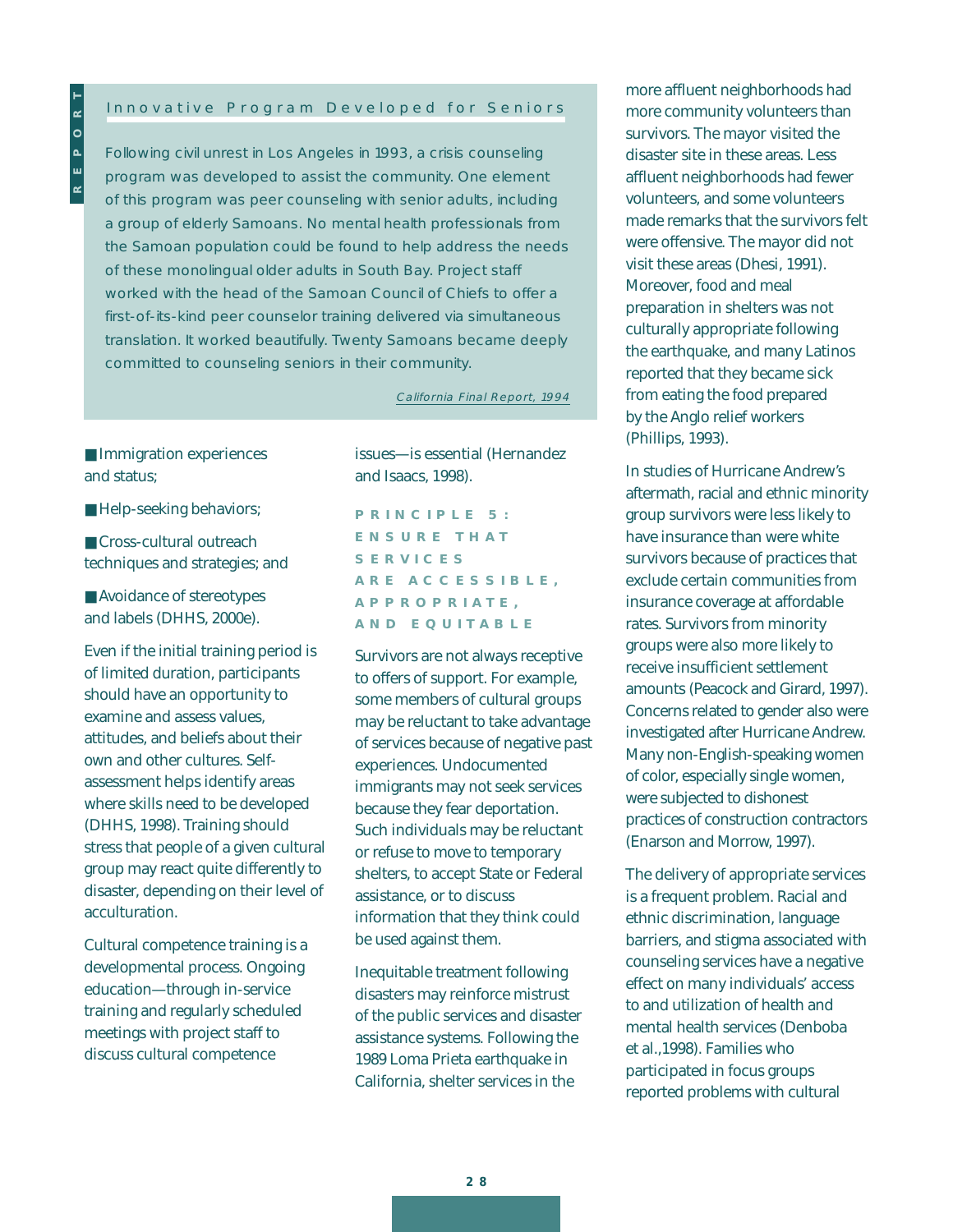and ethnic biases and stereotypes, offensive communication and interactions based on such biases and stereotypes, lack of crosscultural knowledge, and lack of understanding of the values of various cultural groups (Malach et al., 1996).

**REPORT**

E P O

 $\alpha$ 

 $\alpha$ 

Disaster mental health programs must take special care to exercise culturally competent practices. They should make efforts to ensure that staff members speak the language and understand the values of the community. Providing food that has cultural significance can be important. Involving cultural group representatives in disaster recovery committees and program decision making (for example, as members of planning boards or other policysetting bodies) can help ensure that disaster services are accessible, appropriate, and equitable.

Culturally sensitive outreach techniques also can help ensure that services are accessible and appropriate to all survivors. For example, outreach workers should:

■ Allow time for and devote energy to gaining acceptance, take advantage of associations with trusted organizations, and be wary of aligning their efforts with those of agencies and organizations that are mistrusted by cultural groups;

■ Determine the most appropriate ways to introduce themselves;

■ Recognize cultural variations in expression of emotion, manifestation and description of psychological symptoms, and views about counseling; and

## Hurricane Response Designed to Be Culturally Competent

Hurricane Hortense struck Puerto Rico in 1996 with devastating impact. The disaster crisis counseling program was designed to be particularly sensitive to the Puerto Rican culture. For example, recognizing that this culture encourages strong ties with friends and neighbors, the program provided group debriefing sessions.

The project also used cultural celebrations to advance its goals. For example, the festival of the Three Kings Day, which occurs in early January, was used as an opportunity for special outreach in which project staff went door to door "giving asaltos"—a tradition of singing Christmas carols and giving donated gifts—as a way to identify needs and provide information and social support. The project also used dramatization to inform persons in the community about disaster phases and disaster planning.

Puerto Rico Final Report, 1997

■ Assist in eliminating barriers by carefully interpreting facts, policies, and procedures.

Table 2-4 addresses special considerations that should be taken into account when counseling refugees.

**PRINCIPLE 6: RECOGNIZE THE ROLE OF HELP-SEEKING BEHAVIORS, CUSTOMS AND TRADITIONS, AND NATURAL SUPPORT NETWORKS** 

Culturally competent disaster mental health services proactively respond to the culturally defined needs of the community. Disruption of many aspects of life and the need to adapt to difficult circumstances cause stress and

anxiety in many survivors. In some cases, these problems can be as difficult as the disaster itself. Effective response requires familiarity with help-seeking behaviors; customs and traditions related to healing, trauma, and loss; and use of natural support networks of various cultural groups.

#### *Help-Seeking Behaviors*

Different cultures exhibit different help-seeking behaviors. In many cultures, people turn to family members, friends, or cultural community leaders for help before reaching out to government and private-sector service systems. They may prefer to receive assistance from familiar cultural community leaders or groups rather than unfamiliar service systems. In most communities, churches and other places of worship play a role similar to that of an extended family, and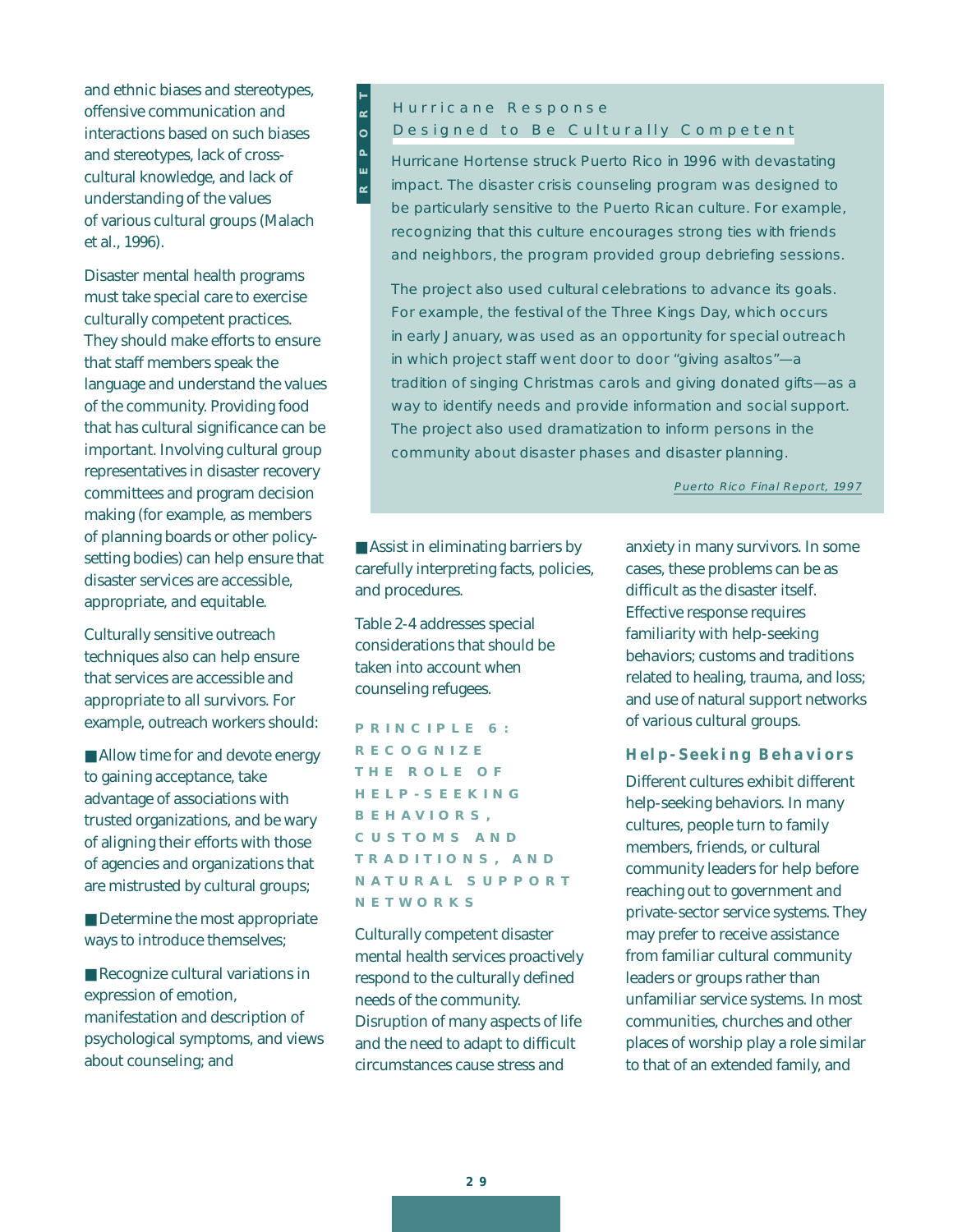## **TABLE 2-4**

#### Special Considerations When Working with Refugees

Refugees may differ from each other and from native populations on several dimensions, including:

*Language:* Refugees frequently do not speak English well, if at all. This issue presents communication challenges throughout all phases of a disaster.

*Culture:* Refugees have their own cultures. Because they are new to the United States, they usually are less well-versed in Western culture than are immigrants, who have had more time to understand it.

*Economic marginalization and differences:* When they arrive in the United States, many refugees can barely manage economically. Many are supporting relatives left at home. On the other hand, some refugees—especially those with education and highly sought skills—find well paying jobs quickly. Thus, although poverty is common among refugees, not all refugees are poor.

*Fractured social relations:* The communities of origin of many refugees have failed to provide needed security. In addition, many refugees have experienced personal attacks by representatives of their community or the larger society. Some become so disillusioned by this experience that they are reluctant to form new community bonds. In addition, refugees often face within-group schisms. Preexisting ethnic, religious, and political divisions of the society of origin are frequently reinstituted in refugee communities formed in the new country.

Some refugees solve the problem by restricting new relationships to the safest ones, for example, by forming or joining small groups of people who emigrated from the same geographic area. When a disaster forces relocation, it can break up this small community and make recovery more problematic (Athey and Ahearn, 1991).

The negative experiences of many refugees also make them suspicious of government. They may be reluctant to seek out or accept assistance following a disaster. Undocumented migrants may fear deportation, but even refugees who have achieved legal status may fear that accepting assistance following a disaster will put them at risk of deportation. Thus, refugees often are the last group to obtain assistance following disaster.

#### *Experience of traumatic stressors and of loss:*

Refugees often have experienced horrific events that cause symptoms of Post-Traumatic Stress Disorder. They may have lost family members, their homes, and their possessions, and some have been deprived of sufficient food or water, lacked medical care, or lived in inadequate housing for long periods of time. A disaster can lead to the emotional re-experiencing of these events (Van der Veer, 1995). On the other hand, some refugees may have gained strength and resilience from their previous experiences and bring that strength to the new disaster.

*Family dynamics and role changes:* Another challenge for many refugee families is that of new family dynamics upon resettlement. Children may have seen their parents fearful, helpless, and stressed during the flight and—upon resettlement—anxious, powerless, and exhausted. Children may come to believe that adults are not to be trusted because they have not seen adults playing a protective and nurturing role.

Intergenerational conflict resulting from differing rates of acculturation presents another family problem. Finally, parents may feel deprived of their role as family heads when they find they must depend on children as language translators or navigators within the new culture (de Monchy, 1991).

De Monchy (1991) identifies three principles for effective service delivery with refugees:

- 1. Trauma experiences need to be acknowledged.
- 2. Refugees need to be recognized as successful survivors, and their wisdom and strengths affirmed.
- 3. Empowerment and the recovery of control need to be encouraged, especially for refugees who are reestablishing parental roles with their children.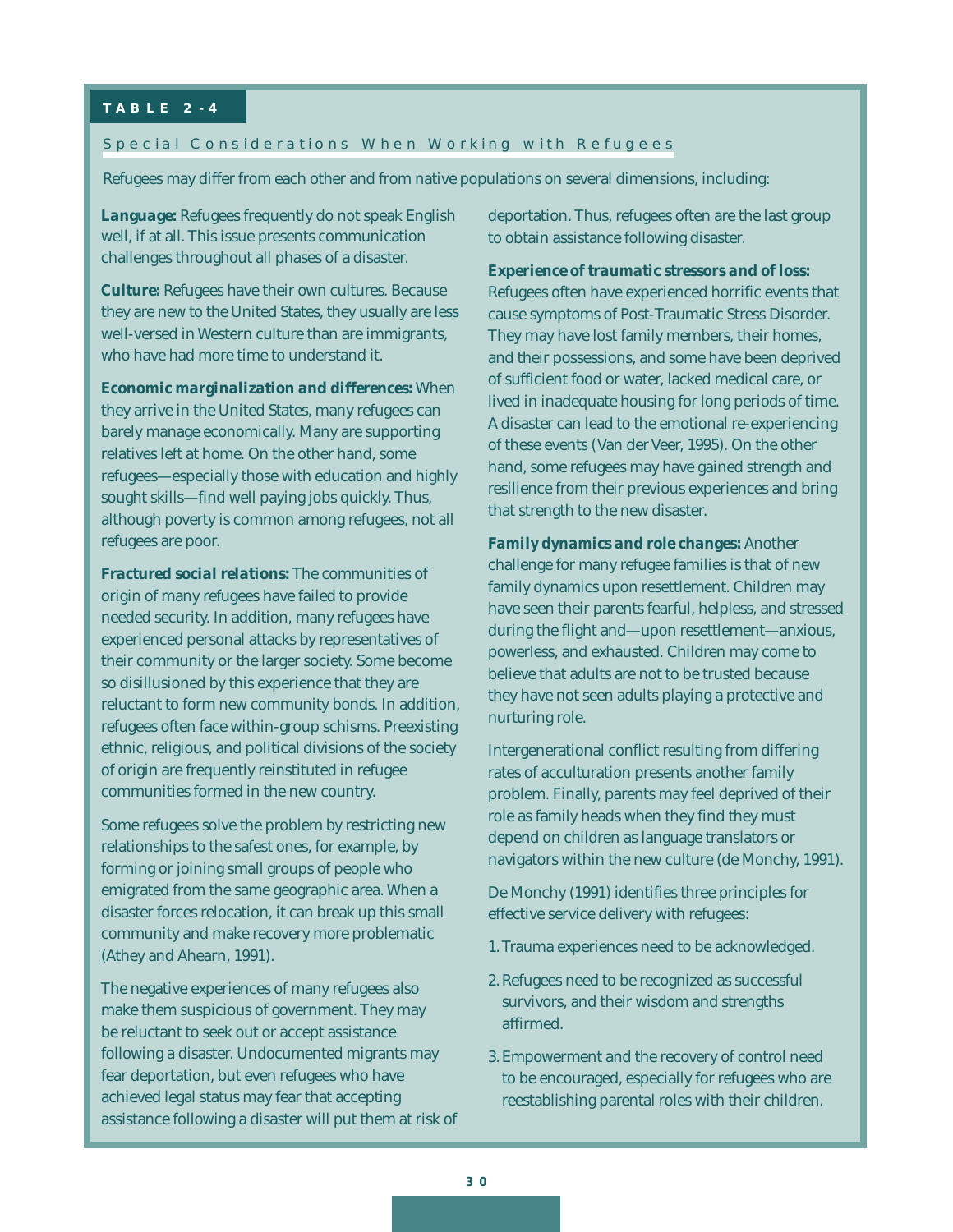## survivors turn to them first for assistance.

**REPORT**

 $\underline{\alpha}$  $\overline{a}$ Ш  $\underline{\alpha}$ 

Many survivors may be reluctant to seek help or may reject disaster assistance of all types. Some people feel shame in accepting assistance from others, including the government, and equate government assistance with "welfare." Members of racial and ethnic minority groups, including refugees and immigrants, also may be reluctant or afraid to seek help and information from service systems because of historical mistrust of the health, mental health, and human services systems or because of fear of deportation (Aponte, Rivers, and Wohl, 1995). Other groups may prefer to suffer or even perish rather than seek help from people they mistrust. Therefore, building trusting relationships and rapport with disaster survivors is essential to effective crisis counseling.

Those who do seek help may find relief procedures confusing. Feelings of anger and helplessness and loss of self-esteem can result from survivors' encounters with relief agencies. These feelings result from the survivors' lack of understanding of the disaster relief system as well as government and private agencies' often bureaucratic procedures.

## *Customs and Traditions in Trauma and Loss*

Religious and cultural beliefs are important to survivors as they try to sort through their emotions in the

#### Shamans Counter Bad Luck

In 1995, northern California experienced a series of storms that led to flooding, landslides, and mud debris flow. The State implemented a FEMA-funded crisis counseling program for the victims of the storms. One group affected were Hmong immigrants, persons with a history of war and severe losses. In serving the Hmong population, the program utilized the color red in many printed materials and supplies because Hmong culture includes a belief that red symbolically wards off evil spirits. Another consideration involved the Hmong belief that floods are an omen of doom and that shaman cleansing rituals are needed to counter the bad luck that this omen portends. As a way of acknowledging and respecting this belief, the staff developed and provided a referral list of shamans in the local area.

California Final Report, 1996

aftermath of traumatic events. Beliefs may influence their perceptions of the causes of traumatic experiences. For example, in many cultures, people believe that traumatic events have spiritual causes. These beliefs can affect their receptivity to assistance and influence the type of assistance that they will find most effective. Different populations may elaborate on the cultural meaning of suffering in different ways, but suffering itself is a defining characteristic of the human condition in all societies. In most major religions, including Christianity, Judaism, Islam, Hinduism, and Buddhism, the experience of human misery resulting from sickness, natural disasters, accidents, violent death, and atrocity—also is a defining feature of the human condition.

Different cultural groups also handle grief in different ways. Family customs, beliefs, and degree of acculturation affect expressions of grief. Disaster mental health workers must recognize that grief rituals, although diverse in nature, can help people return to a reasonable level of functioning. For example, Western tradition holds that grief should be "worked through." This process includes acceptance of the loss; extinction of behaviors that are no longer adaptive; acquisition of new ways of dealing with others; and resolution of guilt, anger, and other disruptive emotions.

If a community remains intact after a disaster, cultural norms, traditions, and values determine the strategies that the survivors use to deal with the effects. When the entire community is affected, however, cultural mechanisms may be overwhelmed and unable to fulfill their customary functions of regulating emotions and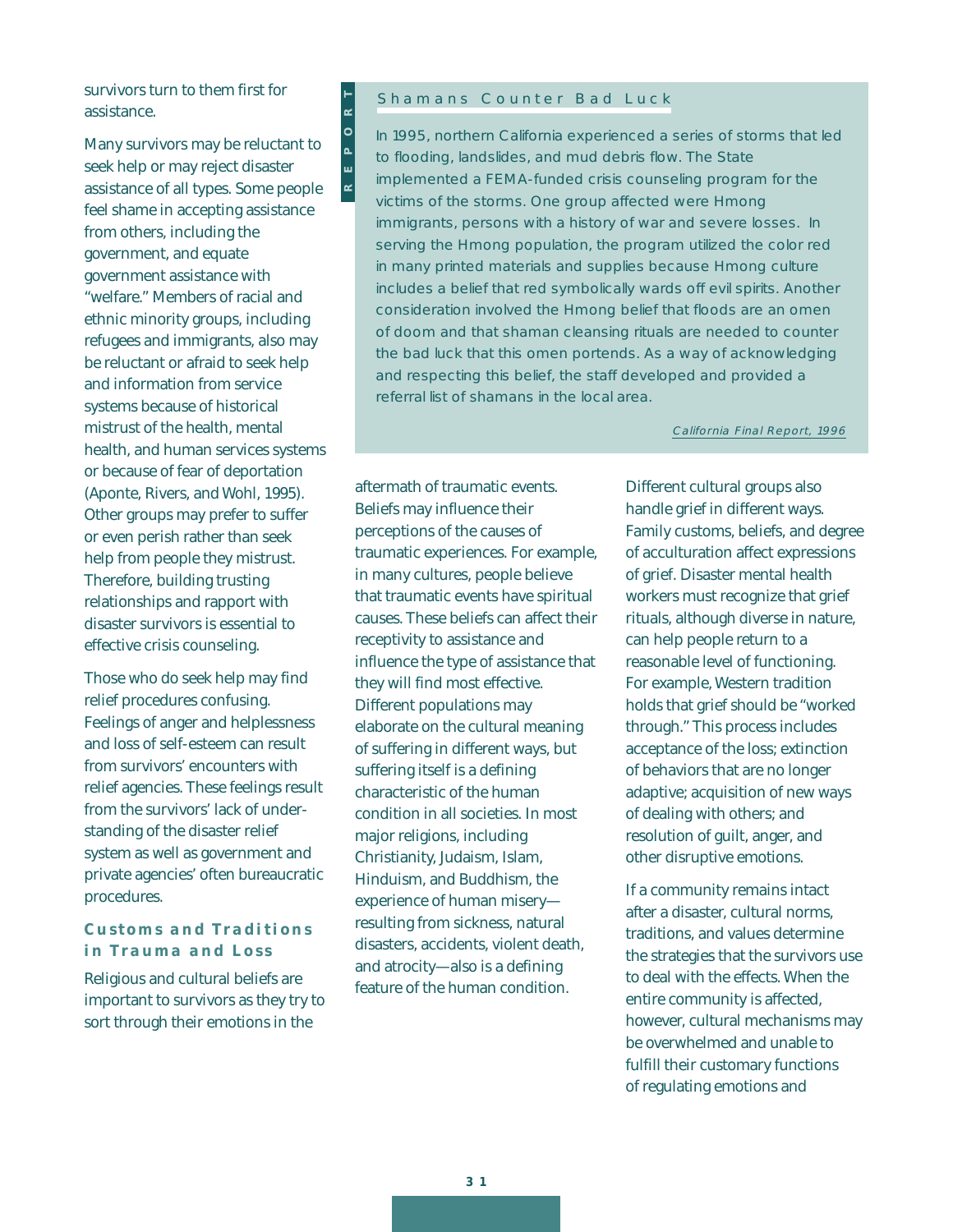# **REPORT**  $\underline{\alpha}$ EP O  $\underline{\alpha}$

**REPORT**

EPO

 $\alpha$ 

 $\underline{\alpha}$ 

#### Alaska Villagers Helped by Tribal Elders

In 1994, severe rains in Alaska resulted in extensive flooding of the Koyukuk River. Three native villages experienced tremendous damage and residents had to be temporarily evacuated. With FEMA funding, the State of Alaska developed a disaster crisis counseling project that included among its staff professionals and paraprofessionals, Alaska Native and non-native staff, and tribal elders. Among the counselors were individuals with cultural sensitivity and respect for the wisdom of the elders. The project organized sewing circles and birchbark basket-making circles in order to use the mechanisms of the culture's social life to assist in its recovery.

Alaska Final Report, 1995

## Importance of Culturally Competent Ethnic Workers

Flooding in Florida displaced many residents in 1998. One area that was flooded included a community with a high percentage of African Americans, a majority of whom were living in rental property. Unfortunately, the landlords were less than prompt, thorough, or enthusiastic in making repairs.

The disaster crisis counseling program that was developed in response to the flood employed an African American team leader from the county where most of the affected people lived. She was especially important in accessing community leaders and gatekeepers, helping identify needs of the community, and providing services.

Florida Final Report, 1999

providing identity, support, and resources (DeVries, 1996). Disaster mental health workers can support the healing process by helping rebuild the community's cultural support system. Workers will be most effective when they recognize and understand the importance of culture in the lives of disaster survivors and the beliefs, rituals,

and level of acculturation of the community in which they work.

## *Customs and Traditions for Healing*

Many cultural groups hold beliefs about illness and healing that differ sharply from those held by Western society. People in every culture share beliefs about the causes of illness and ideas about how suffering can

be mitigated. For example, members of some cultures believe that physical and emotional problems result from spiritual wrongdoings in this life or a previous one. They believe that healing requires forgiveness from ancestors or higher spirits. Some people believe that suffering cannot be ameliorated (DeVries, 1996). Others demonstrate stress and emotional conflict through complaints about their physical health.

Traditional healers, such as local herbalists, faith healers, and acupuncturists, play important roles in recovery of mental and physical health within some cultures. In general, the work of healers is based on the principle that the body cannot be isolated from the mind, and the mind cannot be removed from its social context. Disaster mental health workers who interact with cultures in which healers play a key role in health must understand the concepts of integration of body, mind, and spirit when they provide disaster crisis counseling services to diverse populations. They must be able to integrate traditional methods of healing into service delivery (de Monchy, 1991). Although the crisis counselor may not subscribe to certain cultural healing beliefs, he or she must acknowledge their existence and recognize their importance to some disaster survivors. At the same time, the worker must be alert for any use of dangerous healing practices, such as ingestion of harmful mixtures containing lead or other toxic substances, and take corrective measures. Reestablishing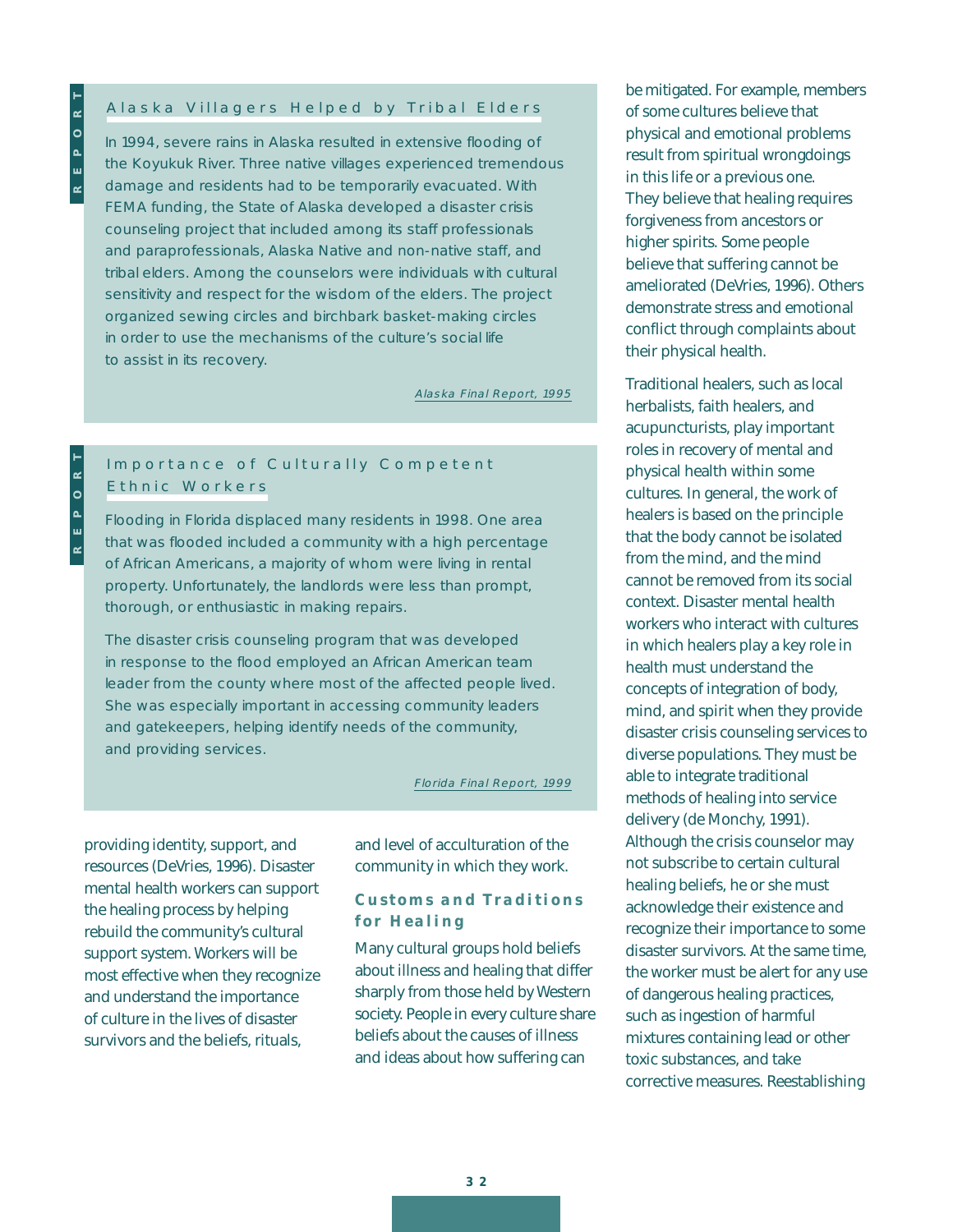rituals in appropriate locations is another way to help survivors in the recovery process. Symbolic gathering places, such as churches, mosques, trees, and safe places for meeting after sundown are important in some cultures and are required for certain rituals. After a disaster, survivors may lose access to symbolic places, and this loss may limit their ability to mobilize healing resources. Identifying new locations for rituals can foster social support and facilitate coping mechanisms following disaster (DeVries, 1996).

Disaster mental health workers also may help organize culturally appropriate anniversary activities and commemorations as a way to help survivors mark a milestone in the healing process. Cultural and religious traditions, including special ways of both celebrating and mourning, can be incorporated into such events and may enrich their symbolic meaning and healing potential. Any attempts to facilitate activities involving customs and traditions must be undertaken carefully and only after consultation with members of the involved cultural groups.

## *Natural Support Networks*

In many cultures, the family or kin group is chiefly responsible for its members, and support from kin may be essential in helping individuals overcome grief and trauma. However, when disaster strikes, all members of the extended family may be affected, leaving many people without this customary support network.

Traditions concerning the role of the family, who is included in the family, and who makes decisions vary across cultures (DHHS, 2000e). Elders and extended family play a significant role in some cultures, whereas in other cultures, isolated nuclear families are the decision makers (DHHS, 2000e). Households in racial and ethnic communities are, on average, larger than white households (O'Hare, 1992); they also are more likely to be multigenerational. Asians, for example, are more than twice as likely as whites to live in extended families (O'Hare and Felt, 1991).

Disaster mental health workers must recognize that family support may not be available when entire kin groups are affected. Helping families and friends reunite is one way to ensure mutual support. Likewise, formal support groups can help assure those with limited access to relatives and acquaintances that they are not alone. Individuals who do not relate to support groups because of cultural and linguistic differences may need more individualized services.

Disaster mental health workers also must recognize that in many cultures, the individual cannot be separated from the family and community (Reichenberg and Friedman, 1996). In such cultures, unlike those of Western society, the individual does not exist apart from the group; outreach efforts focused on individuals are, therefore, neither comprehensible nor effective. For example, among some Asian American and Pacific Islander populations, intervention strategies that diffuse the power of family relationships are especially inappropriate. Mental health workers can assess who is significant in a survivor's family structure by asking the survivor to describe his or her home, family, and community (Managua, 1998).

**PRINCIPLE 7: INVOLVE AS "CULTURAL BROKERS" COMMUNITY LEADERS AND ORGANIZATIONS REPRESENTING DIVERSE CULTURAL GROUPS** 

Involving "cultural brokers" community leaders and groups that represent diverse groups—is vital to the success of disaster mental health efforts. Collaborating with organizations and leaders who are knowledgeable about the community is the most effective way of gaining information about the community. Collaboration can assist in assessing needs, creating community profiles, making contact with and gaining the trust of survivors, establishing program credibility, integrating cultural competence in training, and ensuring that strategies and services are culturally competent (DHHS, 1998).

In most communities, and in diverse communities in particular, some of the most influential individuals are cultural group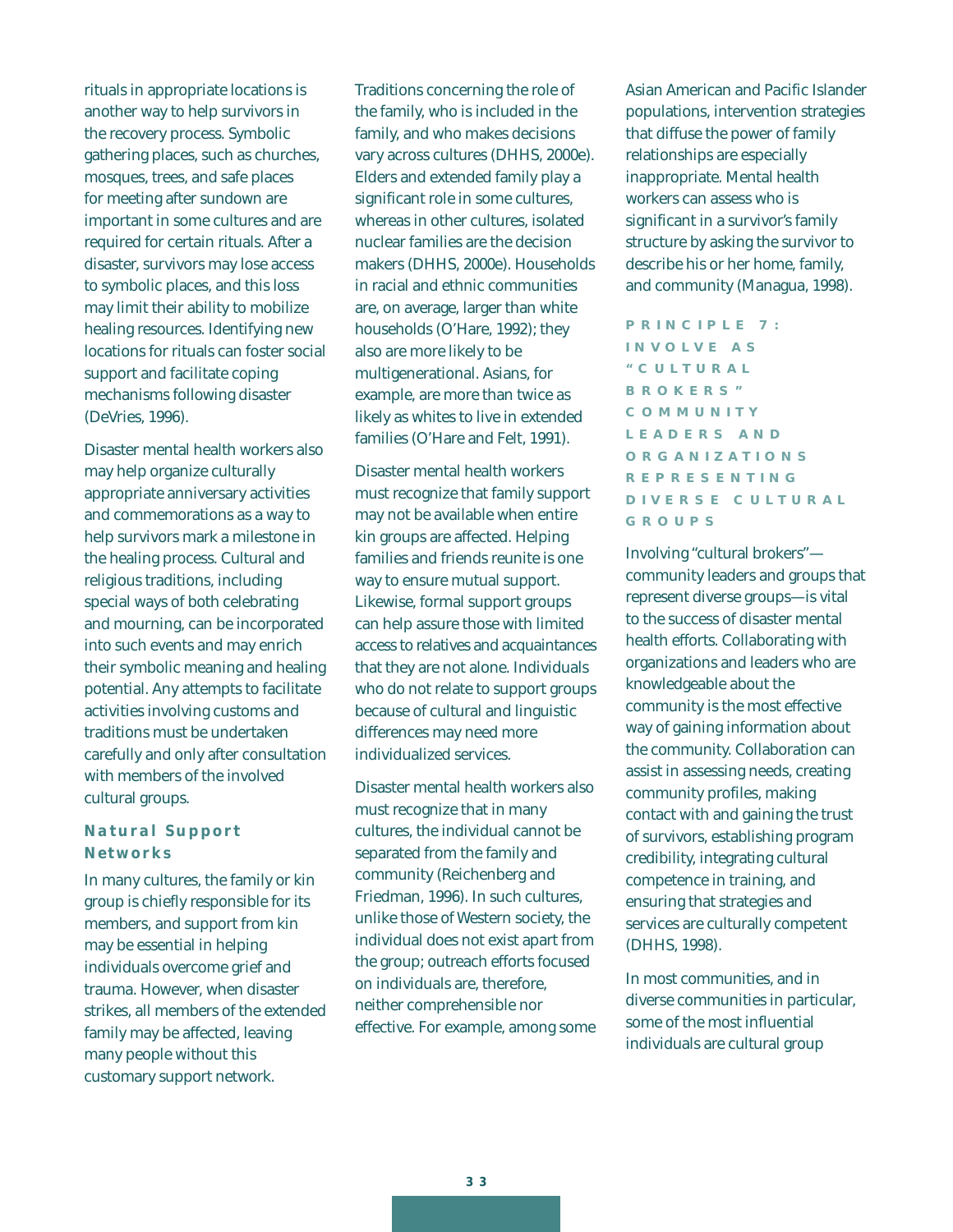## **Did You Know . . .**

According to 1990 census data, nearly 14 percent of the Nation's population—32 million people—speak a language other than English in their homes. More than 300 languages are spoken in the United States (Goode et al., 2001).

leaders who possess "insider" knowledge of the community and are willing and able to articulate that knowledge (Hernandez and Isaacs, 1998). These individuals, who may not be immediately visible, can include spiritual leaders, members of the clergy, teachers, civic leaders, local officials, or long-term residents who have the respect and confidence of their neighbors. They often can provide outsiders with the best insights into a local culture's values, norms, customs, conventions, traditions, and expectations (Hernandez and Isaacs, 1998).

Organizations representing various cultural groups and other special interest groups in the community should be invited to participate in disaster mental health programs. These organizations can provide valuable insight during the planning process, serve as a point of entry to the survivor community, and enhance cultural relevance of service delivery. Including individuals from various cultures on planning task forces and committees will help ensure that they concur with the selected strategies.

Should a disaster occur, community-based organizations can provide an important communication link with the cultural groups they represent. For example, churches do much more than serve the spiritual needs of the African American community. They are also the center of political, social, educational, and cultural activities. Therefore, African American ministers may play an important part in mental health outreach and recovery efforts.

Informal, culture-specific groups such as sewing circles and youth sports teams can also be sources of support to disaster survivors. The crisis counseling program staff should identify the most effective ways to work with such groups. Community-based organizations that should be involved include:

- Civic associations;
- Social clubs:
- Neighborhood groups;
- Faith-based organizations;
- Interfaith groups;
- Mutual aid societies:
- Voluntary organizations;

## ■ Health care and social service providers; and

■ Nonprofit advocacy organizations (Hernandez and Isaacs, 1998).

To ensure effective use of resources, crisis counselors should coordinate their work with that of other public and private agencies responding to the disaster. The coordinating agency should recognize unique jurisdictional situations that may arise when working with various American Indian and Alaska Native cultures. American Indian and Alaska Native tribes are federally recognized sovereign nations. Disaster mental health agencies should acknowledge the need for a partnership that includes various agencies within tribes, different levels of government, and many tribes working together to improve access to disaster assistance. Although under the Stafford Act, a State government must request a Presidential disaster declaration on behalf of a tribe, agencies subsequently can work directly with the tribe and with existing authorities and resources to tailor disaster plans to the tribe's unique needs and jurisdictional requirements.

**PRINCIPLE 8: ENSURE THAT SERVICES AND INFORMATION ARE CULTURALLY AND LINGUISTICALLY COMPETENT** 

Language can be a major barrier to service delivery. Survivors who are monolingual, limited in their English, or deaf or hard of hearing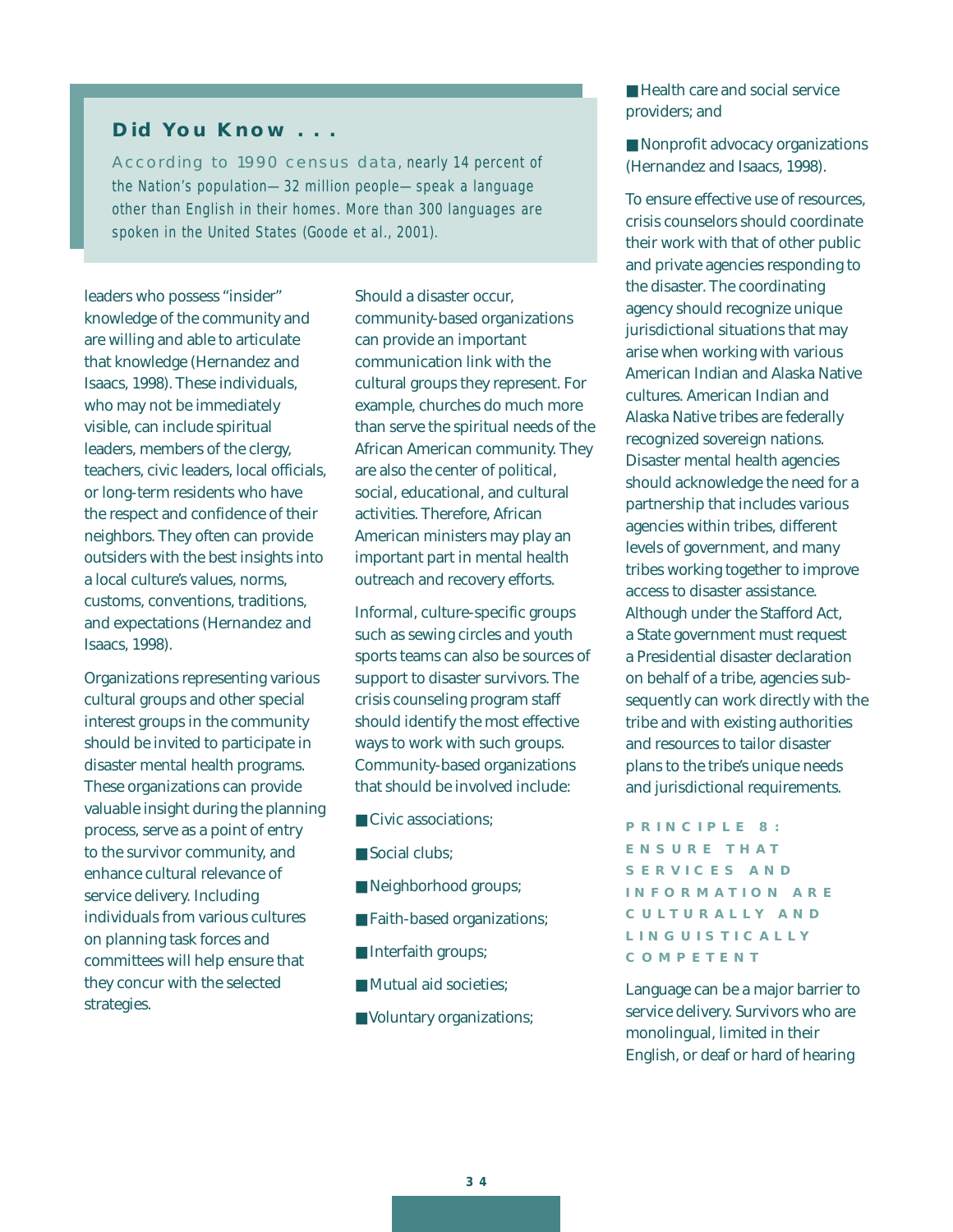may be at a particular disadvantage. Emergency response programs generally have few or no staff trained to work with bilingual populations (Phillips and Ephraim,1992). For example, most of the information provided immediately after Hurricane Andrew in Florida was available only in English (Yelvington, 1997). As a result, many Latinos and Haitians did not receive needed food, medical supplies, and disaster mental health assistance information.

**REPORT**

 $\underline{\alpha}$  $\circ$  $\Delta$ ш  $\alpha$ 

"Linguistic competence" ensures accurate communication of information in languages other than English. This capability enables an organization and its personnel to communicate effectively with persons of limited English proficiency, those who are illiterate or have low literacy skills, and individuals who are deaf or hard of hearing (Goode et al., 2001). Elements of linguistic competence include the availability of trained bilingual and bicultural staff, translations of educational materials and documents, and sign-language and language interpretation services. Although linguistic competence and cultural competence involve distinct skills, they are intrinsically connected (DHHS, 1999).

## *Availability of Trained Bilingual and Bicultural Staff*

Ideally, disaster mental health workers should be bilingual, bicultural, and from the affected community. However, in many circumstances, workers who are

## Multiple Methods Employed to Communicate with Asian Groups

Hurricane George caused extensive damage in Alabama in 1998, leaving many people homeless and others with major losses to their homes and businesses. Included among the disaster survivors was an Asian population. The disaster crisis counseling program used several methods to reach and serve them. For example, it developed leaflets in the Cambodian, Laotian, and Vietnamese languages and distributed them to churches serving large numbers of Asian immigrants. The crisis counseling project also employed interpreters, a strategy that was viewed as highly effective in disseminating information to these groups. Finally, the project provided screening and information services to Asian adolescents in a church group.

Alabama Final Report, 1999

bilingual but not from the affected culture and community must be hired. In such situations, communication challenges may arise, even though the disaster worker or interpreter speaks the same language as the survivors. Examples or related issues follow.

■ Disaster mental health workers may be responsible for assisting survivors who have a language pattern that is different from their own. Dialects, in addition to colloquialisms and accents, can be difficult to understand and communication barriers can result.

■ Words may have different meanings even among people who share a language. Rogers (1992) noted difficulty in communicating disaster information between members of the United States Army and people in a native Polynesian culture because, although they both spoke English, the two groups did not assign a common meaning to certain words and phrases. The language differences led to frustration and a breakdown of credibility.

■ Bilingual disaster survivors who primarily speak Spanish may be more withdrawn when interviewed in English rather than in Spanish. An individual's speech pattern may be halting or disrupted and expression of affect may be reduced when the person is required to speak in a language other than his or her primary language. In such situations, the disaster worker's assessment of the survivor's issues and needs can be distorted. Ideally, the preferred or primary language of bilingual disaster survivors should be used in delivering outreach and other services (Aponte et al., 1995).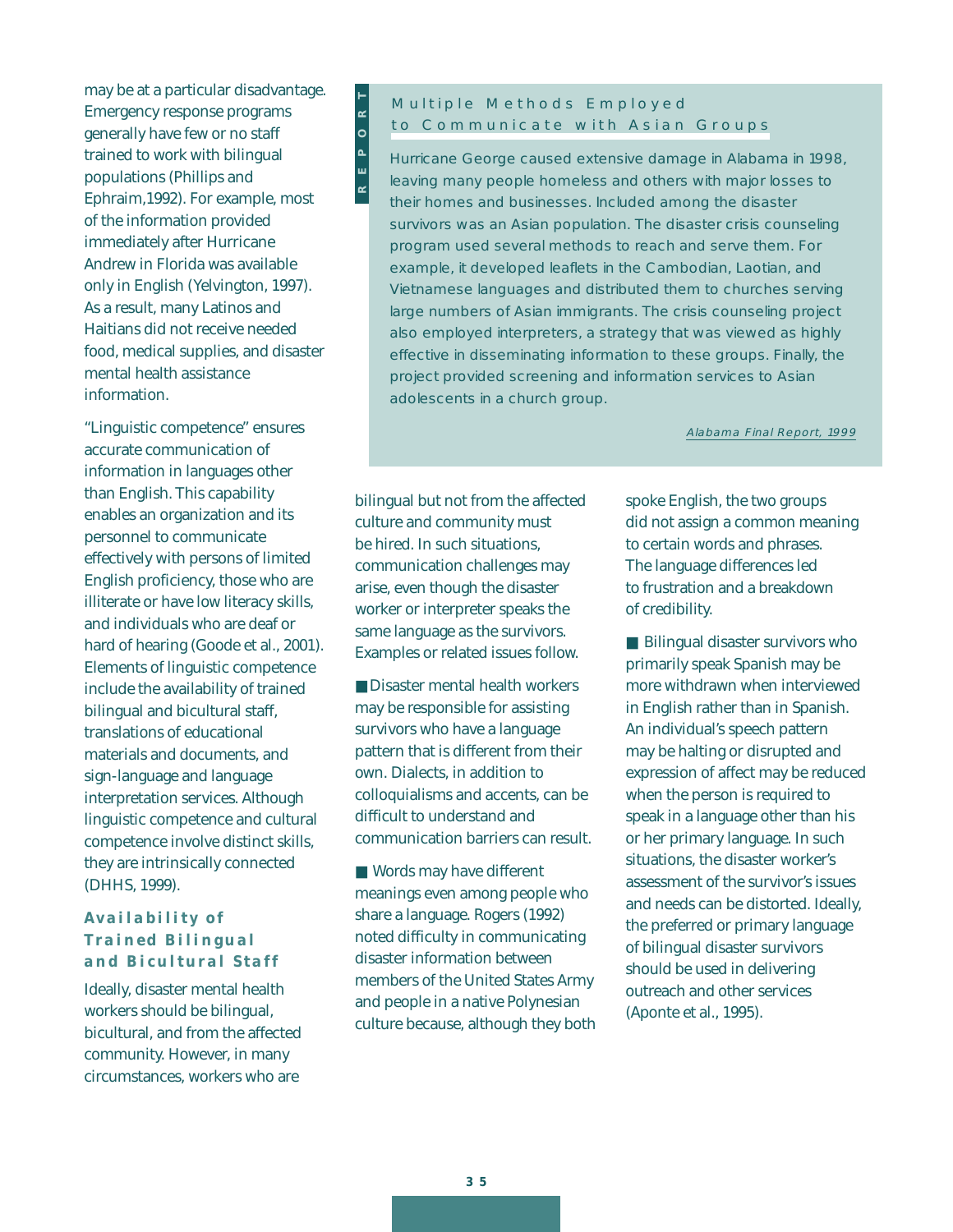Program managers must be cautious in selecting bilingual staff members and interpreters. Those who are bilingual also must understand nonverbal and cultural patterns to communicate effectively. Bilingual staff members should demonstrate bilingual proficiency and undergo cultural competence training (DHHS, 2000a).

## *Dissemination of Educational Information*

Written information should be translated<sup>3</sup> into multiple languages, as appropriate for the community to be served. The literacy level of the target population must be considered when developing written materials. Any written materials should be supplemented with other forms of information (DHHS, 2000a). For example, messages may be conveyed by radio or through announcements at churches and other community centers. Most localities now have television stations that broadcast in the languages of various cultural groups. Although these communications media should be used, it is important to note that some people do not have access to television and may depend on radio broadcasts for information.

Crisis support programs should establish relationships with multicultural television stations, radio stations, and newspapers before a disaster occurs. In addition, program staff should invite television and radio station personnel to participate

in the development of a disaster communications plan.

The information needs of people who are deaf or hard of hearing also must be considered. Closedcaptioned television, for example, is a critical communication tool for this population. The Federal Communications Commission requires that all emergency information presented on television be accessible to persons who are deaf or hard of hearing.

## *Language and Sign-Language Interpretation*

Language interpretation may be used when the language barrier is so great that communication between mental health workers and survivors is not possible or when no bilingual staff can be hired. Signlanguage interpretation also must be considered when developing communication strategies.

Although language interpreters may be the only viable option in some situations, hiring bilingual staff members remains the preferred solution. Van der Veer (1995) notes that an interpreter's behavior may evoke certain feelings in the disaster survivor. Factors such as the interpreter's gender, age, or level of acculturation may affect the survivor's willingness to speak openly. Disaster survivors may be ashamed of mental health problems that are considered a sign of madness or a cause for contempt in their cultures. They also may distrust interpreters who are from

the same country and speak the same language, but who have different political or religious backgrounds (Van der Veer, 1995).

Interpreters should be trained to accurately convey the tone, level, and meaning of the information presented in the original language. Without adequate training, interpreters may interpret information inaccurately or incompletely. The most common problems include changing openended questions into leading questions, altering the content of questions, and adding comments. Problems in interpreting answers include leaving out part of the answer, adding something to the answer, and making mistakes because of limited understanding of English (Van der Veer, 1995).

When working with refugees, mental health workers should be aware that interpreters might have experienced traumatic events similar to those experienced by the refugees. In such situations, the interpreter may want to avoid reliving unhappy or traumatic memories. Thus, the interpreter may present information inaccurately, evade certain topics, change the subject, or tell the mental health worker that the interview is too stressful for the disaster survivor (Westermeyer, 1989). Table 2-5 provides useful guidelines for using interpreters.

<sup>&</sup>lt;sup>3</sup> Interpretation is the oral restating in one language of what has been said in another language. Translation typically refers to the conversion of written materials from one language to another (Goode et al., 2001).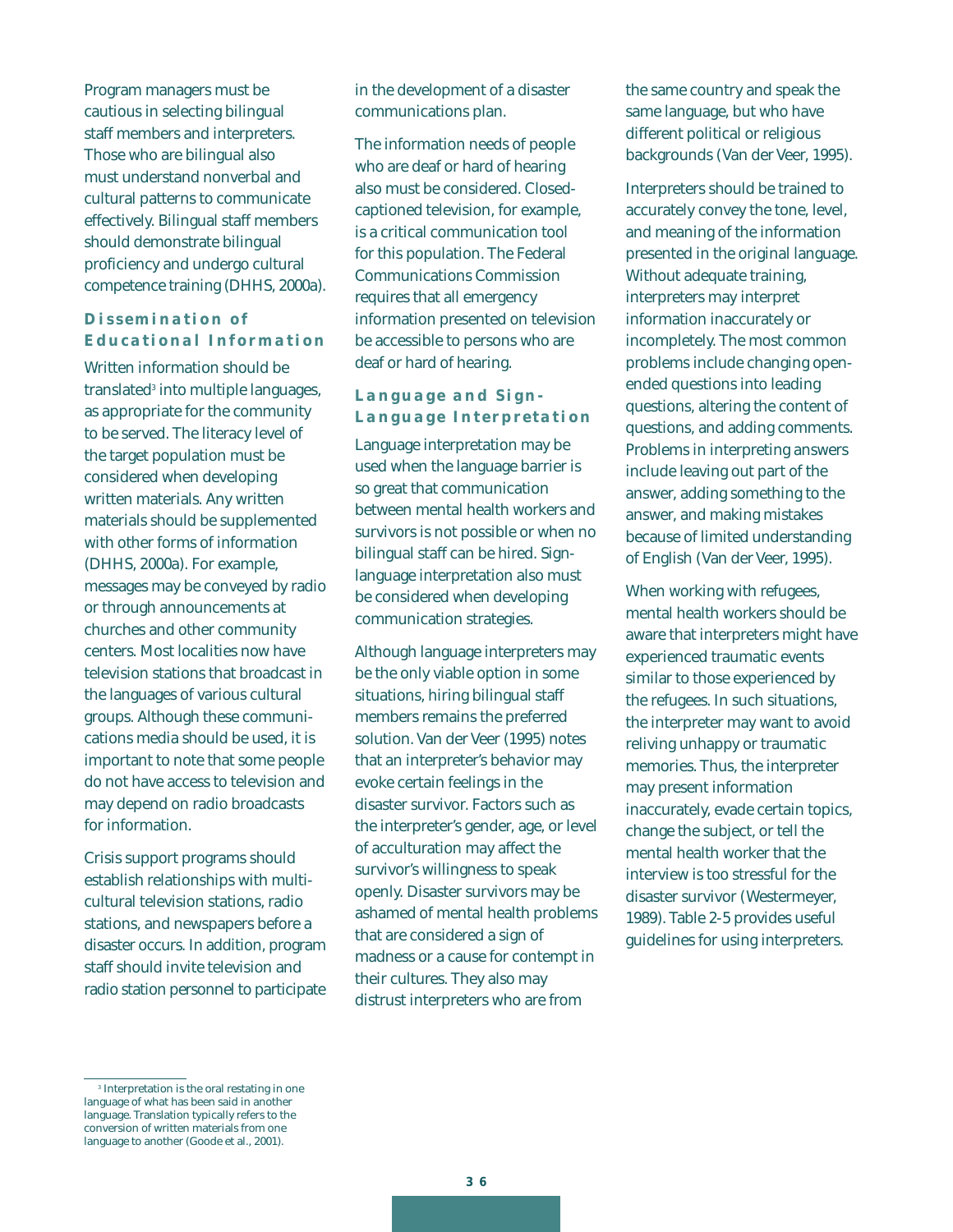## **TABLE 2-5**

#### Guidelines for Using Interpreters

The following guidelines should be considered when using language interpreters (Bamford, 1991; Gaw, 1993; Paniagua, 1998; Westermeyer, 1989):

- Before hiring interpreters, attempt to identify mental health workers who speak the language spoken by survivors and who identify with the survivors' culture.
- Hire certified, qualified interpreters who share the survivor's racial and ethnic background.
- **EXECUTE:** Determine the survivor's dialect before asking for an interpreter.
- Compare the level of acculturation of the interpreter with that of the survivor. If it is not similar, effective communication may not be possible because Western values may be reflected in the interpreter's comments.
- Introduce the interpreter to the disaster survivor, and allow time for them to build trust through informal conversation.
- Take time for translation. Use a sequential mode of interpretationthat is, the disaster survivor speaks, the interpreter interprets what has been said into English, the disaster mental health worker speaks, and the interpreter speaks again.
- Do not use survivors' friends and relatives, including their children, as interpreters. The survivor may not feel comfortable expressing concerns of a personal nature to relatives and friends. Using children can reverse the hierarchical role of parents and place burdens on children. Moreover, such responsibility may require skills beyond the child's current stage of development and be too stressful for the child (DHHS, 2000c).



**PRINCIPLE 9: ASSESS AND EVALUATE THE PROGRAM'S LEVEL OF CULTURAL COMPETENCE**

Self-assessment and process evaluation are keys to ensuring that disaster mental health services are as effective as possible and to making maximum use of resources. Self-assessment helps programs identify organizational problems that may impede the delivery of culturally competent services. The self-assessment tool presented in Table 2-6 may be used in conjunction with the Cultural Competence Checklist for Disaster Crisis Counseling Programs, presented in Appendix F. The Cultural Competence Continuum (Figure 1-1) is another useful tool for assessing a program's level of cultural competence.

Process evaluation helps ensure that the disaster mental health program stays on course. It also can identify problems or gaps in providing culturally competent services. Involving representatives from as many cultural groups as possible in process evaluation ensures that diverse cultural groups or group perspectives are heard and understood.

The program can use a variety of techniques for collecting information for process evaluations. For example, staff might create an evaluation task force or advisory group or a discussion or focus group that includes representatives of different cultural groups. A group that includes a disaster survivor perspective, as well as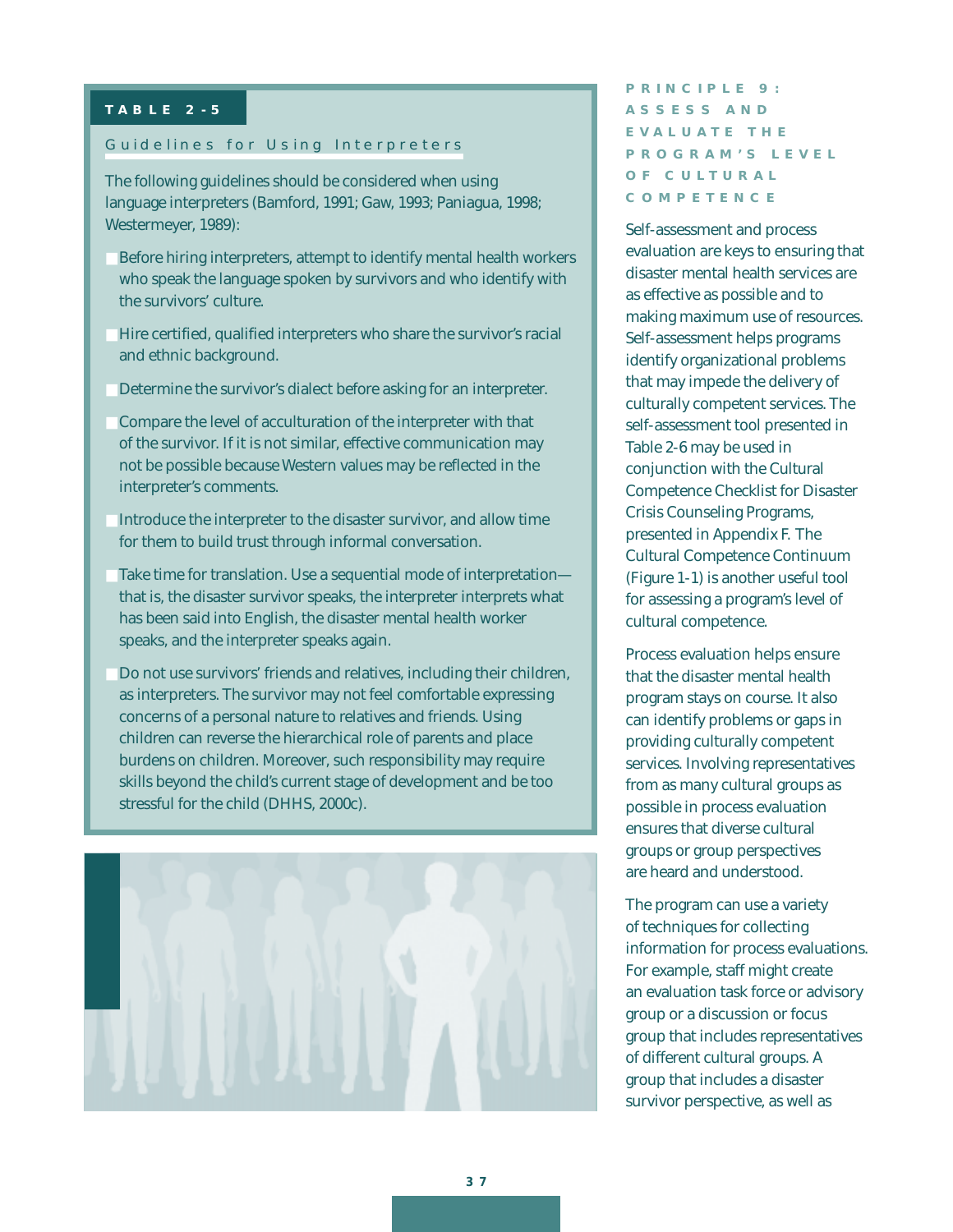## **TABLE 2-6**

## A Cultural Competence Self-Assessment for Disaster Crisis Counseling Programs

Six elements are needed to ensure cultural competence of mental health agencies (Bernard, 1998). Programs can use these elements to assess their level of cultural competence as well.

#### *Leadership*

- Are the leaders of the program committed to cultural competence?
- Does the project manager hold staff accountable for knowledge of the provision of appropriate services to all disaster survivors?

#### *Understanding of cultural competence*

Has the program staff developed a common understanding of cultural competence and do they clearly and frequently communicate that understanding to others?

#### *Organizational culture*

- Does the crisis counseling program promote and encourage cultural competence?
- Is the program administered by an organization with a strong commitment to and history of working toward cultural competence?
- Are policies, procedures, and systems in place for delivering interpretation, bilingual, or translation services?

#### *Training*

- Have all crisis counseling staff members been trained in cultural competence, and are they familiar with the diverse cultural and ethnic groups in the community?
- Are training programs ongoing?

■ Are regular meetings convened and educational opportunities offered for staff members to discuss cultural competence issues and concerns, build cross-cultural skills, and develop strategies?

#### *Cultural competence plan*

- Has the program identified goals designed to address the mental health needs of the community in a culturally competent manner?
- Has the program explored various methods of working with disaster survivors in a way that respects and is sensitive to the needs of all groups in the community?
- Has the program established partnerships with community-based agencies that serve cultural and ethnic groups for input on needs assessment, program planning, and evaluation?
- **EXTERGED** Has the program developed a mechanism to acquire knowledge about the customs, values, and beliefs of special populations?

#### *Managing the plan*

- Has a person or group been identified to evaluate the success of the program in addressing cultural competency issues?
- Have methods been instituted to recognize innovations in serving culturally distinct groups and implement those innovations project-wide?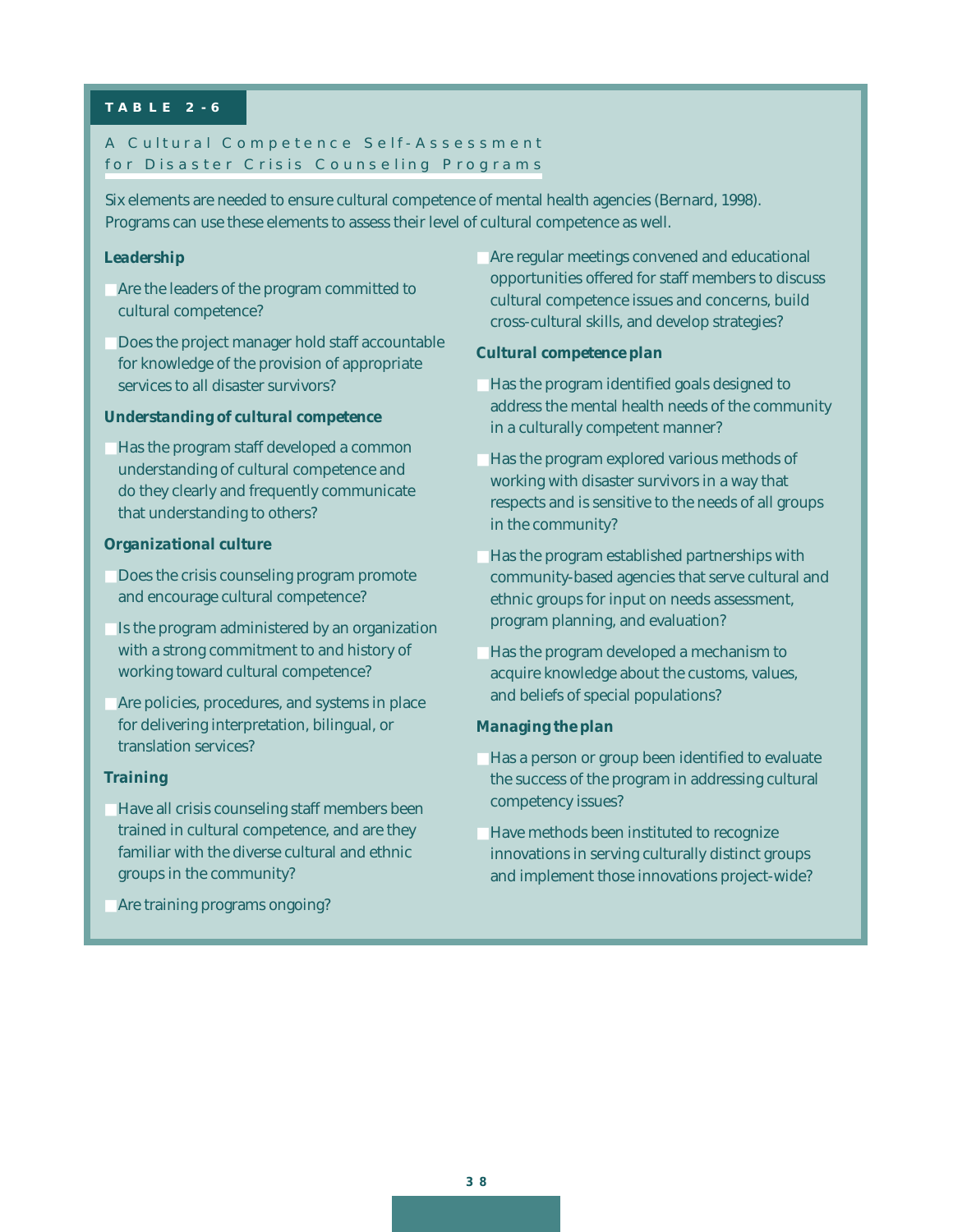representatives of partner agencies, can provide qualitative information and innovative ideas that can help the crisis counseling program more effectively address the community's cultural needs. Evaluation methods should be consistent with the cultural norms of the groups being served. Evaluators should be sensitive to the culture and familiar with the culture whenever possible and practical (DHHS, 2001).

**REPORT**

 $\alpha$  $\bullet$  $\frac{a}{4}$  $\pmb{\alpha}$ 

**REPORT**

 $\underline{\alpha}$  $\circ$  $\Delta$ ш  $\underline{\alpha}$ 

Program staff should regularly communicate process evaluation findings to key informants and cultural groups engaged in the project and in the evaluation in order to ensure their ongoing support.

Developing a culturally competent disaster crisis counseling program requires commitment and diligence. The rewards of such dedication are at the heart of the program—effective and appropriate services to help disaster survivors recover and heal.

## Bilingual and Bicultural Staff Assist in Assuring Cultural Competence

Late winter storms in California in 1995 affected several ethnic groups in Fresno County. The county crisis counseling project sought to deliver services in a bilingual, bicultural manner. Staff members were assigned to match the ethnic and cultural attributes of each community; for example, Spanish-English speakers primarily concentrated in one area of the county, while Hmong-English speakers were deployed to another area. Brochures and other forms of written information were translated into both Hmong and Spanish. Interpreters were used to reach persons who spoke Punjabi, Armenian, and Chinese. The project also arranged to provide oral translations of handouts for those who were illiterate.

California Final Report, 1995

## Information Dissemination for Deaf and Hard-of-Hearing Populations Improved

In September 1999, Hurricane Floyd arrived in North Carolina, causing the most devastating flooding the State had ever experienced. Outreach efforts organized through the "Hope After Floyd" program helped thousands of residents to deal with the hurricane's aftermath.

Outreach workers reported particular success in providing crisis counseling services to individuals who were deaf and hard of hearing, many of whom experienced fear and stress associated with the lack of access to information provided through television or radio. Following the disaster, project staff provided in-service training and consultation to emergency management agency officials on the needs of the deaf and hard-of-hearing populations, and worked to ensure that the Federal Communications Commission required broadcast stations to provide closedcaptioned emergency information.

North Carolina Site Visit Report, 2000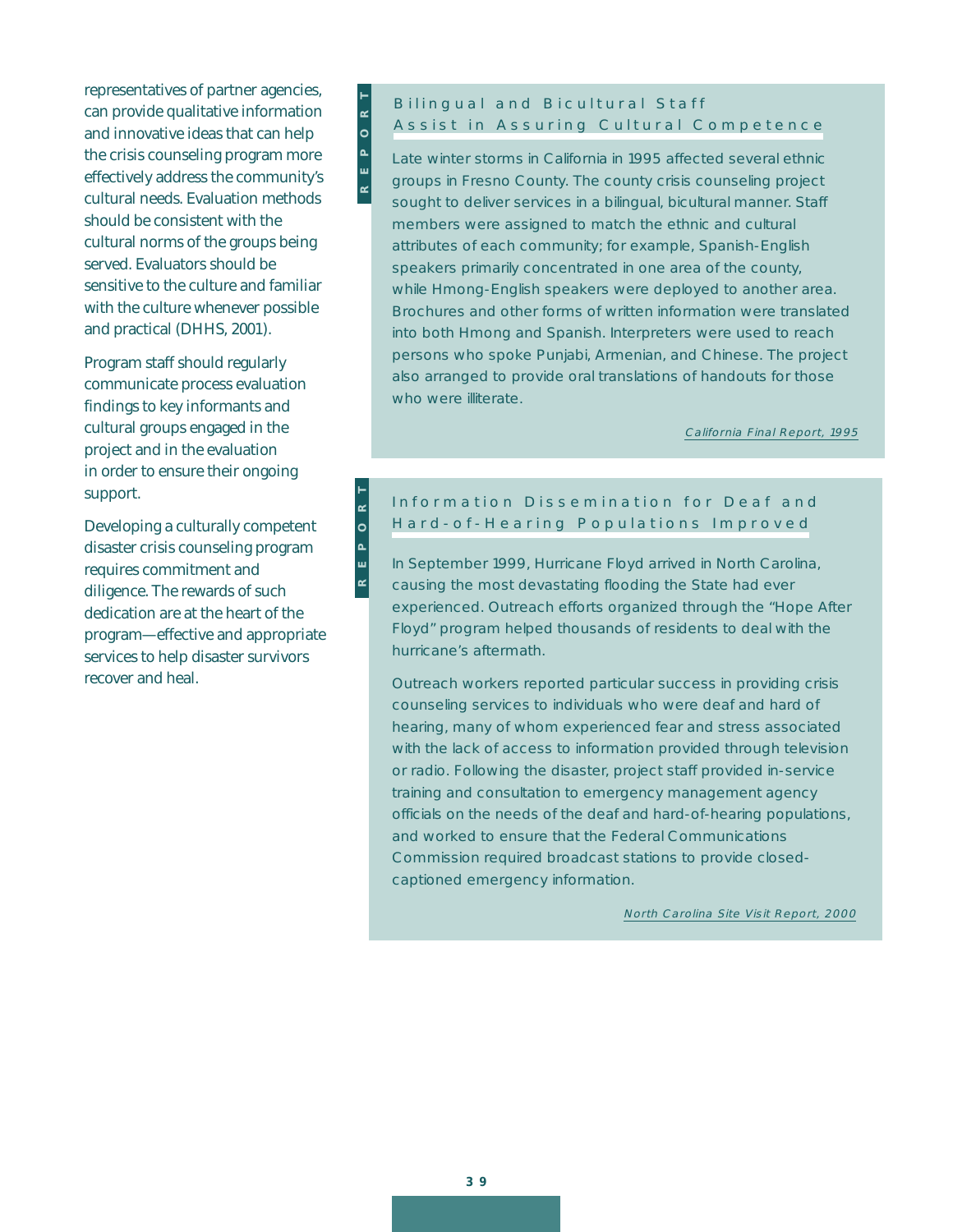# **References**

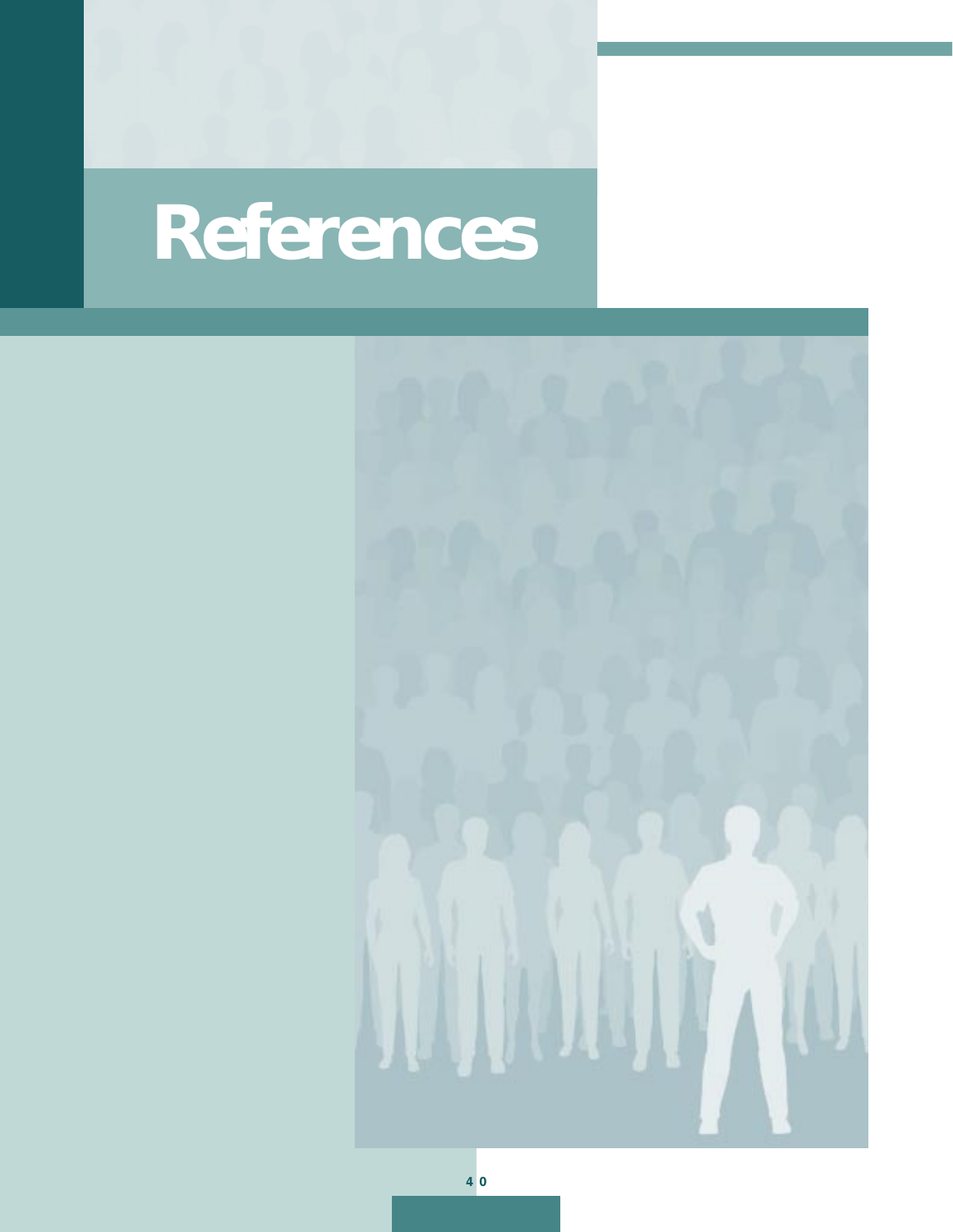American Red Cross/Disaster Services. (2000). Retrieved February 2000. www.redcross.org.

Aponte, J., Rivers, R., and Wohl, J. (1995). *Psychological Interventions and Cultural Diversity*. Boston, Massachusetts: Allyn and Bacon.

Aptekar, L. (1990). A comparison of the bicoastal disasters of 1989. *Behavior Science Research, 24*(1-4), 73-104.

Athey, J. L., and Ahearn, F. L. (1991). The mental health of refugee children: An overview. In F. L. Ahearn and J. L. Athey (Eds.), *Refugee Children: Theory, Research and Services* (pp. 3-19). Baltimore, MD: The Johns Hopkins University Press.

Bamford, J. (1991). Pre-school hearing, speech, language and vision screening. *Effective Health Care 4*(2). York: NHS Centre for Reviews and Dissemination.

Bazron, B., and Scallet, L. (1998). *The Impact of Culturally and Linguistically Appropriate Services on Access To Care in a Managed Behavioral Health Care Environment.* Fairfax, VA: The Lewin Group.

Beiser, M. (1990). Mental health of refugees in resettlement countries. In mental health of immigrants and refugees. *Proceedings of a Conference Sponsored by Hogg Foundation for Mental Health and World Federation for Mental Health.* Austin: University of Texas.

Benedetto, R. (1998, June). Introduction to special populations and migrant/farm workers. Training conducted at the Annual FEMA/CMHS Crisis Counseling Assistance and Training Workshop, Emmittsburg, Maryland.

Bernard, J. A. (1998). Cultural competence plans: A strategy for the creation of a culturally competent system of care. In M. Hernandez and M. Isaacs (Eds.), *Promoting Cultural Competence in Children's Mental Health Services.* Baltimore, MD: Brookes Publishing Company.

Blaikie, P., Cannon, T., David, I., and Wisner, B. (1994). *At Risk: Natural Hazards, People's Vulnerability, and Disasters.* New York: Routledge.

Blanchard-Boehm, D. (1997). *Risk Communication in Southern California: Ethnic and Gender Response to 1995 Revised, Upgraded Earthquake Probabilities.* Boulder, CO: Natural Hazards Research and Applications Information Center.

Bolin, R. (1985). Disaster characteristics and psychosocial impacts. In Sowder, B. J. (Ed.), *Disasters and Mental Health: Selected Contemporary Perspectives.* Washington, DC: U.S. Government Printing Office.

Bolin, R., and Stanford, L. (1998). The Northridge earthquake: Community-based approaches to unmet recovery needs. *Disasters, 22*(1), 21-38.

Bolin, R., and Stanford, L. (1991). Shelter, housing and recovery: A comparison of U.S. disasters. *Disasters, 15*(1), 24-34.

Bolton, P. A., Liebow, E. B., and Olson, J. L. (1993). Community context and uncertainty following a damaging earthquake: Low-income Latinos in Los Angeles, California. *The Environmental Professional, 15*, 240-47.

Cross, T. L. (1989). *Towards a Culturally Competent System of Care. Vol. I: A Monograph of Effective Services for Children who are Severely Emotionally Disturbed.* Washington, DC: Georgetown University Child Development Center.

Day, J. C. (1996). Population projections of the United States by age, sex, race, and Hispanic origin: 1995 to 2050. U.S. Bureau of the Census, Current Population Reports, No. P25-1130. Washington, DC: U.S. Government Printing Office.

De Monchy, J. L. (1991). Recovery and rebuilding: The challenge for refugee children and service providers. In F. L. Ahearn and J. L. Athey (Eds.), *Refugee Children: Theory, Research and Services* (pp. 163-180). Baltimore, MD: The Johns Hopkins University Press.

Denboba, D. (1993). MCHB/DSCSHCN guidance for competitive applications: Maternal and child health improvement projects for children with special health care needs. Rockville, MD: Health Resources and Services Administration, U.S. Department of Health and Human Services.

Denboba, D., Bragdon, J., Epstein, L., Garthright, K., and Goldman, T. (1998). Reducing health disparities through cultural competence. *Journal of Health Education, 29*(5, Suppl.), 47-53.

DeVries, M. (1996). Trauma in cultural perspective. In B. Van der Kolk, A. D. McFarlane and L. Weisaeth (Eds.), *Traumatic Stress: The Effects of Overwhelming Experience on Mind, Body, and Society.* New York: Guilford Press.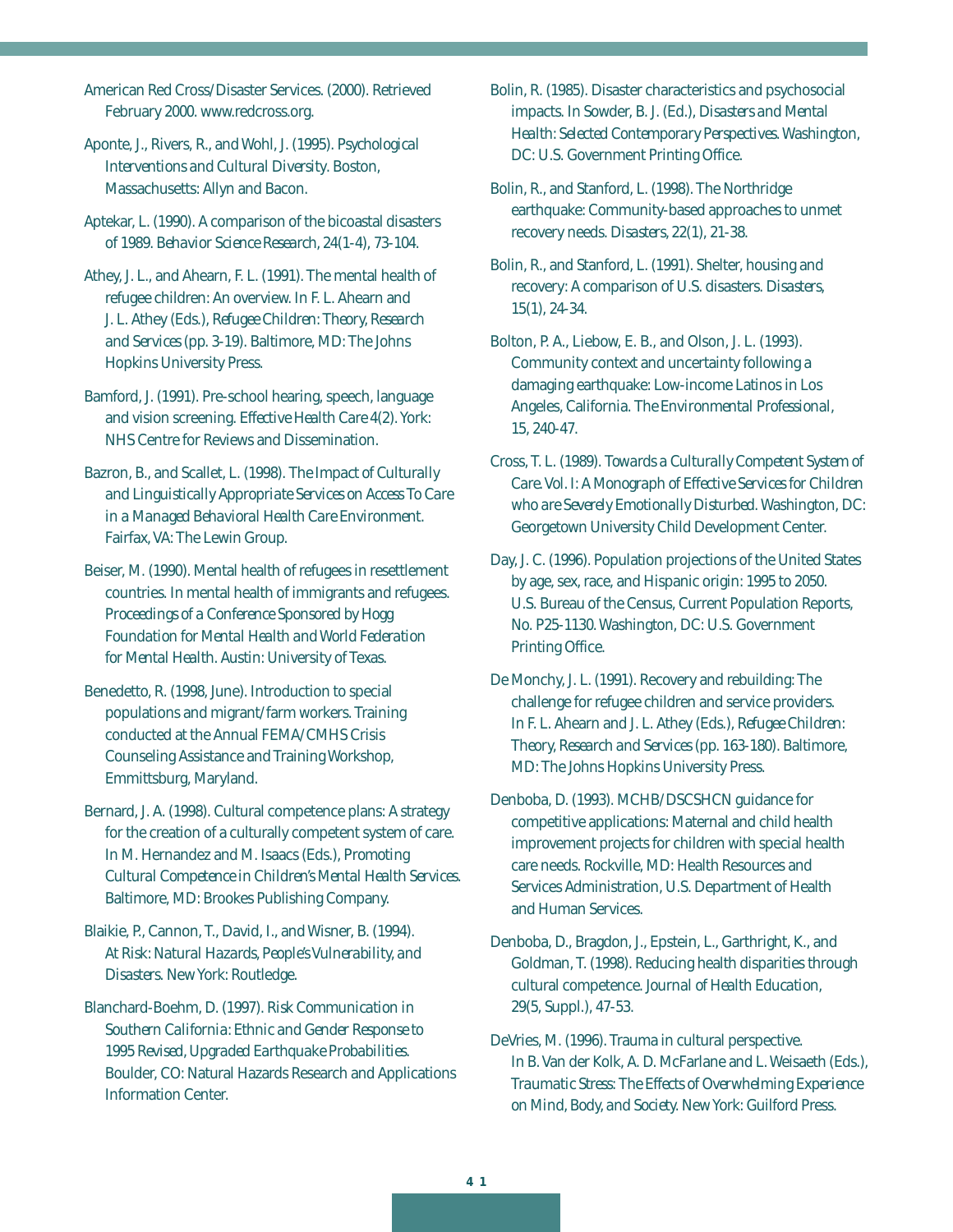Dhesi, N. (1991). *The Social Impacts of the 1906 and 1989 Earthquakes.* Unpublished manuscript, University of Colorado, Boulder.

- Dynes, R. R., Tierney, K. J., and Fritz, C. E. (1994). The emergence and importance of social organizations: The contributions of E. L. Quarantelli. In R. R. Dynes and K. J. Tierney (Eds.), *Disasters, Collective Behavior, and Social Organization.* Newark: University of Delaware Press.
- Enarson, E., and Morrow, B. H. (1997). A gendered perspective: The voices of women. In W. G. Peacock, B. H. Morrow and H. Gladwin (Eds.), *Hurricane Andrew: Ethnicity, Gender, and the Sociology of Disasters.* Routledge, New York.
- Erikson, K. (1976). Loss of communality at Buffalo Creek. *American Journal of Psychiatry, 133*, 302-305.
- Evans, J. (1996). *Journey Towards Cultural Competency: Lessons Learned.* Texas Department of Health, Center on Cultural Competency. Washington, DC: Maternal and Child Health Bureau, Health Resources and Services Administration.
- Federal Emergency Management Agency (2000). FEMA/ Declared Disasters/Library. February 2000. www.fema.gov.
- Fothergill, A., Maestas, E. G. M., and Darlington, J. D. (1999). Race, ethnicity and disasters in the United States: A review of the literature. *Disasters 23*(2), 156-173.
- Gaw, A. (1993). *Culture, Ethnicity, and Mental Illness.* Washington, DC: American Psychiatric Press.
- Giger, J., and Davidhizar, R. (1999). *Transcultural Nursing: Assessment and Intervention* (3rd ed.). St. Louis: Mosby Year Book.
- Goode, T., Sockalingam, S., Brown, M., and Jones, W. (2001). *Policy Brief 2: Linguistic Competence in Primary Health Care Delivery Systems: Implications for Policy Makers.* Washington, DC: National Center for Cultural Competence.
- Hernandez, M., and Isaacs, M. (1998). *Promoting Cultural Competence in Children's Mental Health Services.* Baltimore, MD: Paul H. Brookes Publishing.
- Malach, R., Nelkin, V. S., and Jones, D. A. (1996). *Family Perspectives: Cultural/Ethnic Issues Affecting CSHCN-Educational Fact Packets.* Bernalillo, NM: Southwest Communications Resources.
- National Institute of Mental Health (1983). *Training Manual for Human Service Workers in Major Disasters* (Pub. No. ADM 83-538). Washington, DC: U.S. Department of Health and Human Services.
- O'Hare, W. (1992). America's minorities—The demographics of diversity. *Population Bulletin, 46*(4). Washington, DC: Population Reference Bureau.
- O'Hare, W., and Felt, J. (1991). Asian Americans: America's fastest growing minority group (*Population Trends and Public Policy, No. 19).* Washington, DC: Population Reference Bureau.
- Paniagua, F. (1998). *Assessing and Treating Culturally Diverse Clients.* Thousand Oaks, CA: Sage Publications.
- Peacock, W. P., and Girard, C. (1997). Ethnic and racial inequalities in hurricane damage and insurance settlements. In W. G. Peacock, B. H. Morrow and H. Gladwin (Eds.), *Hurricane Andrew: Ethnicity, Gender, and the Sociology of Disasters.* New York: Routledge.
- Perry, H. S., and Lindell, M. K. (1991). The effects of ethnicity on decision-making. *International Journal of Mass Emergencies and Disasters, 9*(1), 47-68.
- Perry, H. S., and Mushkatel, A. H. (1986). *Minority Citizens in Disasters.* Athens: University of Georgia Press.
- Perry, H. S., and Perry, S. E. (1959). *Schoolhouse Disasters: Family and Community as Determinants of the Child's Response to Disaster.* Washington, DC: National Academy of Sciences, National Research Council.
- Phillips, B. D. (1993). Cultural diversity in disasters: Sheltering, housing, and long-term recovery. *International Journal of Mass Emergencies and Disasters, 11*(1), 99-110.
- Phillips, B. D., and Ephraim, M. (1992). Living in the aftermath: Blaming processes in the Loma Prieta earthquake (Working Paper No. 80.). Boulder: IBS, Natural Hazards Research and Applications Information Center, University of Colorado.
- Reichenberg, D., and Friedman, S. (1996). Traumatized children: Healing the invisible wounds of war: A rights approach. In Y. Daniel, N. S. Rodley and L. Weisaeth (Eds.), *International Response to Trauma Stress.* Amityville, NY: Baywood.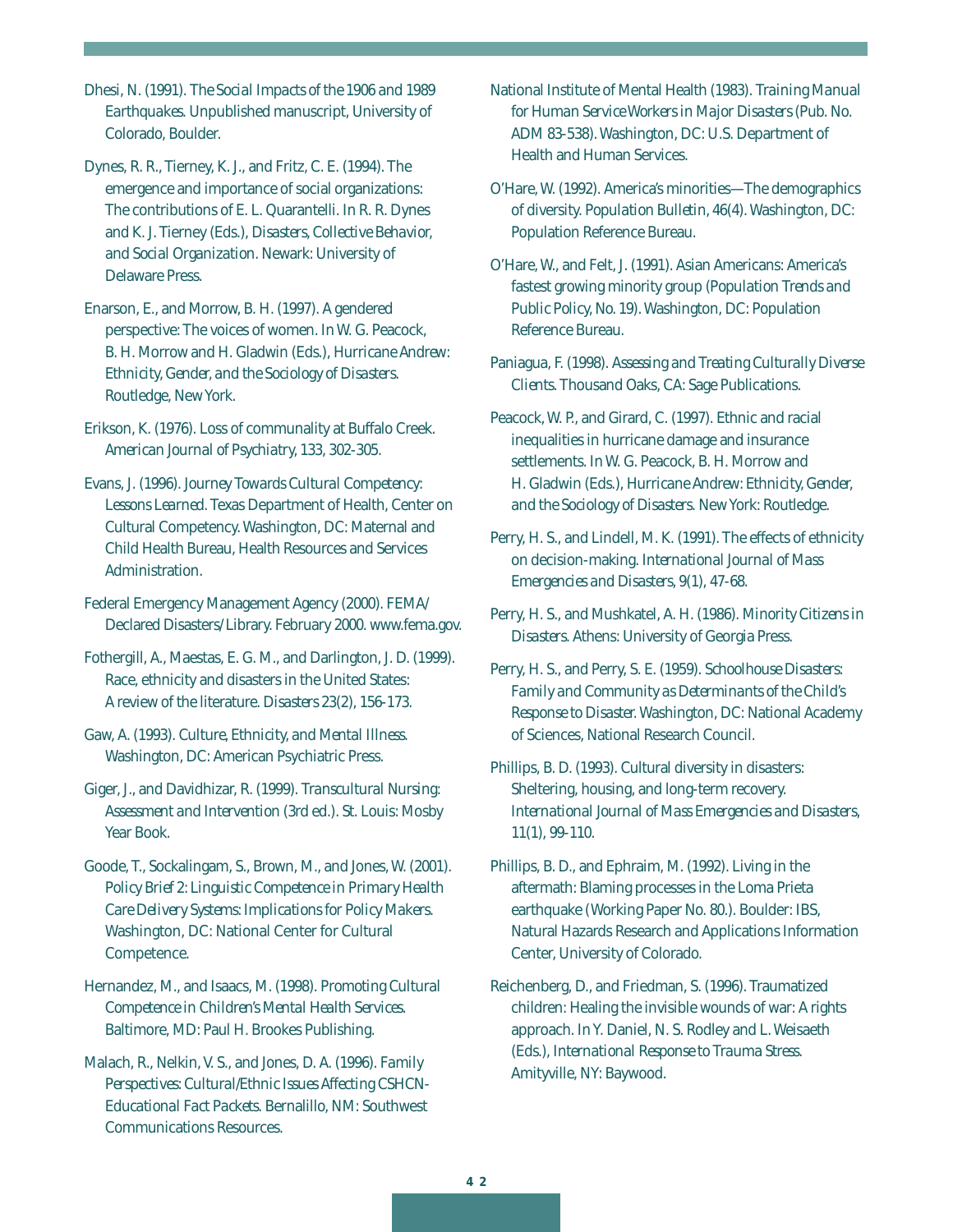- Roberts, R., et al. (1990). *Developing Culturally Competent Programs for Families of Children with Special Needs.* Washington, DC: Georgetown University Child Development Center.
- Rotter, J. B. (1966). Generalized expectancies for internal versus external control of reinforcement. *Psychological Monographs, 80*(1), 1-28.
- Taylor, T., et al. (1998). *Training and Technical Assistance Manual for Culturally Competent Services and Systems: Implications for Children with Special Health Care Needs.* Washington, DC: National MCH Center for Cultural Competence, Georgetown University Child Development Center.
- Ursano, R. J., Fullerton, C. S., and McCaughey, B. G. (1994). Trauma and disaster. Exposure to traumatic death: The nature of the stressor. In R. J. Ursano, C. S. Fullerton and B. G. McCaughey (Eds.), *Individual and Community Responses to Trauma and Disaster: The Structure of Human Chaos* (pp. 3-27). Cambridge, UK: Cambridge University Press.
- Ursano, R. J., and McCarroll, J. E. (1994). Exposure to traumatic death: The nature of the stressor. In R. J. Ursano, C. S. Fullerton and B. G. McCaughey (Eds.), *Individual and Community Responses to Trauma and Disaster: The Structure of Human Chaos* (pp. 46-71). Cambridge, UK: Cambridge University Press.
- U.S. Department of Commerce, Bureau of the Census, Population Division (1996). *1993 States: Middle Series Projections by Sex, Race, and Hispanic Origin, with Median Age*. Washington, DC: Population Division, U.S. Bureau of the Census.
- U.S. Department of Commerce, Bureau of the Census (2000). *Projections of the Resident Population by Race, Hispanic Origin, and Nativity: Middle Series, 1999 to 2100.* Washington, DC: U.S. Department of Commerce.
- U.S. Office of Management and Budget (1997). Revisions to the standards for the classification of Federal data on race and ethnicity. Available at: www.whitehouse.gov/ omb/fedreg/ombdir15.html.
- U.S. Office of Management and Budget (2000). Guidance on aggregation and allocation of data on race for use in civil rights monitoring and enforcement (OMB Bulletin No. 00-02). Available at: www.whitehouse.gov/ omb/bulletins/b00-02.html.
- U.S. Department of Health and Human Services (2000a). *Assuring Cultural Competence in Health Care: Recommendations for National Standards and an Outcomes-focused Research Agenda.* The Office of Minority Health, Office of Public Health and Science, Washington, DC. Available at: www.omhrc.gov/CLAS.
- U.S. Department of Health and Human Services (1999). *Cultural Competence: A Journey*. Rockville, MD: U.S. Department of Health and Human Services (no publication number). Bureau of Primary Health Care, Health Resources and Services Administration.
- U.S. Department of Health and Human Services (1998). *Cultural Competence Monograph Series.* Cultural competence for health care professionals working with African-American communities: Theory and practice (Pub. No. 98-3238). Bureau of Primary Health Care, Health Resources and Services Administration; Center for Substance Abuse Prevention, Substance Abuse and Mental Health Services Administration; and the Office of Minority Health.
- U.S. Department of Health and Human Services (2000b). *Cultural Competence Standards. In Managed Mental Health Care Services: Four Underserved/Underrepresented Racial/Ethnic Groups* (Pub. No. SMA 00-3457). Rockville, MD: U.S. Department of Health and Human Services. Substance Abuse and Mental Health Services Administration, Center for Mental Health Services.
- U.S. Department of Health and Human Services (1999). *Disaster Mental Health: Crisis Counseling Programs for the Rural Community* (Pub. No. SMA 99-3378). Rockville, MD: U.S. Department of Health and Human Services. Substance Abuse and Mental Health Services Administration, Center for Mental Health Services.
- U.S. Department of Health and Human Services (1998). *Family-based or Cultural Competence Systems of Health Care.* U.S. Department of Health and Human Services (no publication number). Bureau of Primary Health Care, Health Resources and Services Administration.
- U.S. Department of Health and Human Services (2001). *Guidelines to Help Assess Cultural Competence in Program Design, Application, and Management.* U.S. Department of Health and Human Services (no publication number). Bureau of Primary Health Care, Health Resources and Services Administration.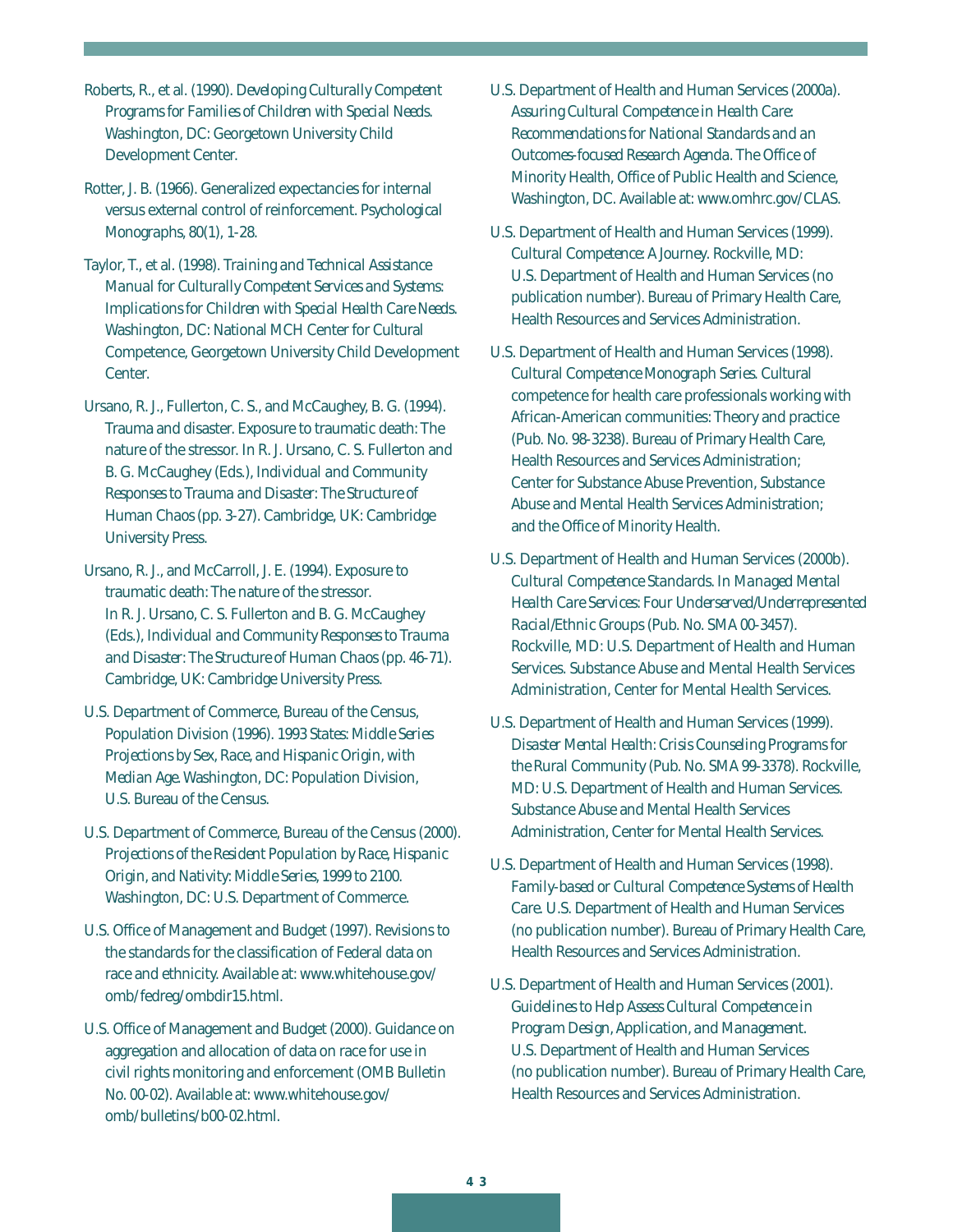- U.S. Department of Health and Human Services (2001). *Mental Health: Culture, Race, and Ethnicity—A Supplement to Mental Health: A Report of the Surgeon General* (Pub. No. SG-CRE-EXEC)*.* Rockville, MD: U.S. Department of Health and Human Services. Substance Abuse and Mental Health Services Administration, Center for Mental Health Services.
- U.S. Department of Health and Human Services (2000c). *Psychosocial Issues for Children and Adolescents in Disasters* (2nd ed.) (Pub. No. ADM 86-1070R). Rockville, MD: U.S. Department of Health and Human Services. Substance Abuse and Mental Health Services Administration, Center for Mental Health Services.
- U.S. Department of Health and Human Services (2000d). *Quality Health Services for Hispanics: The Cultural Competency Component* (Pub. No. 99-21). Rockville, MD: U.S. Department of Health and Human Services. Health Resources and Services Administration, Office of Minority Health, and Substance Abuse and Mental Health Services Administration.
- U.S. Department of Health and Human Services. *Disaster Response and Recovery: A Strategic Guide* (Pub. No. SMA 94-3010R). Rockville, MD: U.S. Department of Health and Human Services, Substance Abuse and Mental Health Services Administration, Center for Mental Health Services. (Rev. ed. in press.)
- U.S. Department of Health and Human Services (2000e). *Training Manual for Mental Health and Human Service Workers in Major Disasters* (2nd ed.) (Pub. No. ADM 90-538). Rockville, MD: U.S. Department of Health and Human Services. Substance Abuse and Mental Health Services Administration, Center for Mental Health Services.
- Van der Veer, G. (1995). Psychotherapeutic work with refugees. In R. J. Kleber, C. R. Figley, and B. P. R. Gersons (Eds.), *Beyond Trauma: Cultural and Societal Dynamics* (pp. 151-169). New York: Plenum Press.
- Watson, O. M. (1980). *Proxemic Behavior: A Cross-cultural Study*. The Hague, The Netherlands: Mouton.
- Westermeyer, J. (1989). Cross-cultural care for PTSD: Research, training, and service needs for the future. *Journal of Traumatic Stress, 2*, 515-536.
- Wisner, B. (1993). Disaster vulnerability: Scale, power and daily life. *GeoJournal 30*(2), 127-40.

Yelvington, K. A. (1997). Coping in a temporary way: The tent cities. In W. G. Peacock, B. H. Morrow and H. Gladwin (Eds.), *Hurricane Andrew: Ethnicity, Gender, and the Sociology of Disasters. New York: Routledge.*

#### **CRISIS COUNSELING PROGRAM REPORTS**

The Emergency Mental Health and Traumatic Stress Services Branch reviews reports from States that have received funding under the Robert T. Stafford Disaster Relief and Emergency Assistance Act. The following reports were reviewed for this publication:

- Alabama, Hurricane George, 1998 FEMA-1250-DR
- Alaska, Storms and Floods, 1994 FEMA-1039-DR
- California, Civil Unrest, 1994 FEMA-942-DR
- California, Northridge Earthquake, 1994 FEMA-1008-DR
- California, Late Winter Storms, 1995 FEMA-1046-DR
- California, Flooding, 1998 FEMA-1203-DR
- California, El Nino Storms, 1998 FEMA-1203-DR
- Florida, Severe Storms, 1999 FEMA-1204-DR
- Guam, Super Typhoon, 1997 FEMA-1193-DR
- Minnesota, Storms and Floods, 1993 FEMA-995-DR
- North Carolina, Hurricane Floyd, 1999 FEMA-1292-DR
- Oklahoma, Oklahoma City Bombing, 1995 FEMA-1048-DR
- Puerto Rico, Hurricane Hortense, 1997 FEMA-1136-DR
- South Dakota, Severe Storms, 1997 FEMA-1156-DR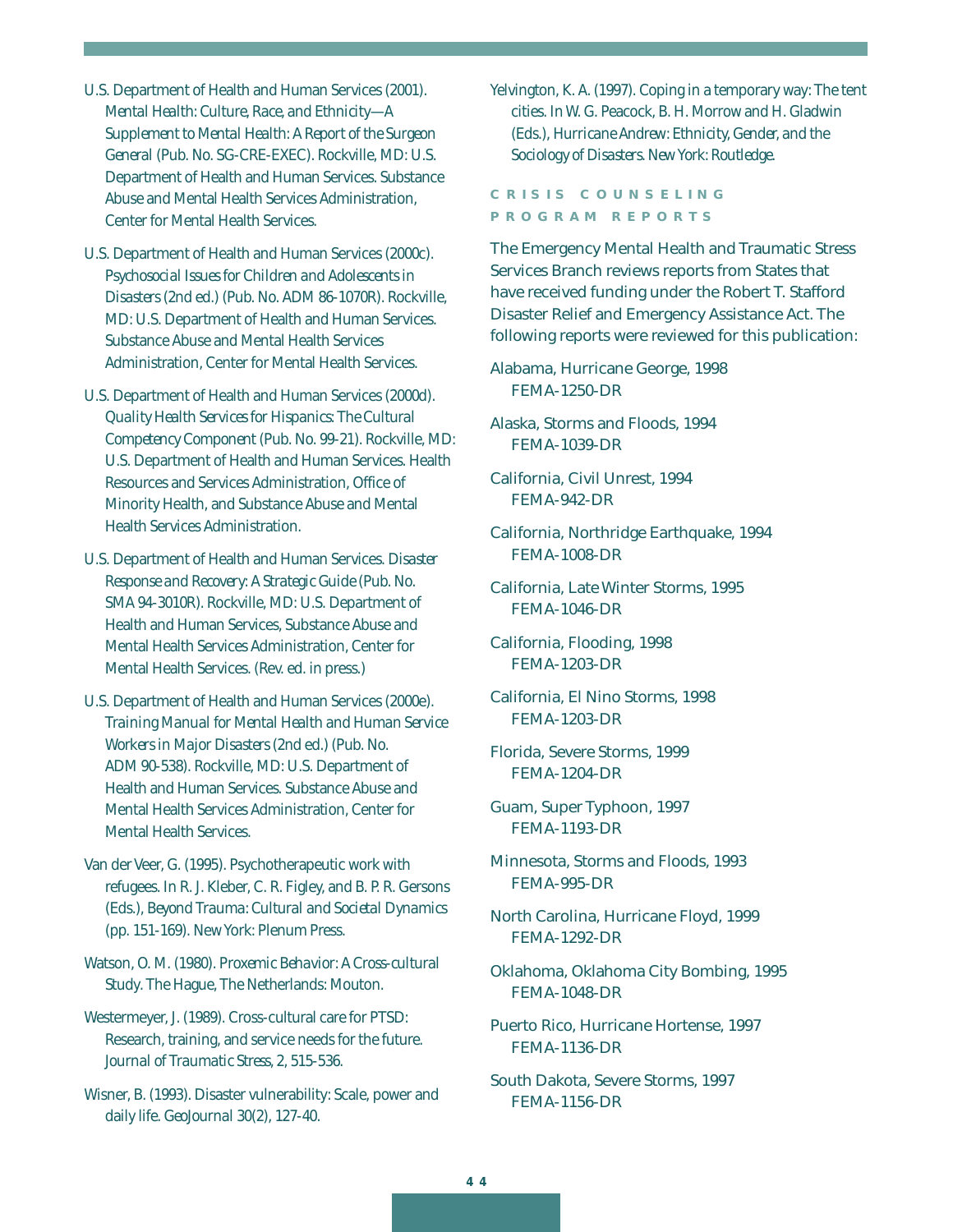# **Appendices**

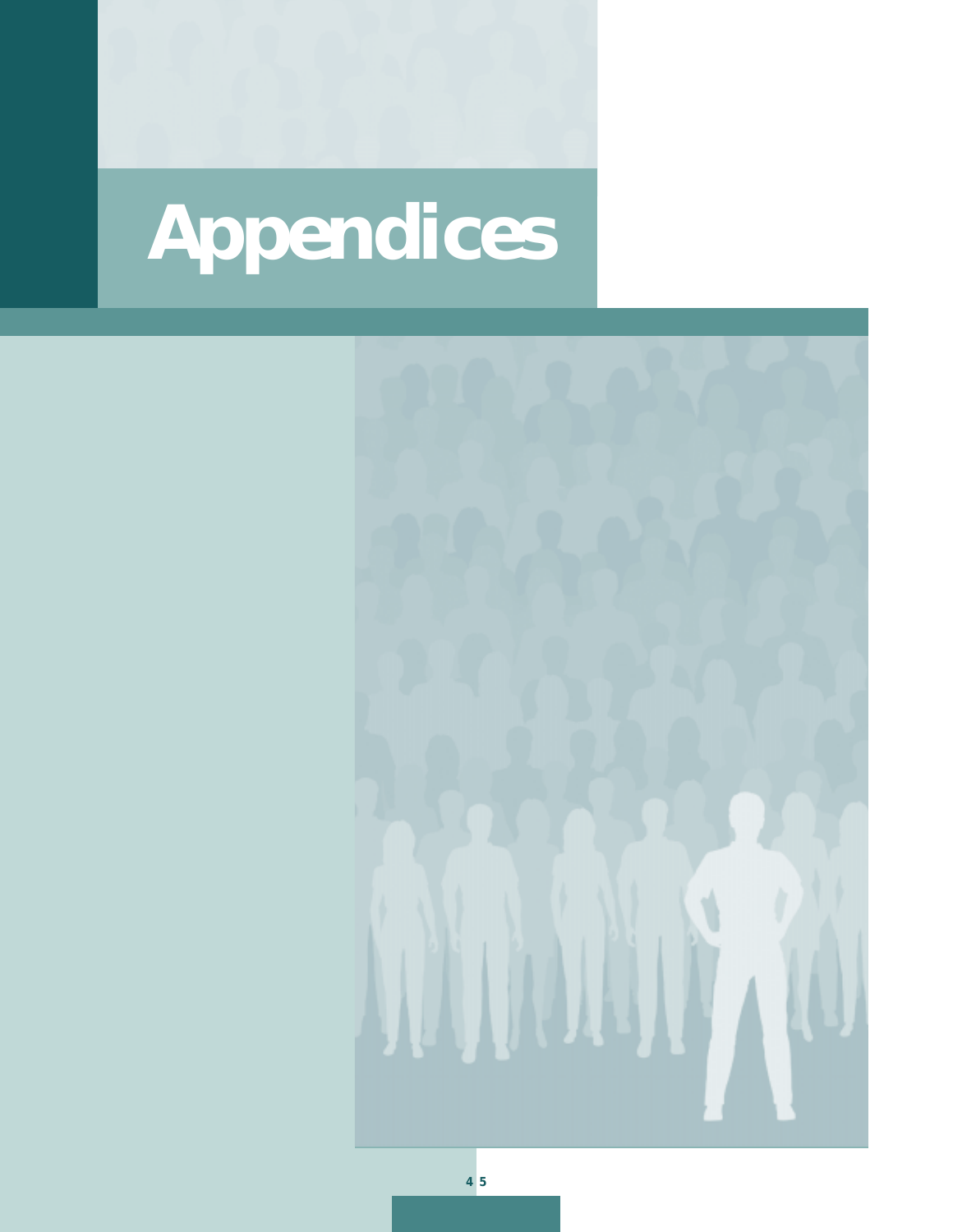## **Appendix A:**

## Cultural Competence Resources and Tools

■ American Psychological Association (1990). *APA Guidelines for Providers of Psychological Services to Ethnic, Linguistic, and Culturally Diverse Populations.* Washington, DC: American Psychological Association.

Offers recommendations on working with ethnic and culturally diverse populations to providers of psychological services.

■ Child Welfare League of America (1993). *Cultural Competence Self-assessment Instrument.* Washington, DC: Child Welfare League of America.

A tool designed to help organizations providing family services identify, improve, and enhance cultural competence in staff relations and client service functions. The instrument, which has been field-tested, provides a practical, easy-to-use approach to addressing the major issues associated with delivering culturally competent services.

■ Cohen, R. (1992). Training mental health professionals to work with families in diverse cultural contexts. *Responding to Disaster: A Guide for Mental Health Professionals.* Washington, DC: American Psychiatric Press, Inc.

Explores cultural considerations for mental health workers and disaster survivors in the immediate and longer-term aftermath of a disaster. Examines issues of loss, mourning, separation, coping, and adaptation as they relate to disaster survivors from various cultures.

■ Cross, T. L. (1989). *Towards a Culturally Competent System of Care. Vol. I: A Monograph of Effective Services for Minority Children who are Severely Emotionally Disturbed.* Washington, DC: CASSP Technical Assistance Center, Georgetown University Child Development Center.

One of the first documents to provide practical information on operationalizing cultural competence. Provides definitions for competence, introduces the concept of a cultural competence continuum, and provides information that can be used at individual and organizational levels.

■ Giger, J., and Davidhizar, R. (1999). *Transcultural Nursing: Assessment and Intervention.* St. Louis, MO: Mosby, Inc.

Provides tools that can be used to evaluate cultures' perceptions and needs related to communication, space, social organization, time, environmental control, and biological variations. Giger and Davidhizar were among the first to develop the concept of cultural competence in the nursing profession. Now in its third printing, the publication is used by a number of other disciplines.

■ Goode, T. D. (1999). *Getting Started: Planning*, *Implementing and Evaluating Culturally Competent Service Delivery Systems in Primary Health Care Settings, Implications for Policy Makers and Administrators.* Washington, DC: Georgetown University, National Center for Cultural Competence.

A checklist that can assist programs and organizations in initiating strategic development of policies, structures, procedures, and practices that support cultural and linguistic competence.

■ Health Resources and Services Administration (1998). *Health Care Rx: Access for All.* Washington, DC: Health Resources and Services Administration.

A chart book that provides a picture of the health of racial and ethnic minority Americans and the cascade of factors that limit access to health care, hamper workforce diversity, and limit culturally competent services.

■ Hernandez, M., and Isaacs, M. (1998). *Promoting Cultural Competence in Children's Mental Health Services.* Baltimore, MD: Paul H. Brookes Publishing.

Provides an excellent framework for developing a culturally competent mental health system. Focuses on the need to develop organizational infrastructures that support and further cultural competence and the need to ensure that programs are meaningful at the community and neighborhood levels. Also addresses special issues related to serving culturally diverse populations. Designed for planners, program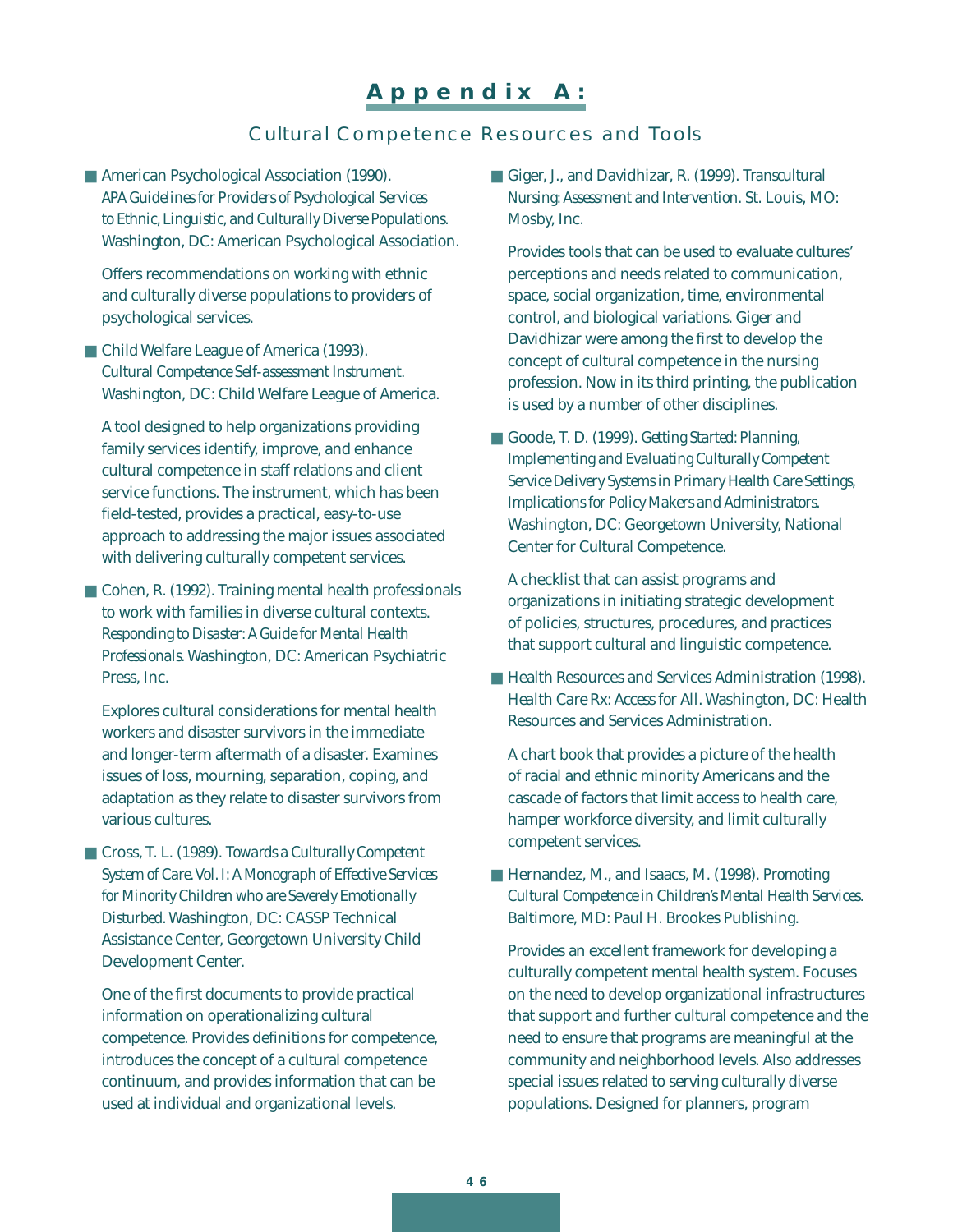managers, policy makers, practitioners, parents, teachers, researchers, and others who are interested in improving mental health services for families.

■ Hicks, Noboa-Rios (1998). *Cultural Competence in Mental Health: A Study of Nine Mental Health Programs in Ohio.* Columbus, OH: Outcomes Management Group, Ltd.

Provides an assessment of nine culturally competent programs that were funded to encourage the provision of cultural sensitivity training to the mental health community and to develop nontraditional, culturally sensitive methods of delivering services to persons of color. Prepared for the Multi-Ethnic Behavioral Consortium of the Ohio Department of Mental Health.

■ Nader, K., Dubrow, N., and Stamm, H. (1999). *Honoring Differences: Cultural Issues in the Treatment of Trauma and Loss.* Ann Arbor, MI: Brunner/Mazel.

Discusses the treatment of trauma and loss while recognizing the importance of understanding the cultural context in which the mental health professional provides assistance.

■ Perkins, J., Simon, H., Cheng, F., et al. (1998). *Ensuring Linguistic Access in Health Care Settings: Legal Rights and Responsibilities.* Los Angeles, CA: National Health Law Program.

An informative discussion on linguistic issues that can impede effective service delivery. Covers the importance of language access, use of community volunteers, limitations of interpretation, linguistic barriers in mental health, and effective use of written materials.

■ Substance Abuse and Mental Health Services Administration (2000). *Cultural Competence Standards in Managed Mental Health Care for Underserved/Underrepresented Racial/Ethnic Groups.* Washington, DC: Western Interstate Commission for Higher Education and Center for Mental Health Services, Substance Abuse and Mental Health Services Administration, U.S. Department of Health and Human Services.

Provides information on cultural competence guidelines, performance indicators, and potential outcomes in the areas of triage and assessment,

care planning, treatment plans, treatment services, communication styles, and cross-cultural linguistic and communication support.

■ Substance Abuse and Mental Health Services Administration (2000). Cultural strengths and challenges in implementing a system of care model in American Indian communities. *Systems of Care: Promising Practices in Children's Mental Health* (2000 Series, Vol. 1). Washington, DC: Center for Effective Collaboration and Practice, American Institutes for Research.

Examines promising practices of five American Indian children's mental health projects that integrate traditional American Indian helping and healing methods with the systems of care model.

■ U.S. Department of Health and Human Services (1992-1999). *Cultural Competence Series.*

Monograph series sponsored by Bureau of Primary Health Care, Health Resources and Services Administration; Center for Substance Abuse Prevention, Substance Abuse and Mental Health Services Administration; and Office of Minority Health.

■ Van der Veer, G. (1995). *Psychotherapeutic Work with Refugees.* New York: Plenum Press.

Suggests that the trauma that a refugee experiences in a disaster may not be an isolated incident, but part of a series of ongoing traumatic events. Stresses that overcoming cultural difference is essential in working with traumatized refugees and that such work requires creatively adjusting a variety of existing techniques.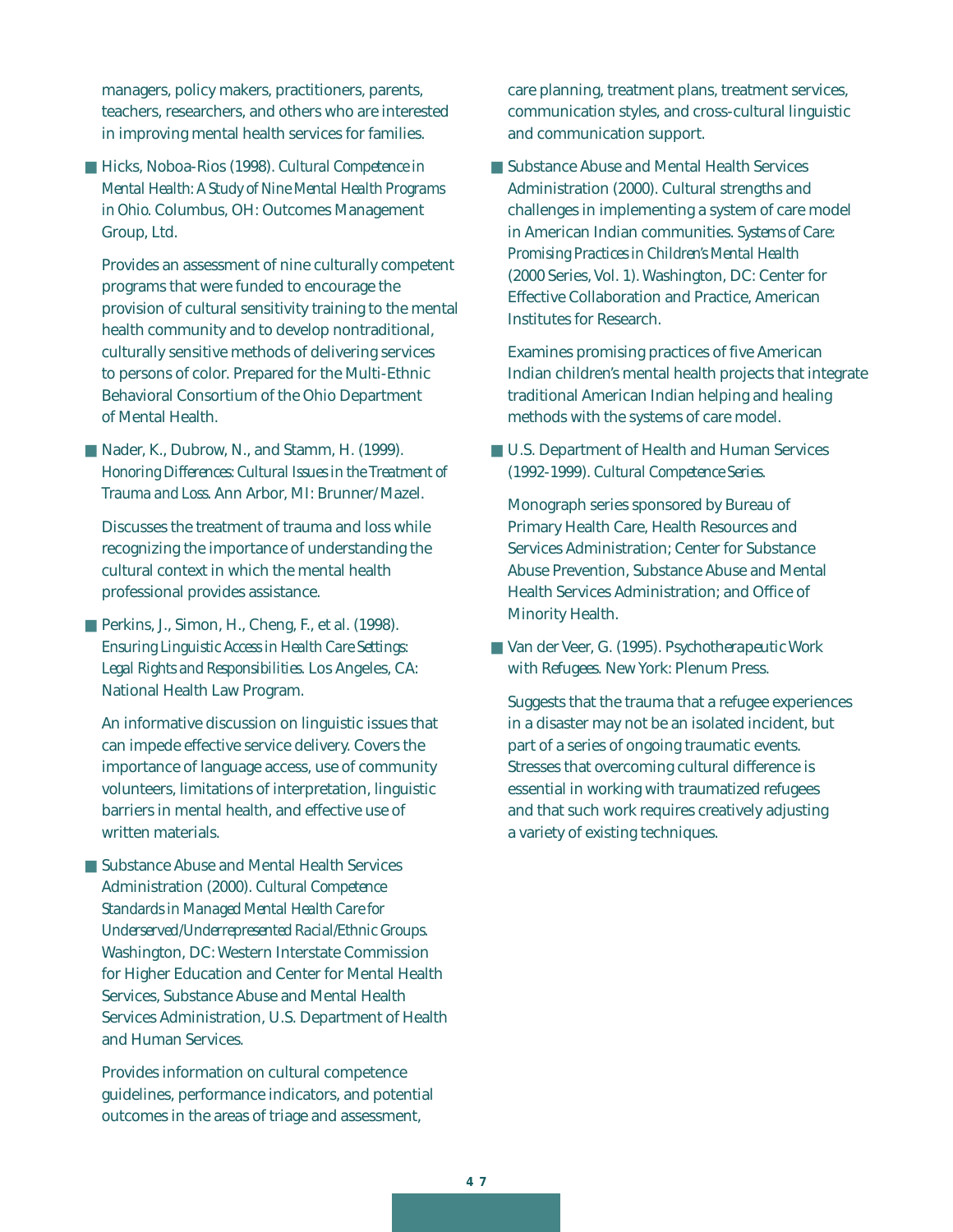# **Appendix B:**

## Disaster Mental Health Resources from the Center for Mental Health Services (CMHS)

*The following publications and videos on disaster response and recovery planning for special populations were developed by the Emergency Mental Health and Traumatic Stress Services Branch of CMHS. To download these documents or order copies, please visit the Substance Abuse and Mental Health Services Administration (SAMHSA) Web site at www.samhsa.gov.*

#### **PUBLICATIONS**

- ADM 86-1070R *Psychosocial Issues for Children and Adolescents in Disasters*
- ADM 90-538 *Training Manual for Mental Health and Human Service Workers in Major Disasters, Second Edition*
- SMA 94-3010R *Disaster Mental Health Response and Recovery: A Strategic Guide (May not be available; revised edition in press)*
- SMA 95-3022 *Psychosocial Issues for Children and Families: A Guide for the Primary Care Physician*
- SMA 96-3077 *Responding to the Needs of People with Serious and Persistent Mental Illness in Times of Major Disaster*
- SMA 99-3323 *Psychosocial Issues for Older Adults in Disasters*
- SMA 99-3378 *Crisis Counseling Programs for the Rural Community*

#### **VIDEOS**

ESDRB-2 Children and Trauma: The School's Response OM 00-4070 Voices of Wisdom: Seniors Cope with Disaster OM 00-4070S Voices of Wisdom: Seniors Cope with Disaster (Spanish Version) OM 00-4071 Hurricane Andrew: The Fellowship House Experience

**GENERAL MATERIALS**

CMHS Program Guidance Series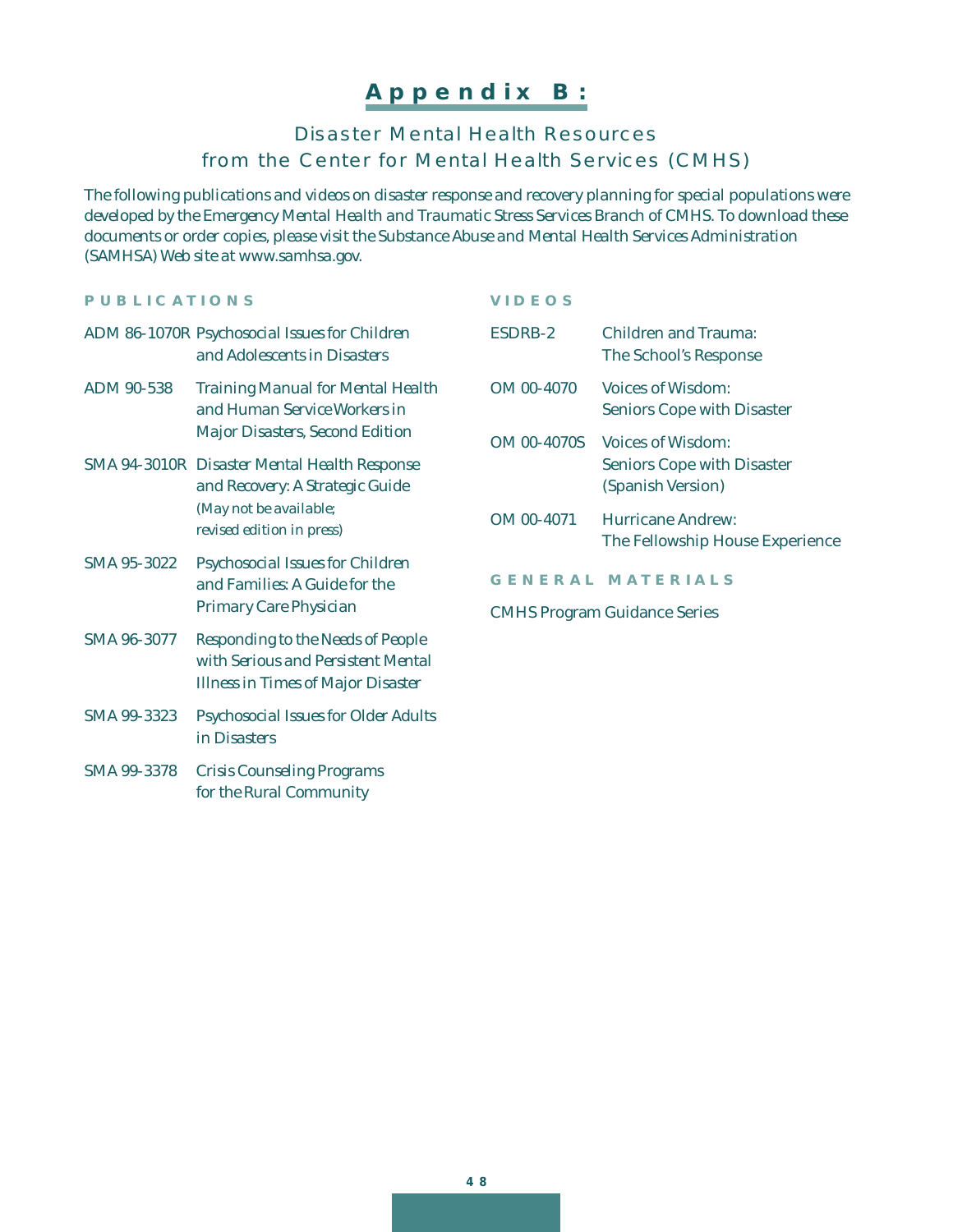## **Appendix C:**

## Sources of Demographic and Statistical Information

*The following World Wide Web resources offer demographic and statistical information useful for developing disaster mental health community profiles:*

**STATISTICS ABOUT IMMIGRATION PATTERNS**

Immigration and Naturalization Service, U.S. Department of Justice:

http://uscis.gov/graphics/shared/aboutus/ statistics/index.htm

**NATIONAL, STATE, AND COUNTY STATISTICS AND DEMOGRAPHIC DATA BY AGE, RACIAL, ETHNIC, AND LINGUISTIC SUBGROUPS**

U.S. Bureau of the Census:

www.census.gov/population/www/index.html

**UNEMPLOYMENT INFORMATION BY GENDER, RACE, AND AGE**

Bureau of Labor Statistics:

http://stats.bls.gov/

## **DEMOGRAPHIC INFORMATION BY ZIP CODE**

PeopleSpot:

http://peoplespot.com/statistics/ demographics.htm

**GENERAL INFORMATION**

Government Information Sharing Project, Oregon State University:

http://govinfo.kerr.orst.edu/index.html

National Center for Health Statistics, Centers for Disease Control and Prevention:

www.cdc.gov/nchs/

Federal Healthfinder®:

www.healthfinder.gov/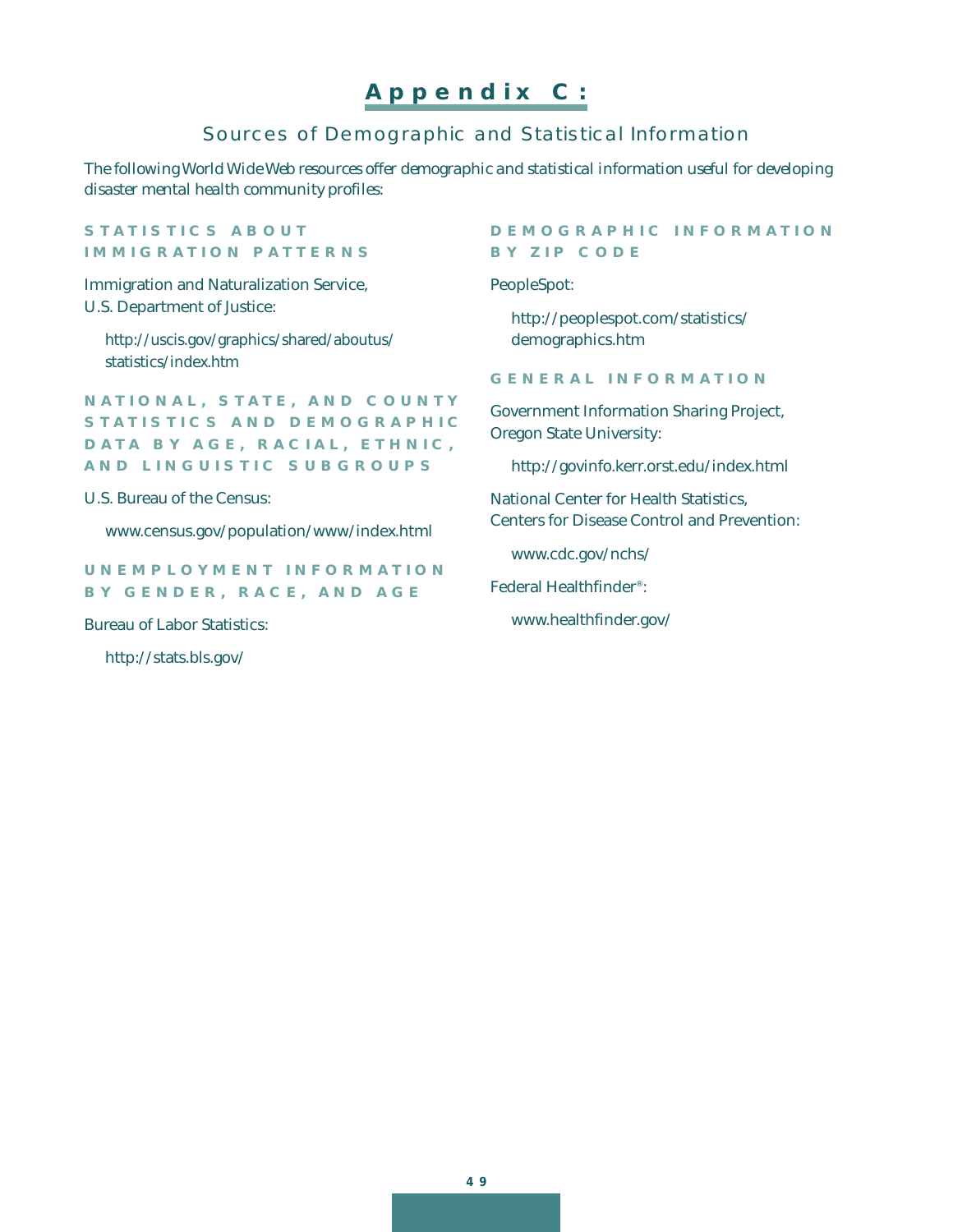# **Appendix D:**

## Sources of Assistance and Information

## **FEDERAL GOVERNMENT ORGANIZATIONS AND RESOURCES**

#### **Federal Emergency Management Agency (FEMA)**

FEMA coordinates with other State and Federal agencies to respond to presidentially declared disasters. It provides disaster assistance for individuals, businesses (through the Small Business Administration), and communities (through the Robert T. Stafford Disaster Relief and Emergency Assistance Act).

Federal Emergency Management Agency Human Services Division 500 C Street, SW Washington, DC 20472 Phone: 202-566-1600 www.fema.gov

## **Center for Mental Health Services (CMHS), Substance Abuse and Mental Health Services Administration (SAMHSA)**

Through an interagency agreement with FEMA, CMHS provides consultation and technical assistance for the Crisis Counseling Assistance and Training Program. Publications and videotapes on disaster human response are available through SAMHSA's National Mental Health Information Center.

Center for Mental Health Services Emergency Mental Health and Traumatic Stress Services Branch 5600 Fishers Lane Room 17C-20 Rockville, MD 20857 Phone: 301-443-4735 Fax: 301-443-8040 www.samhsa.gov

SAMHSA's National Mental Health Information Center P.O. Box 42557 Washington, DC 20015 Phone: 1-800-789-2647 Fax: 301-984-8796 TDD: 1-866-889-2647 www.mentalhealth.samhsa.gov/

#### **Federal Communications Commission (FCC)**

445 12th Street, SW Washington, DC 20554 Phone: 202-418-1771 or 1-888-225-5322 TTY: 202-418-2520 or 1-888-835-5322 Fax: 202-418-0710 or 1-866-418-0232 www.fcc.gov

#### **Health Resources and Services Administration (HRSA)**

Office of Minority Health 5600 Fishers Lane Room 14-48 Rockville, MD 20857 Phone: 301-443-3376 or 1-888-275-4772 www.hrsa.gov

#### **Indian Health Service (IHS)**

Office of Public Health The Reyes Building 801 Thompson Avenue Suite 400 Rockville, MD 20852-1627 Phone: 301-443-3024 www.ihs.gov

## **National Institute on Deafness and Other Communication Disorders (NIDCD)**

31 Center Drive MSC 2320 Bethesda, MD 20892 Phone: 301-496-7243 www.nidcd.nih.gov

#### **NIDCD Information Clearinghouse**

1 Communication Avenue Bethesda, MD 20892 Phone: 1-800-241-1044 TTY: 1-800-241-1055 www.nidcd.nih.gov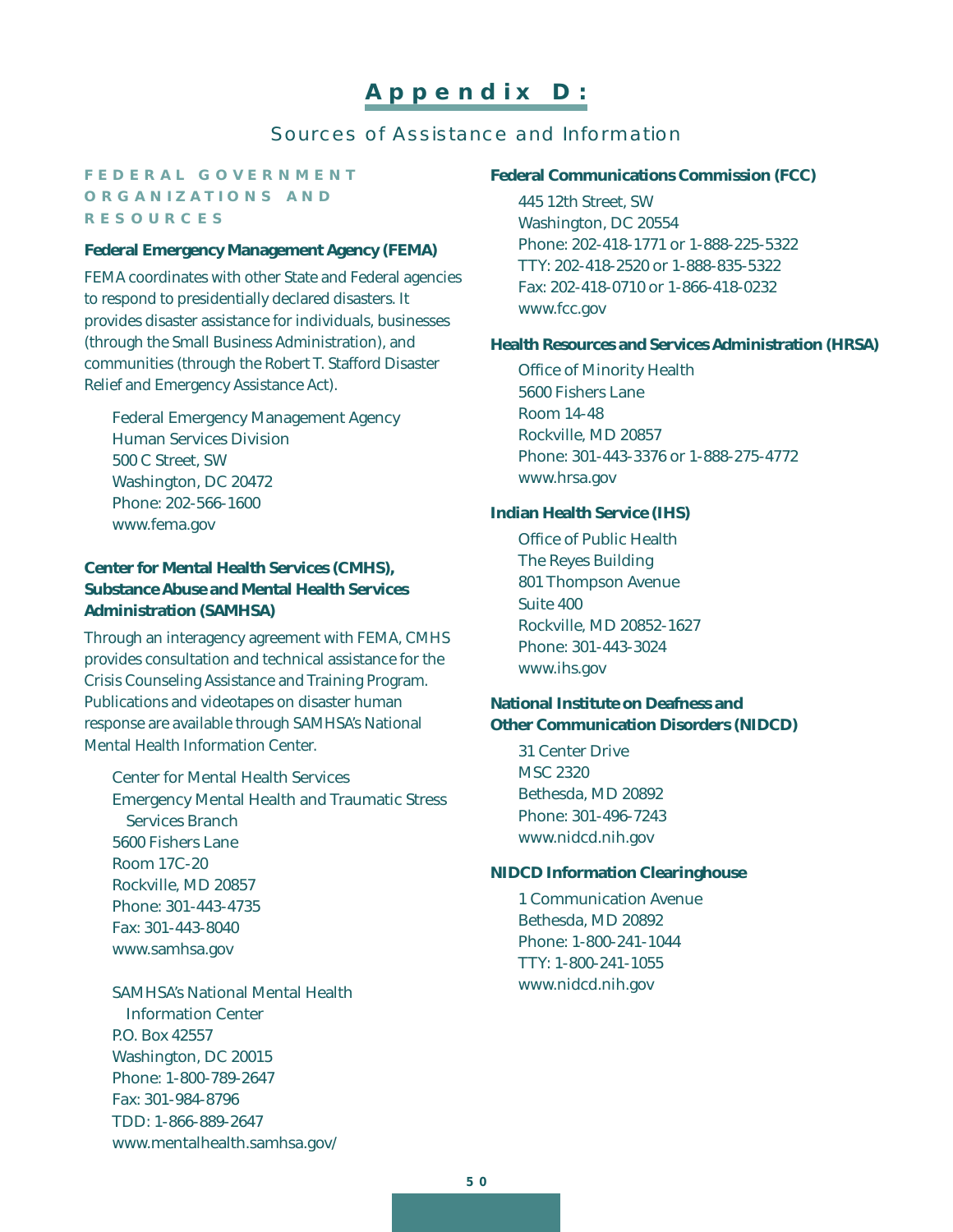#### **Office for Civil Rights**

U.S. Department of Health and Human Services 200 Independence Avenue, SW Room 509F Hubert H. Humphrey Building Washington, DC 20201 Phone: 202-619-0257 or 1-877-696-6775 www.hhs.gov/ocr

## **Office of Public Health and Science U.S. Office of Minority Health Resource Center**

U.S. Department of Health and Human Services P.O. Box 37337 Washington, DC 20013-7337 Phone: 301-443-5084 or 1-800-444-6472 Fax: 301-251-2160 www.omhrc.gov

## **Rural Information Center Health Service**

National Agricultural Library 10301 Baltimore Avenue Room 304 Beltsville, MD 20705-2351 Phone: 301-504-5547 or 1-800-633-7701 Fax: 301-504-5181 TDD/TTY: 301-504-6856 www.nal.usda.gov/ric

#### **NATIONAL ORGANIZATIONS**

#### **American Red Cross (ARC)**

ARC has chapters in most large cities and a State chapter in each capital city. Every local Red Cross chapter is charged with readiness and response responsibilities in collaboration with its disaster partners. Disaster services include preparedness training, community education, mitigation, and response. ARC chapters help families with immediate basic needs (food, clothing, and shelter) and provide supportive services and longer-term interventions. Contact the local chapter for assistance or the chapter in your State capital.

American Red Cross National Headquarters 2025 E Street, NW Washington, DC 20006 Phone: 202-737-8300 General Information Phone: 202-303-4498 Public Inquiry Phone: 703-206-7460 Disaster Services www.redcross.org

## **PROFESSIONAL PRIVATE-SECTOR ORGANIZATIONS AND RESOURCES**

## **African American Mental Health Research Center Institute for Social Research**

University of Michigan 426 Thompson Room 5118 Ann Arbor, MI 48106 Phone: 734-763-0045 Fax: 734-763-0044 http://rcgd.isr.umich.edu/prba

#### **American Psychological Association**

750 First Street, NE Washington, DC 20002-4242 Phone: 202-336-5510 or 1-800-374-2721 TDD/TTY: 202-336-6123 www.apa.org

#### **Cross Cultural Health Care Program**

270 S. Hanford Street Suite 100 Seattle, WA 98134 Phone: 206-860-0329 Fax: 206-860-0334 www.xculture.org

#### **National Alliance for Hispanic Health**

1501 16th Street, NW Washington, DC 20036 Phone: 202-387-5000 www.hispanichealth.org

## **National Asian American and Pacific Islander Mental Health Association**

1215 19th Street Suite A Denver, CO 80202 Phone: 303-298-7910 Fax: 303-298-8180 www.naapimha.org

#### **National Association for Rural Mental Health**

3700 W. Division Street Suite 105 St. Cloud, MN 56301 Phone: 320-202-1820 Fax: 320-202-1833 www.narmh.org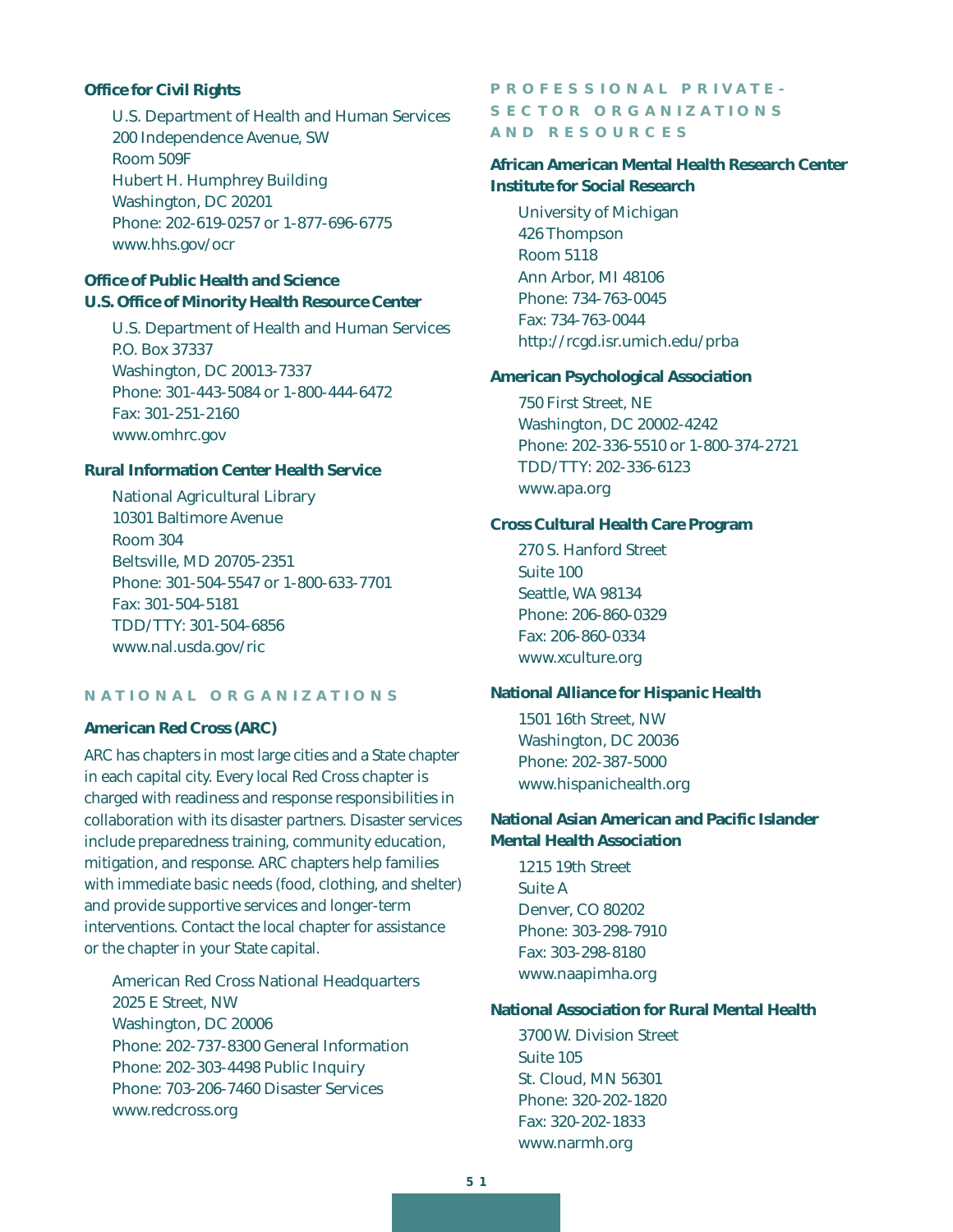#### **National Association of Social Workers**

750 First Street, NE Suite 700 Washington, DC 20002-4241 Phone: 202-408-8600 or 1-800-638-8799 www.naswdc.org

## **National Center for American Indian and Alaska Native Mental Health Research**

University of Colorado Health Sciences Center Department of Psychiatry, North Pavilion 4455 E. 12th Avenue Campus Box A011-13 Denver, CO 80220 Phone: 303-724-1414 Fax: 303-724-1474 www.uchsc.edu/sm/ncaianmhr

#### **National Center for Cultural Competence**

Georgetown University Center for Child and Human Development 3307 M Street, NW Suite 401 Washington, DC 20007-3935 Phone: 202-687-8635 or 1-800-788-2066 Fax: 202-687-8899 TTY: 202-687-5503 http://gucchd.georgetown.edu

## **National Indian Health Board**

101 Constitution Avenue, NW Suite 8-B09 Washington, DC 20001 Phone: 202-742-4262 Fax: 202-742-4285 www.nihb.org

#### **National MultiCultural Institute**

3000 Connecticut Avenue, NW Suite 438 Washington, DC 20008-2556 Phone: 202-483-0700 Fax: 202-483-5233 www.nmci.org

#### **National Rural Health Association**

One West Armour Boulevard Suite 203 Kansas City, MO 64111-2087 Phone: 816-756-3140 www.nrharural.org

#### **STATE AND LOCAL GOVERNMENT AGENCIES**

#### *Departments of Mental Health*

Contact the State agency responsible for mental health services. A State disaster mental health coordinator may be designated to manage the Crisis Counseling Program. The main office will be located in your State's capital city.

#### *Emergency Services*

The emergency services agency is the lead agency delegated by the State's governor to carry out day-to-day emergency management responsibilities. Contact the Office of Emergency Services in your capital city.

## **UNIVERSITY AND MEDICAL UNIVERSITIES**

Academic practitioners with general training in stress, coping, and counseling often express interest in offering assistance to communities that have experienced a disaster. Undergraduate and graduate students are usually very interested in serving as crisis counselors. Caution is advised to ensure that survivors are treated appropriately and not enlisted into research studies or given treatments designed for traditional psychiatric disorders. Contact your local university's departments of psychiatry, psychology, or social work.

## **RELIGIOUS ORGANIZATIONS**

Churches, synagogues, other faith-based organizations, and interfaith organizations are valuable resources for identifying and serving disaster survivors. Often, they are the most productive and rapid responders for immediate basic needs. Most denominations have some kind of disaster relief program. Contact the district office for major denominations in your area.

#### **MEDIA**

Television, radio, and newspapers can provide a list of resources and supports in major disasters.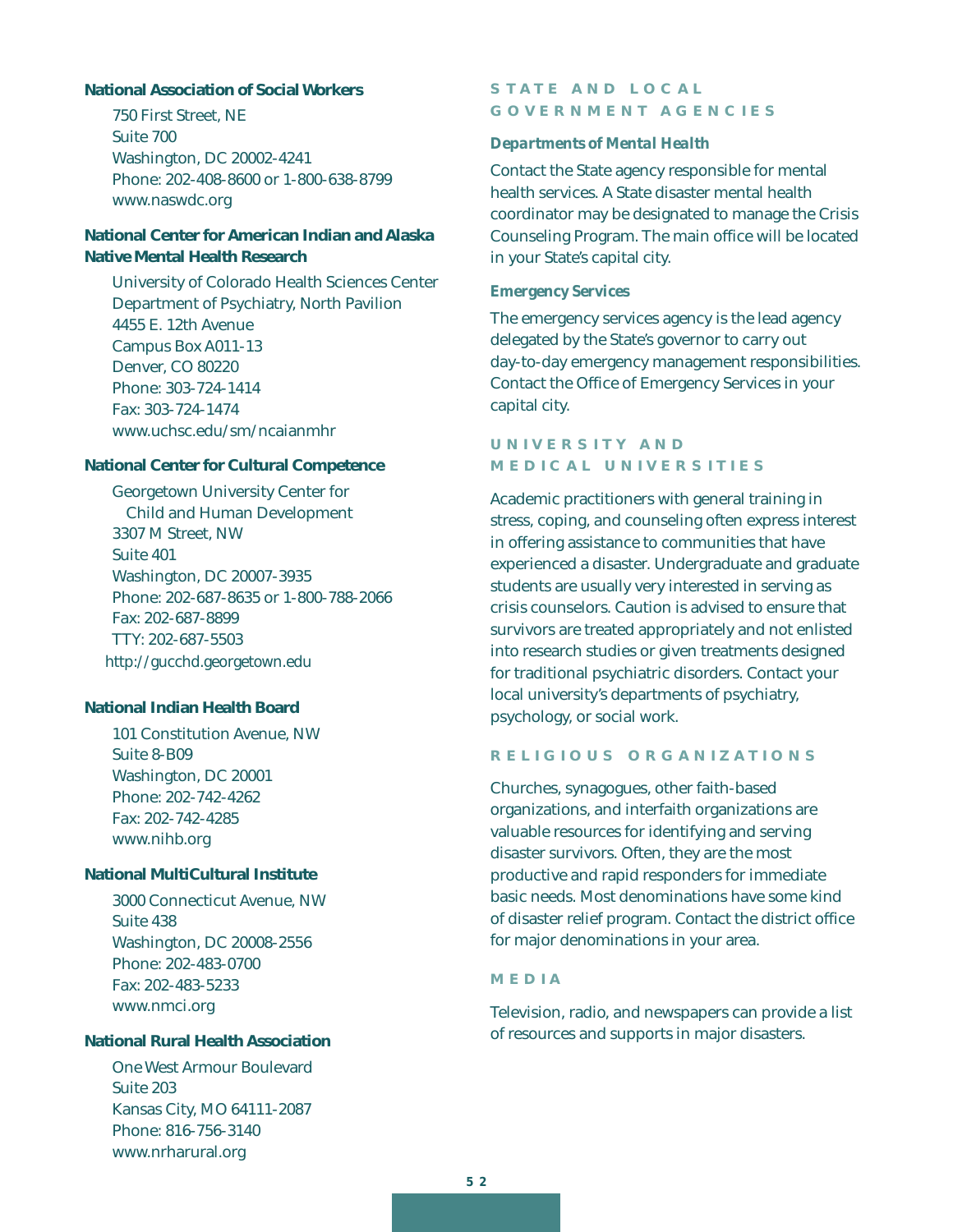## **VOLUNTARY ORGANIZATIONS**

The National Voluntary Organizations Active in Disasters (NVOAD) has made disaster response a priority. Member organizations provide effective services and avoid service duplication by coordinating response efforts. Member organizations include:

- Adventist Community Services (ACS)
- American Red Cross (ARC)
- American Relay League, Inc. (ARL)
- AMURT (Ananda Marga Universal Relief Team)
- Catholic Charities USA (CC)
- Christian Disaster Response, AECCGC
- Christian Reformed World Relief Committee (CRWRC)
- Church of the Brethren (CB)
- Church World Service (CWS)
- The Episcopal Church (EC)
- Friends Disaster Service (FDS)
- Inter-Lutheran Disaster Response (ILDR)
- Mennonite Disaster Service (MDS)
- Nazarene Disaster Response (NDR)
- The Phoenix Society (PS)
- The Points of Light Foundation (PLF)
- Presbyterian Church, USA (PC)
- REACT International, Inc. (REACT)
- The Salvation Army (SA)
- Second Harvest National Network of Food Banks (SHNNFB)
- Society of St. Vincent de Paul (SSVP)
- Southern Baptist Convention (SBC)
- United Methodist Church Committee of Relief (UMCOR)
- Volunteers of America (VOA)
- World Vision (WV)

## **ADDITIONAL RESOURCES**

## *Building Cultural Competence: A Blueprint for Action*

Washington State Department of Health Maternal and Child Health Community and Family Health New Market Industrial Campus, Building #7 P.O. Box 47880 Olympia, WA 98504-7880 Phone: 360-236-3504 or 206-389-3052 Fax: 360-586-7868

#### *The Diversity Journal*

Harvard Pilgrim Health Care Office of Diversity Brookline, MA 02146-7229 Phone: 617-730-7710 Fax: 617-730-4695

## *A Practical Guide for the Assessment of Cultural Competence in Children's Mental Health Organizations*

The Technical Assistance Center for the Evaluation of Children's Mental Health System Judge Baker Children's Center 295 Longwood Avenue Boston, MA 02115 Phone: 617-232-8390 Fax: 617-232-4125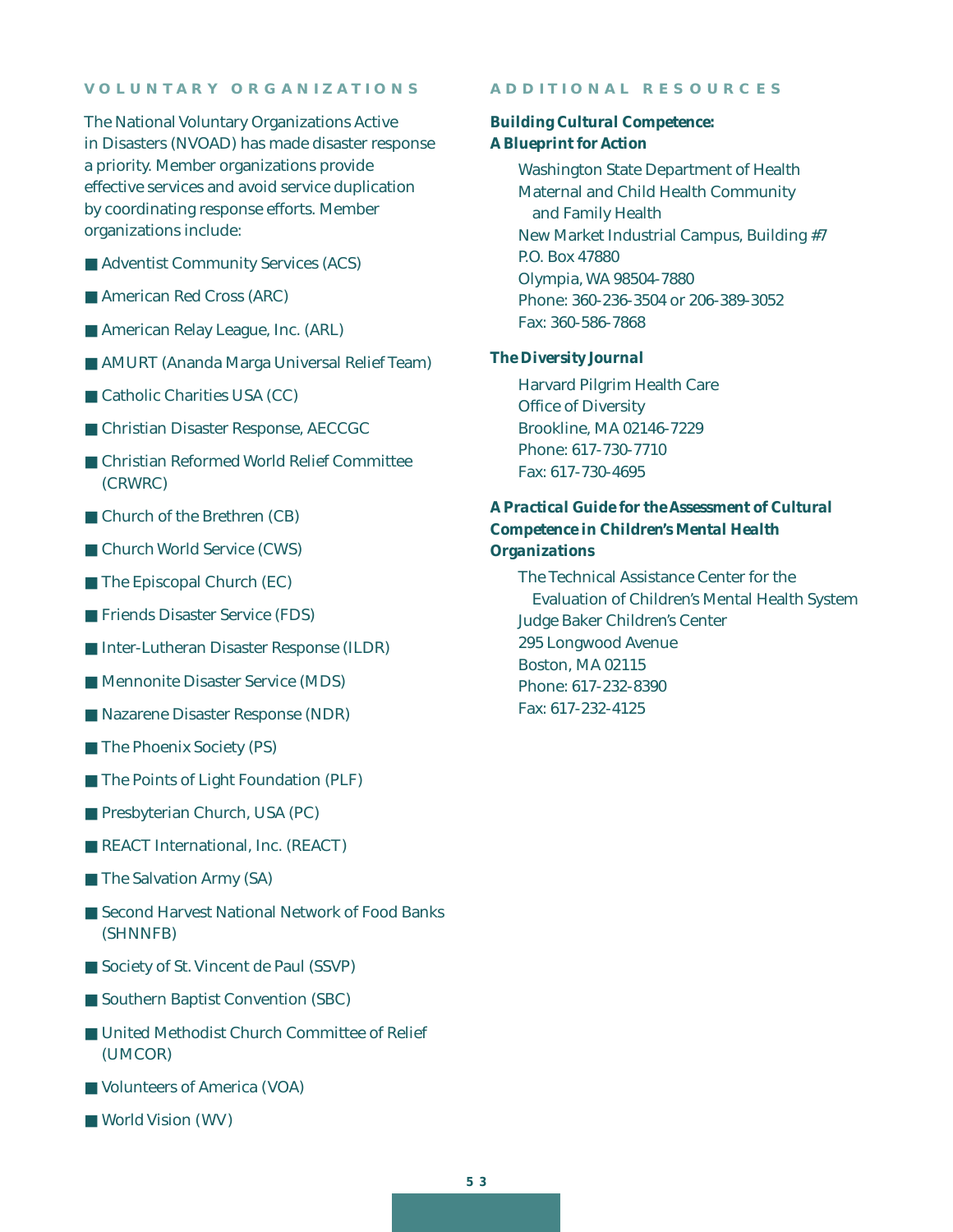# **Appendix E:**

## **Glossary**

*This glossary defines terms often used in the disaster mental health response field and terms that may be useful in understanding cultural competence. The definitions for cultural competence terms are based on standards used by the Federal Government and by national and community-based systems of care.*

#### *Acculturation*

The process by which an individual or group adopts the identity, customs, and values of another culture.

#### *Center for Mental Health Services (CMHS)*

A center within the Substance Abuse and Mental Health Services Administration (SAMHSA). CMHS advises the Federal Emergency Management Agency (FEMA) on disaster mental health issues. SAMHSA is part of the U.S. Department of Health and Human Services (DHHS).

#### *Competence*

The capacity to function effectively.

## *Crisis Counseling Assistance and Training Program (commonly referred to as the Crisis Counseling Program)*

A program funded by the Federal Emergency Management Agency through the Robert T. Stafford Disaster Relief and Emergency Assistance Act (Public Law 93-288 as amended by Public Law 100-707). The Crisis Counseling Program supports the provision of crisis counseling to individuals and groups who have been affected by a major disaster or its aftermath, educational activities and public information on disaster mental health issues, and disaster mental health consultation and training.

#### *Crisis Counselor (Outreach Worker)*

An individual who provides crisis counseling services and ideally is from the community, cultural, or ethnic group that is to receive those services. Crisis counselors are members of, familiar to, and recognized by their own communities. They may be spouses of community leaders, natural leaders in their own right, or individuals who have a nurturing role in their communities. Crisis counselors may include retired persons, students, and

community volunteers. They may or may not have formal training in counseling or related professions, and they may be paraprofessionals or professionals.

#### *Cultural Competence*

A set of values, behaviors, attitudes, and practices that enables an organization or individual to work effectively across cultures; the ability to honor and respect the beliefs, language, interpersonal styles, and behaviors of individuals and families receiving services as well as of staff who are providing such services.

#### *Culture*

The shared attributes of a group of people; a common heritage or learned set of beliefs, norms, and values.

## *Emergency Mental Health and Traumatic Stress Services Branch*

The branch within the Division of Program Development, Special Populations and Projects, CMHS, that provides disaster mental health technical assistance to FEMA and the State Mental Health Authority on the Crisis Counseling Assistance and Training Program.

#### *Ethnicity*

The common heritage of a particular group of people; includes shared history, language, rituals, and preferences for music and foods.

#### *Federal Emergency Management Agency*

The lead Federal agency in disaster response and recovery; provides funding for crisis counseling grants to State mental health authorities following presidentially declared disasters.

#### *Formative Evaluation*

Data-based description of the trends of the program over time.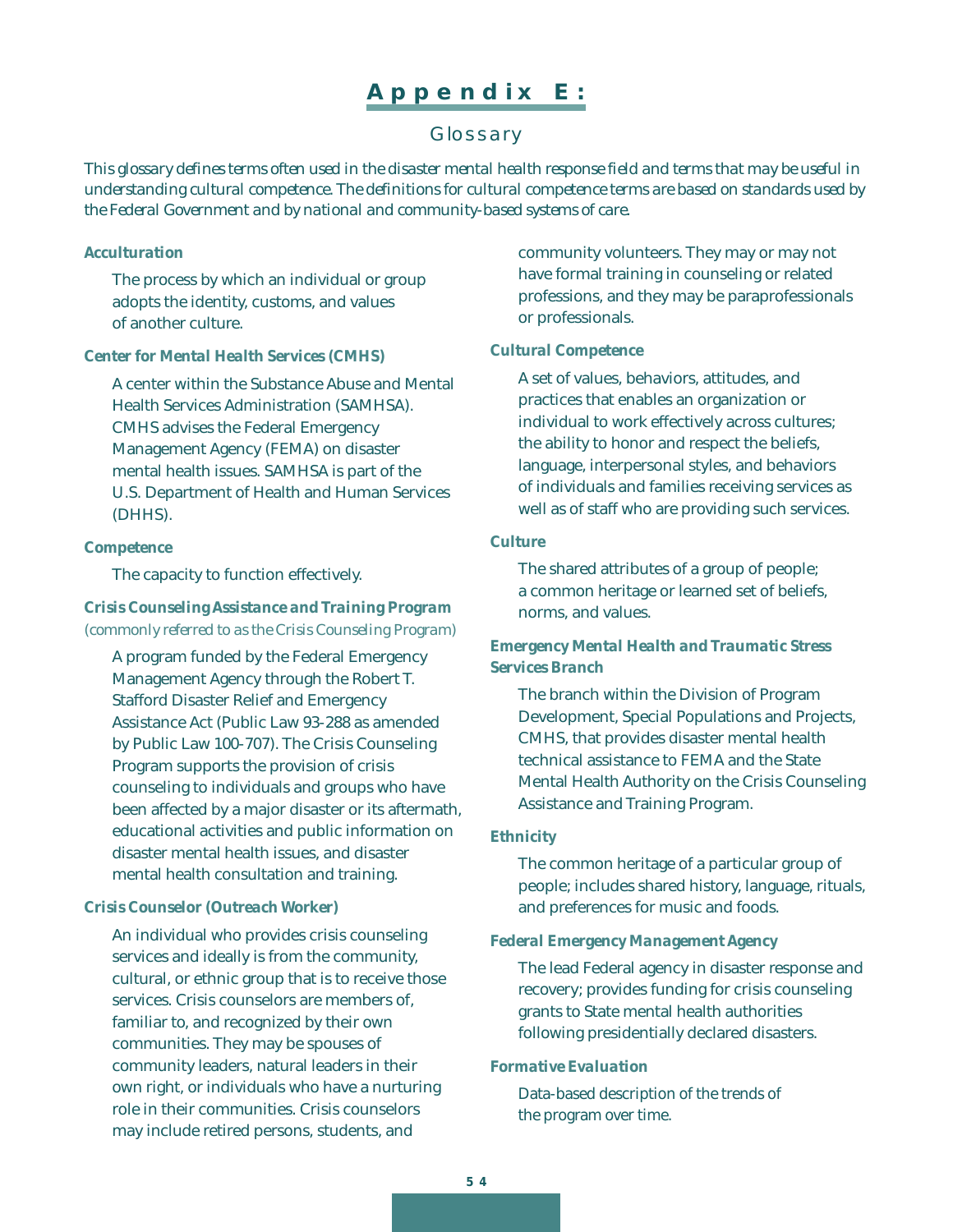#### *Healers*

Persons who have cultural knowledge and training to relieve people of their physical and emotional afflictions according to their cultural beliefs. Healers may use physical approaches, spirituality, herbs, and other techniques.

#### *Interpretation*

The oral restating in one language of information that has been stated in another language (Goode et al., 2001). An interpretation should convey the tone, level, and meaning of the information on which it is based.

#### *Key Stakeholder*

One who has a primary interest in the success of the program.

#### *Linguistic Competence*

The capacity of an organization or individual to communicate effectively with persons of limited English proficiency, those who are illiterate or have low literacy skills, and individuals who are deaf or hard of hearing.

#### *Major Disaster*

According to Section 102 of the Robert T. Stafford Disaster Relief and Emergency Assistance Act, "any natural catastrophe (including any hurricane, tornado, storm, high water, wind-driven water, tidal wave, tsunami, earthquake, volcanic eruption, landslide, mudslide, snowstorm, or drought) that in the determination of the President causes damage of sufficient severity and magnitude to warrant major disaster assistance under this Act to supplement the efforts and available resources of States, local governments, and disaster relief organizations in alleviating the damage, loss, hardship, or suffering caused thereby."

## *National Voluntary Organizations Active in Disaster (NVOAD)*

A group of voluntary organizations that have made disaster response a priority. State VOADs perform a similar function at the State level by directing local organizations and governments to area resources.

#### *Outreach*

A method for delivering crisis counseling services to disaster survivors; consists primarily of direct contact with survivors in their natural environments.

#### *Paraprofessional*

A person who works as a crisis counselor and has a bachelor's degree or less in a specialty that may or may not be related to counseling. Paraprofessionals have strong intuitive skills, know how to relate well to others, possess good judgment and common sense, and are good listeners. They may or may not be indigenous workers. In times of disaster, they provide outreach, counseling, education, information, and referral services. They work with individuals, families, and groups. Effective crisis counseling programs train paraprofessionals in how to work with people who are experiencing the psychological sequelae of disasters.

#### *Process Evaluation*

Changes in the program based on findings/reports from program date.

#### *Professional*

A person who has an advanced degree (master's level or higher) in psychology, social work, counseling, or a related profession. Professionals have experience in the mental health or counseling fields as well as the expertise needed to provide clinical supervision and training to crisis counselors. Typically, a professional coordinates and supervises the local outreach team associated with a crisis counseling program. He or she may provide crisis services directly or offer consultation and support to crisis counselors. Professionals clinically evaluate clients to determine whether their needs exceed the scope of the crisis counseling program. They may work directly with individuals, families, and groups whose problems are unusually challenging or complex.

Professionals often need training on the ways in which crisis counseling for disaster survivors differs from traditional mental health or counseling practice.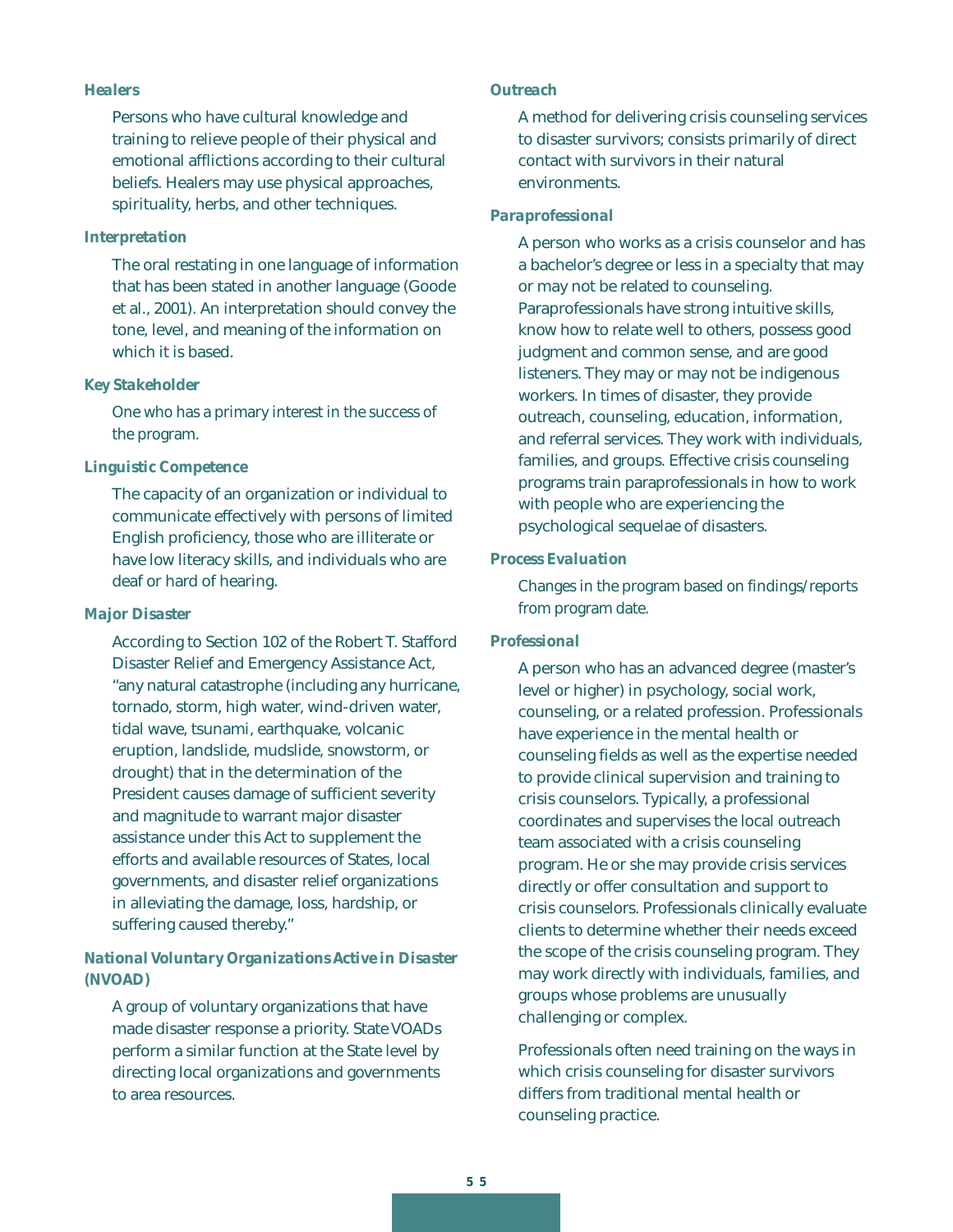#### *Race*

A category describing people according to a set of characteristics that are socially important but that are not necessarily defined by visible physical features (DHHS, 2001).

#### *Racial and Ethnic Minority Group*

A collective, heterogeneous group of people who identify as African American, American Indian and Alaska Native, Asian American and Pacific Islander, or Hispanic American (DHHS, 2001, p. 5).

#### *Refugee*

A person who, because of fear of being persecuted for reasons of race, religion, nationality, or political opinion, is residing outside the country of his or her nationality and is unable or unwilling to avail himself or herself of the protection of that country; also, a person who, not having a nationality and being outside the country of his or her former habitual residence, is unable or unwilling to return to that country.

#### *Special Population*

A targeted group in a disaster-impacted community or area with needs that require specific attention by the crisis counseling program. Special populations include children, adolescents, older adults, elderly persons, members of ethnic and cultural groups, migrant workers, disaster relief workers, persons who are severely mentally ill, persons with disabilities, and homeless persons. Other special populations may be unique to the area being served by the crisis counseling program.

## *Stafford Act (Robert T. Stafford Disaster Relief and Emergency Assistance Act)*

The legislation (Public Law 93-288 as amended by Public Law 100-707) that enables Federal emergency response and services to be provided following a disaster. Section 416 authorizes the President to provide crisis counseling assistance and training for disaster survivors following presidentially declared disasters.

#### *State Mental Health Authority (SMHA)*

The lead State government organization for providing mental health services. Because this organization may be a department, division, or branch, depending on the State government system, CMHS and FEMA use the abbreviation "SMHA" to denote the lead mental health organization.

## *Substance Abuse and Mental Health Services Administration*

A component of DHHS. SAMHSA comprises three centers: CMHS, the Center for Substance Abuse Prevention, and the Center for Substance Abuse Treatment. CMHS provides technical assistance to FEMA for the Crisis Counseling Assistance and Training Program.

#### *Translation*

Written conversion of written materials from one language to another (Goode et al., 2001).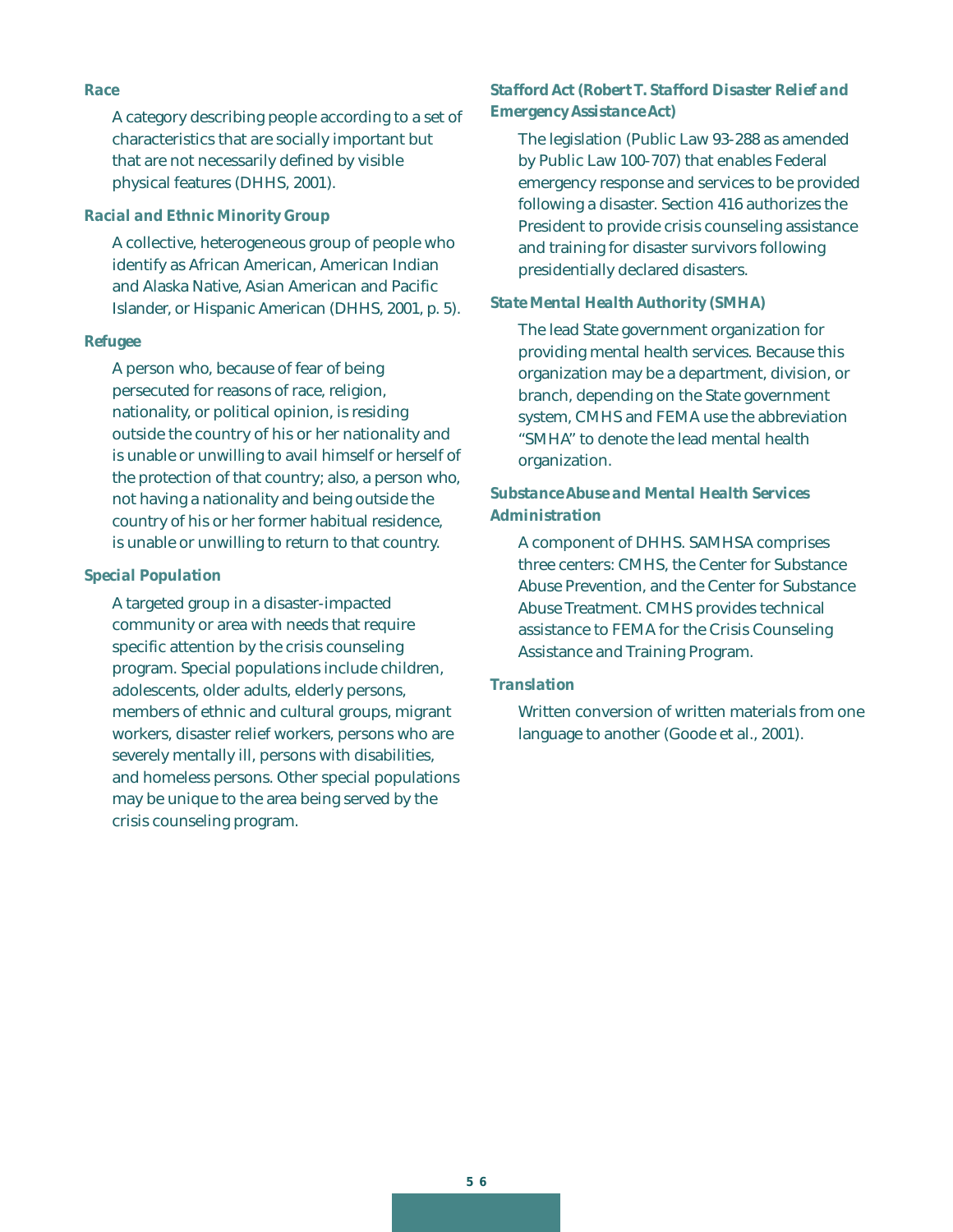# **Appendix F:**

## Cultural Competence Checklist for Disaster Crisis Counseling Programs

*Cultural competence should be integrated into a community emergency mental health management plan before a disaster actually occurs.When disaster strikes, certain principles must be followed to ensure a culturally competent disaster crisis counseling program. The following checklist can assist in developing cultural competence in disaster crisis counseling programs.You also can use this checklist as an informal program assessment tool. For this purpose, use the check boxes to insert a numerical ranking from 1 to 3, with 1 reflecting the cultural pre-competence stage of development (good intentions, no actions yet); 2 representing the cultural competence stage (importance recognized, some actions underway); and 3 denoting the cultural proficiency stage (effective program in place). The terminology used to describe these phases was drawn from the Cultural Competence Continuum developed by Cross and colleagues (1989).*

| Recognize the importance of culture and respect diversity.<br>Complete a self-assessment to determine your own<br>beliefs about culture.                                                                                                                              | Recruit disaster workers who are representative<br>of the community or service area.<br>Review the community profile when recruiting disaster<br>crisis counseling workers and attempt to recruit<br>workers from the ethnic and cultural groups included<br>among the survivors. |  |  |  |
|-----------------------------------------------------------------------------------------------------------------------------------------------------------------------------------------------------------------------------------------------------------------------|-----------------------------------------------------------------------------------------------------------------------------------------------------------------------------------------------------------------------------------------------------------------------------------|--|--|--|
| Encourage staff to complete self-assessments in order<br>to understand their own cultures and worldviews;<br>examine their own attitudes, values, and beliefs about                                                                                                   |                                                                                                                                                                                                                                                                                   |  |  |  |
| culture; and acknowledge cultural differences.<br>Assess capabilities of the counselors to understand                                                                                                                                                                 | If workers from the community or service area are not<br>available, recruit others with backgrounds and<br>language skills similar to those of local residents.<br>Assess disaster workers' personal attributes,<br>knowledge, and skills as they relate to cultural              |  |  |  |
| and respect the values, customs, beliefs, language, and<br>interpersonal style of the disaster survivor.                                                                                                                                                              |                                                                                                                                                                                                                                                                                   |  |  |  |
| Seek evidence that you/staff respect the importance of<br>verbal and nonverbal communication, space, social<br>organization, time, and environment control within<br>various cultures.<br>Maintain a current profile of the cultural composition of<br>the community. | competence.                                                                                                                                                                                                                                                                       |  |  |  |
|                                                                                                                                                                                                                                                                       | <b>Provide ongoing cultural competence training</b><br>to disaster mental health staff.                                                                                                                                                                                           |  |  |  |
|                                                                                                                                                                                                                                                                       | Offer ongoing cultural competence training<br>(e.g., in-service training and regularly scheduled<br>meetings) to service providers, administrators                                                                                                                                |  |  |  |
| Develop and periodically update a community profile<br>that describes the community's composition in terms<br>of race and ethnicity, age, gender, religion, refugee and                                                                                               | and managers, language and sign interpreters,<br>and temporary staff.                                                                                                                                                                                                             |  |  |  |
| immigrant status, housing status, income and poverty<br>levels, percentage of residents living in rural versus                                                                                                                                                        | Involve community-based groups with expertise in<br>cultural competence or in the needs of specific cultures.                                                                                                                                                                     |  |  |  |
| urban areas, unemployment rate, language and<br>dialects, literacy level, and number of schools and<br>businesses.                                                                                                                                                    | Allot time for training participants to examine and<br>assess their values, attitudes, and beliefs about their<br>own and other cultures.                                                                                                                                         |  |  |  |
| Include in the profile information about the values,<br>beliefs, social and family norms, traditions, practices,<br>and politics of local cultural groups, and historical                                                                                             | <b>Ensure that services are accessible, appropriate,</b><br>and equitable.                                                                                                                                                                                                        |  |  |  |
| racial relations or ethnic issues.<br>Gather information in consultation with community<br>cultural leaders who represent and understand                                                                                                                              | Identify and take steps to overcome reluctance of<br>ethnic groups to use services because of mistrust of<br>the system or previous inequitable treatment.                                                                                                                        |  |  |  |
| local cultural groups.                                                                                                                                                                                                                                                | Identify and take steps to eliminate service barriers<br>that occur as a result of racial and ethnic discrimination,<br>language barriers, transportation issues, and the<br>stigma associated with counseling services.                                                          |  |  |  |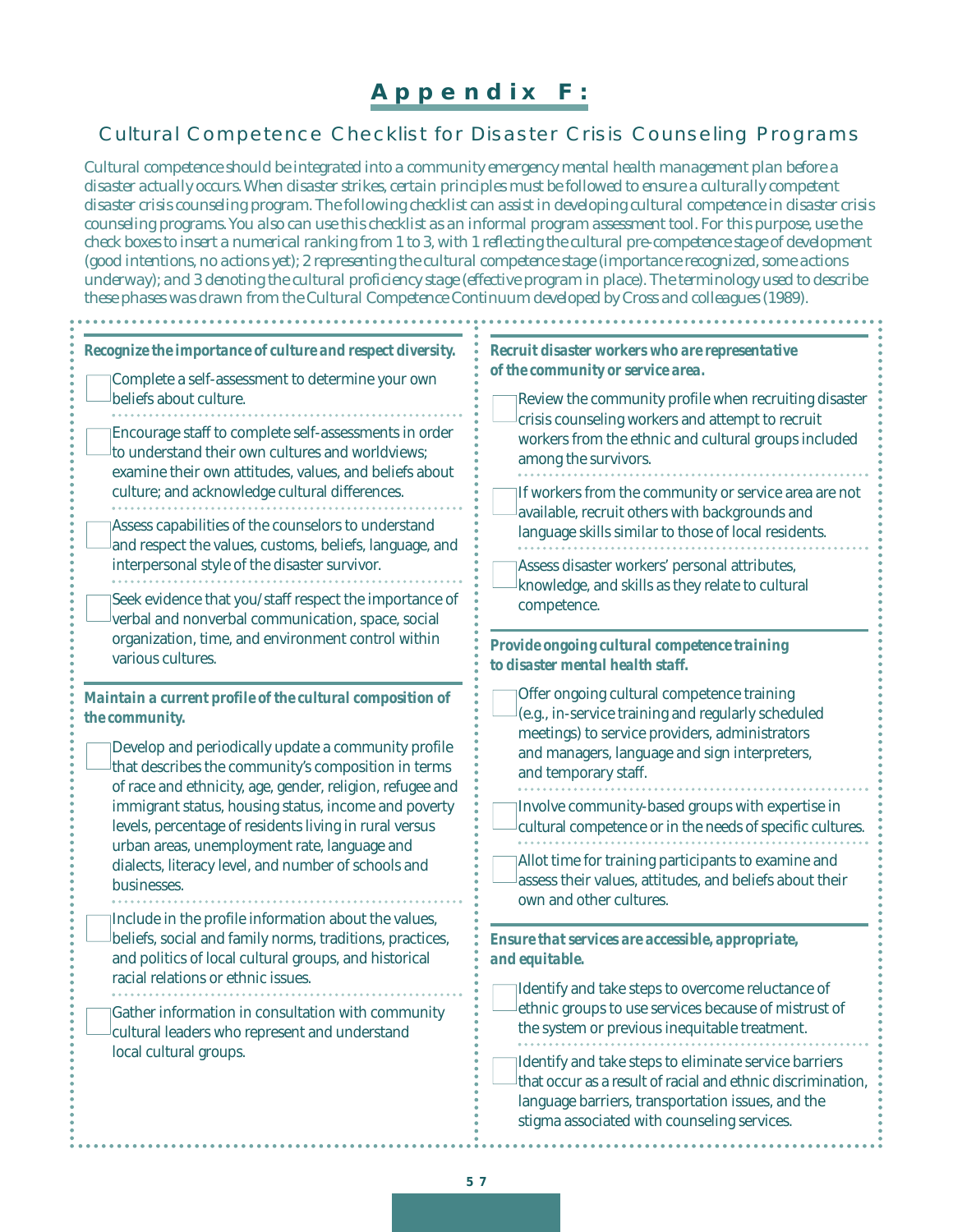| Involve representatives of diverse cultural groups in                                                                                               | Collaborate with community-based organizations to                                                                                          |  |  |
|-----------------------------------------------------------------------------------------------------------------------------------------------------|--------------------------------------------------------------------------------------------------------------------------------------------|--|--|
| program committees, planning boards, and policy-                                                                                                    | communicate with the cultural groups they represent.                                                                                       |  |  |
| setting bodies and in decision making.                                                                                                              | Identify effective ways to work with informal culture-                                                                                     |  |  |
| Identify and use strategies to address specific concerns                                                                                            | specific groups.                                                                                                                           |  |  |
| of refugees who had negative experiences that make                                                                                                  | Coordinate with other public and private agencies in                                                                                       |  |  |
| them suspicious of government intervention.                                                                                                         | responding to the disaster.                                                                                                                |  |  |
| Recognize the role of help-seeking behaviors, customs and<br>traditions, and natural support networks. Identify and use<br>strategies to:           | <b>Ensure that services and information are culturally and</b><br>linguistically competent.                                                |  |  |
| Identify cultural patterns that may influence                                                                                                       | Identify indigenous workers who speak the language of                                                                                      |  |  |
| help-seeking behaviors.                                                                                                                             | the survivors; use interpreters only when necessary.                                                                                       |  |  |
| Build trusting relationships and rapport with disaster                                                                                              | Identify trained interpreters who share the disaster                                                                                       |  |  |
| survivors.                                                                                                                                          | survivors' cultural backgrounds.                                                                                                           |  |  |
| Recognize that survivors may find traditional relief                                                                                                | Determine the dialect of the disaster survivor before                                                                                      |  |  |
| procedures confusing or difficult.                                                                                                                  | asking for an interpreter.                                                                                                                 |  |  |
| Recognize individual cultures' customs and traditions                                                                                               | Assess the level of acculturation of the interpreter                                                                                       |  |  |
| related to healing, trauma, and loss, and identify how                                                                                              | in relation to that of the disaster survivors.                                                                                             |  |  |
| these customs and traditions influence an individual's<br>receptivity to and need for assistance.                                                   | Establish a plan for providing written materials in<br>languages other than English and at the literacy level<br>of the target population. |  |  |
| Acknowledge cultural beliefs about healing and                                                                                                      | Provide means to reach people who are deaf or                                                                                              |  |  |
| recognize their importance to some disaster survivors.                                                                                              | hard of hearing.                                                                                                                           |  |  |
| Help survivors reestablish rituals; organize culturally<br>appropriate anniversary activities and<br>commemorations.                                | Consult with cultural groups in the community to<br>determine the most effective outreach activities.                                      |  |  |
| Recognize that outreach efforts focused only on the                                                                                                 | Use existing community resources (e.g., multicultural                                                                                      |  |  |
| individual may not be effective for people whose                                                                                                    | television and radio stations) to enhance outreach                                                                                         |  |  |
| cultures are centered around family and community.                                                                                                  | efforts.                                                                                                                                   |  |  |
| Determine who is significant in survivors' families and<br>social spheres by listening to their descriptions of the<br>home, family, and community. | <b>Assess and evaluate the program's level of cultural</b><br>competence.                                                                  |  |  |
| <b>Involve community leaders and organizations</b>                                                                                                  | Continuously assess the program to identify and                                                                                            |  |  |
| representing diverse cultural groups as                                                                                                             | correct problems that may impede the delivery of                                                                                           |  |  |
| cultural brokers.                                                                                                                                   | culturally competent services.                                                                                                             |  |  |
| Collaborate with trusted leaders (e.g., spiritual leaders,                                                                                          | Incorporate process evaluation into the crisis                                                                                             |  |  |
| clergy members, and teachers) who know the                                                                                                          | counseling program.                                                                                                                        |  |  |
| community.                                                                                                                                          | Involve representatives of various cultural groups in                                                                                      |  |  |
| Invite organizations representing cultural groups and                                                                                               | process evaluation.                                                                                                                        |  |  |
| other special interest groups in the community to                                                                                                   | Communicate process evaluation findings to key                                                                                             |  |  |
| participate in disaster mental health program planning                                                                                              | informants and cultural groups engaged in the                                                                                              |  |  |
| and service delivery.                                                                                                                               | program.                                                                                                                                   |  |  |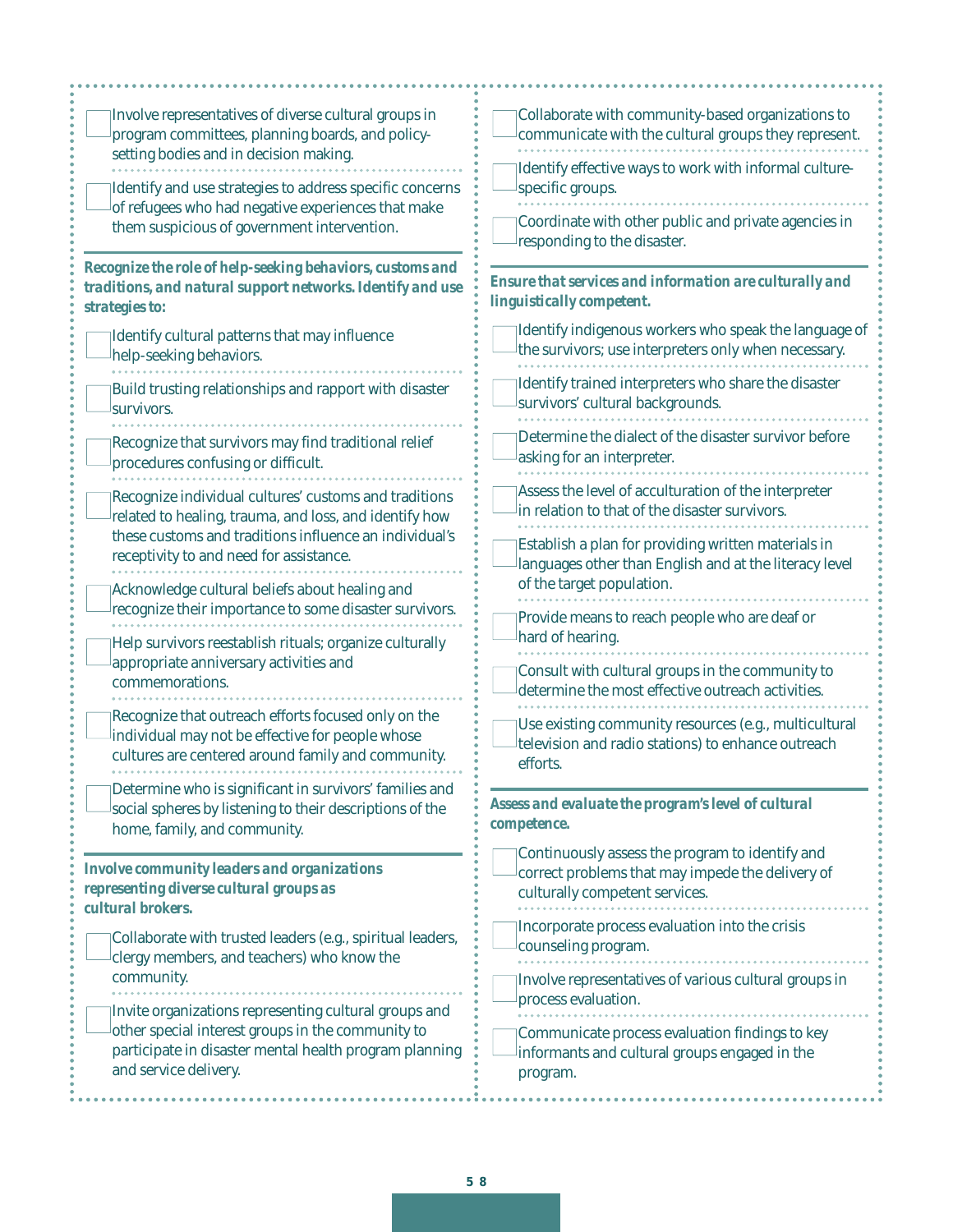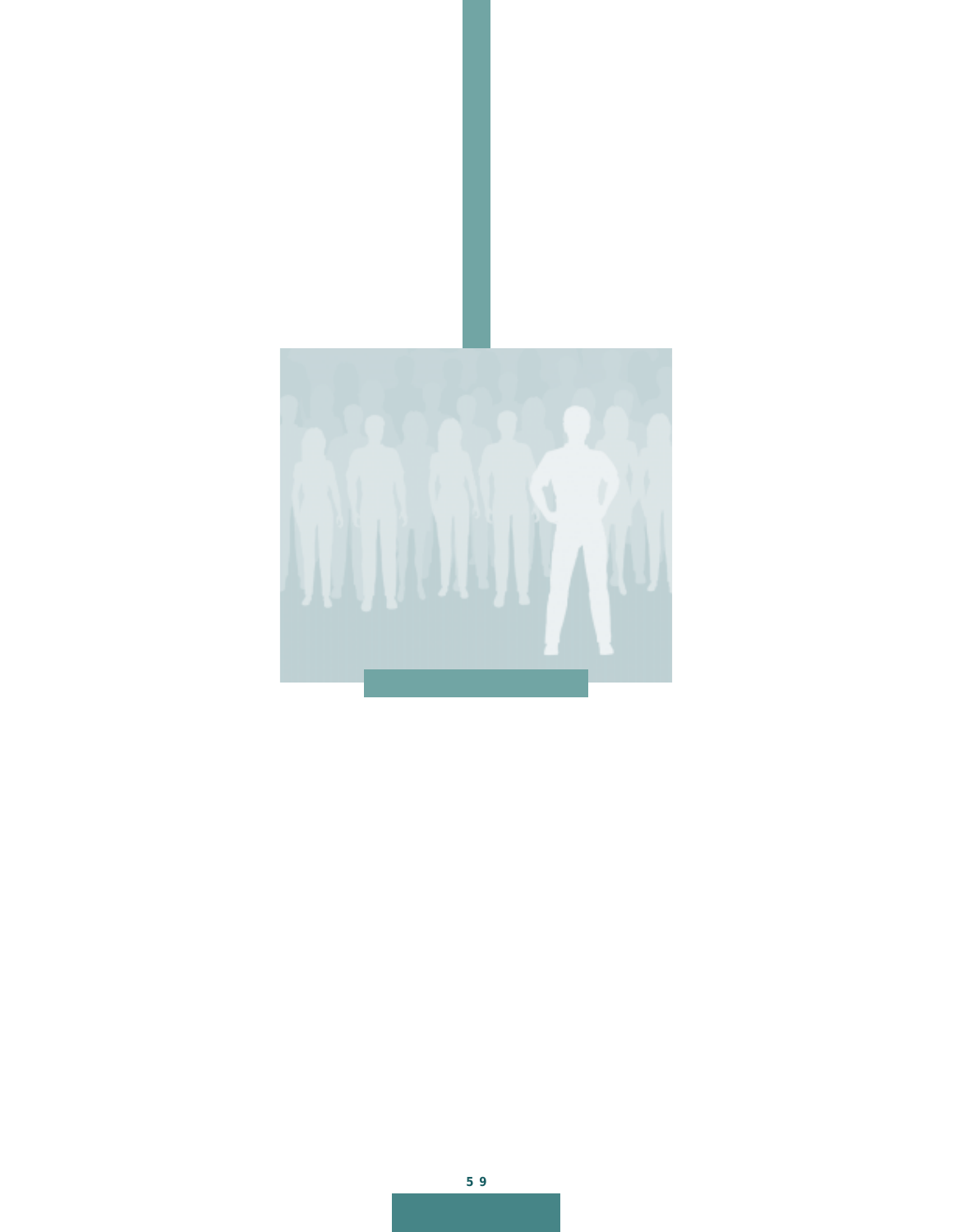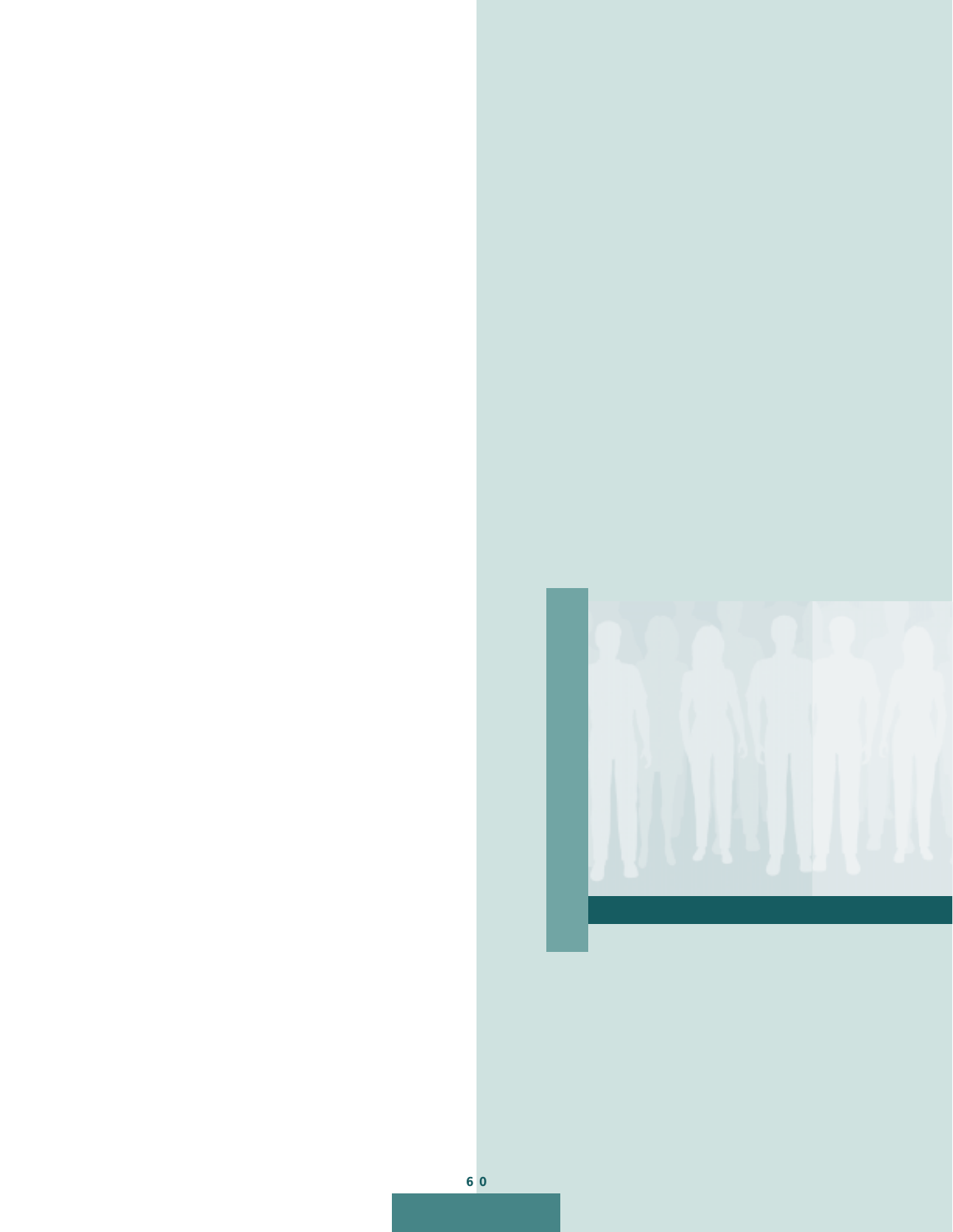